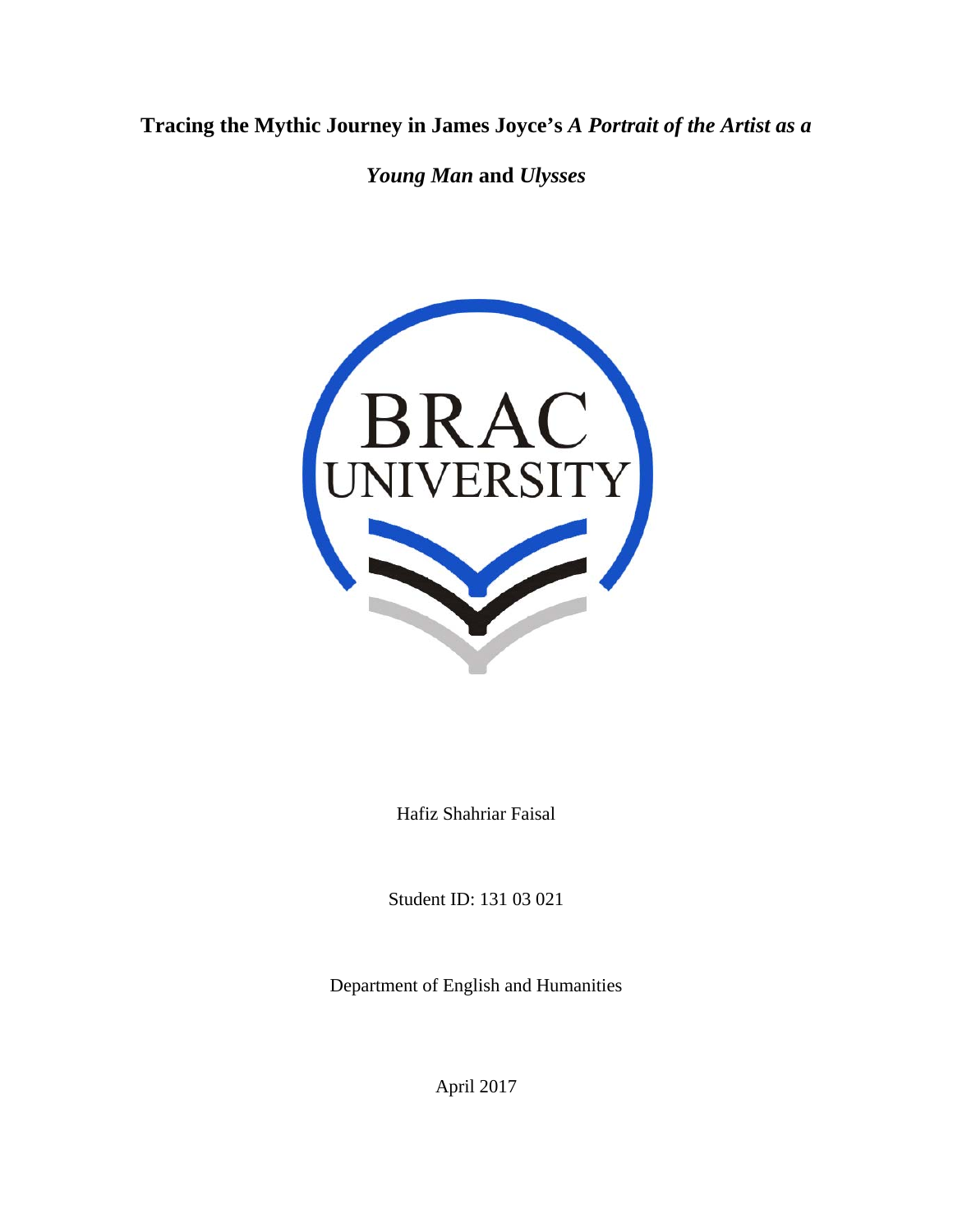# **Tracing the Mythic Journey in James Joyce's** *A Portrait of the Artist as a*

# *Young Man* **and** *Ulysses*

A Thesis

## Submitted to

## The Department of English and Humanities

Of

Brac University

by

Hafiz Shahriar Faisal

Student ID: 131 03 021

In Partial Fulfillment of the Requirements

for the Degree of

Bachelor of Arts in English

April 2017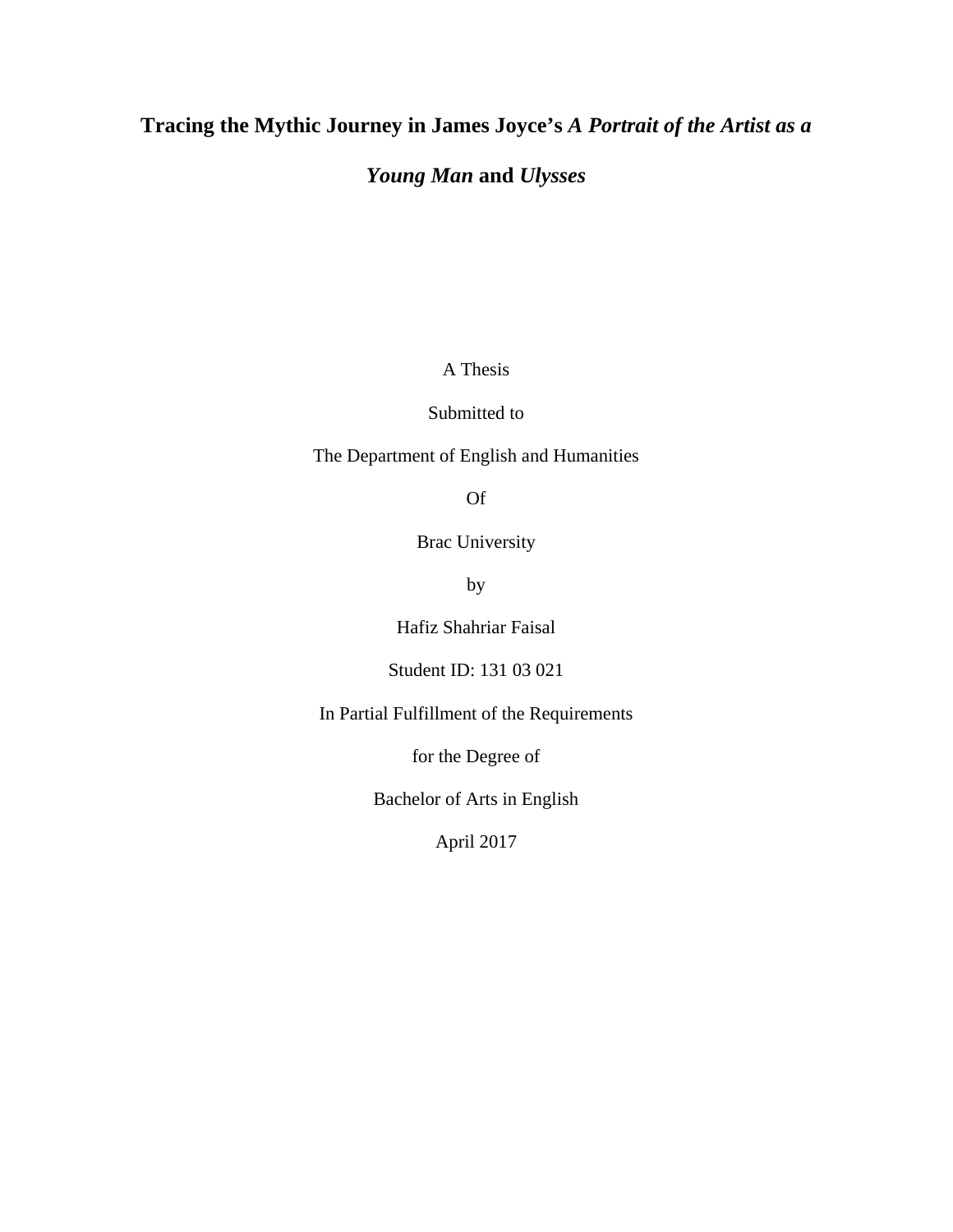#### **Acknowledgement**

I would like to thank my parents, teachers and friends for helping me to complete this thesis. Immense thanks to Syed Manzoorul Islam sir for trusting me with this dissertation, giving me time to study and think over how to write this thesis and guiding me along the path. Thanks to my parents for all their love and support, as well as all my teachers who provoked me more and more to dive in the world of literature. I would like to thank my friends, particularly Nafisa Nazmul, Fahim Sarwar and Sheik Nahian for all their help. I think without their help this dissertation would not be finished. Also big thanks to my big brother and friend Zubayer Alam for his guidance and many discussions we had over my undergraduate years which have helped me to make an attempt to give a substance to this dissertation. I dedicate this dissertation to all the people who are, in whatever way little or big, a part of my life.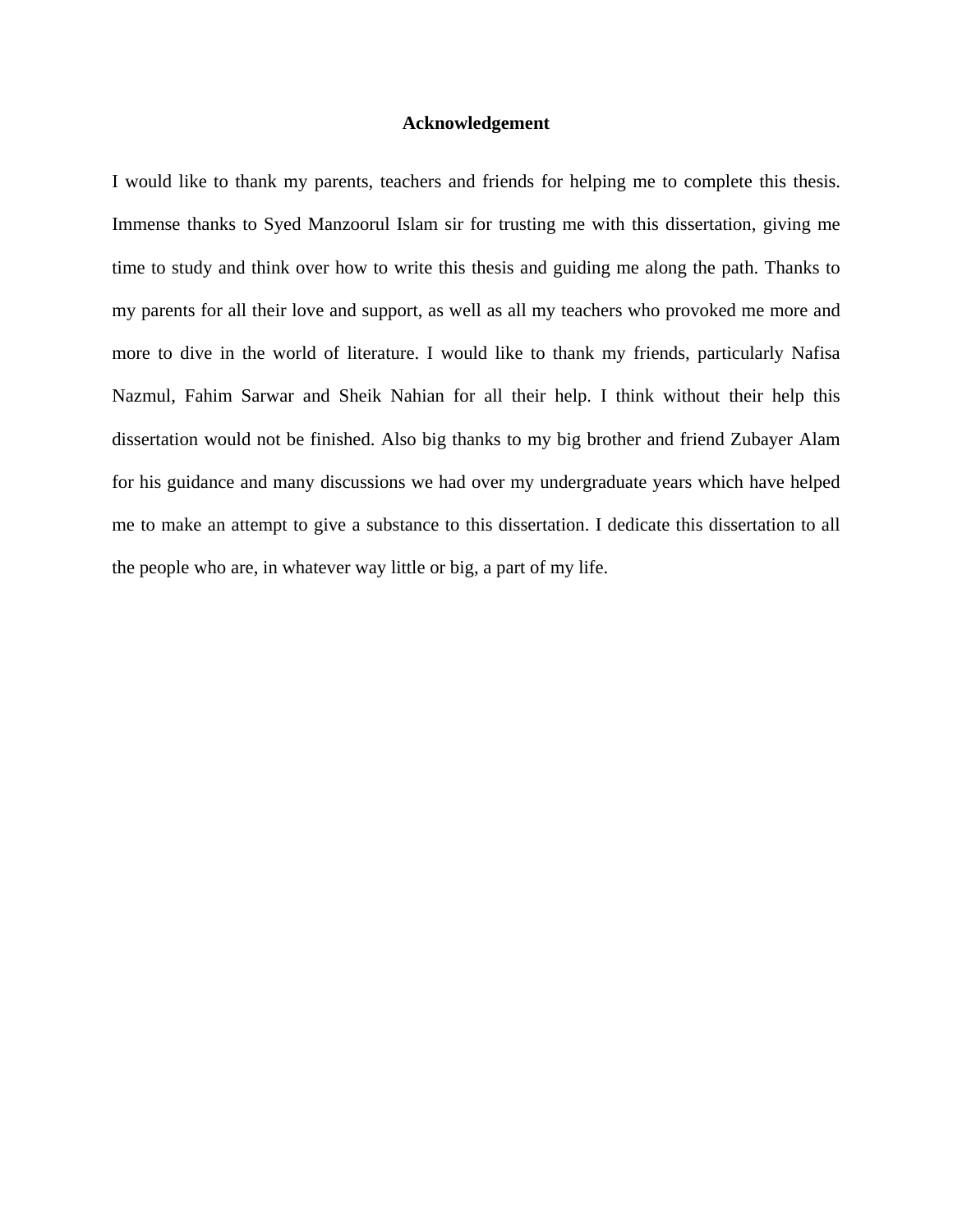# **Contents**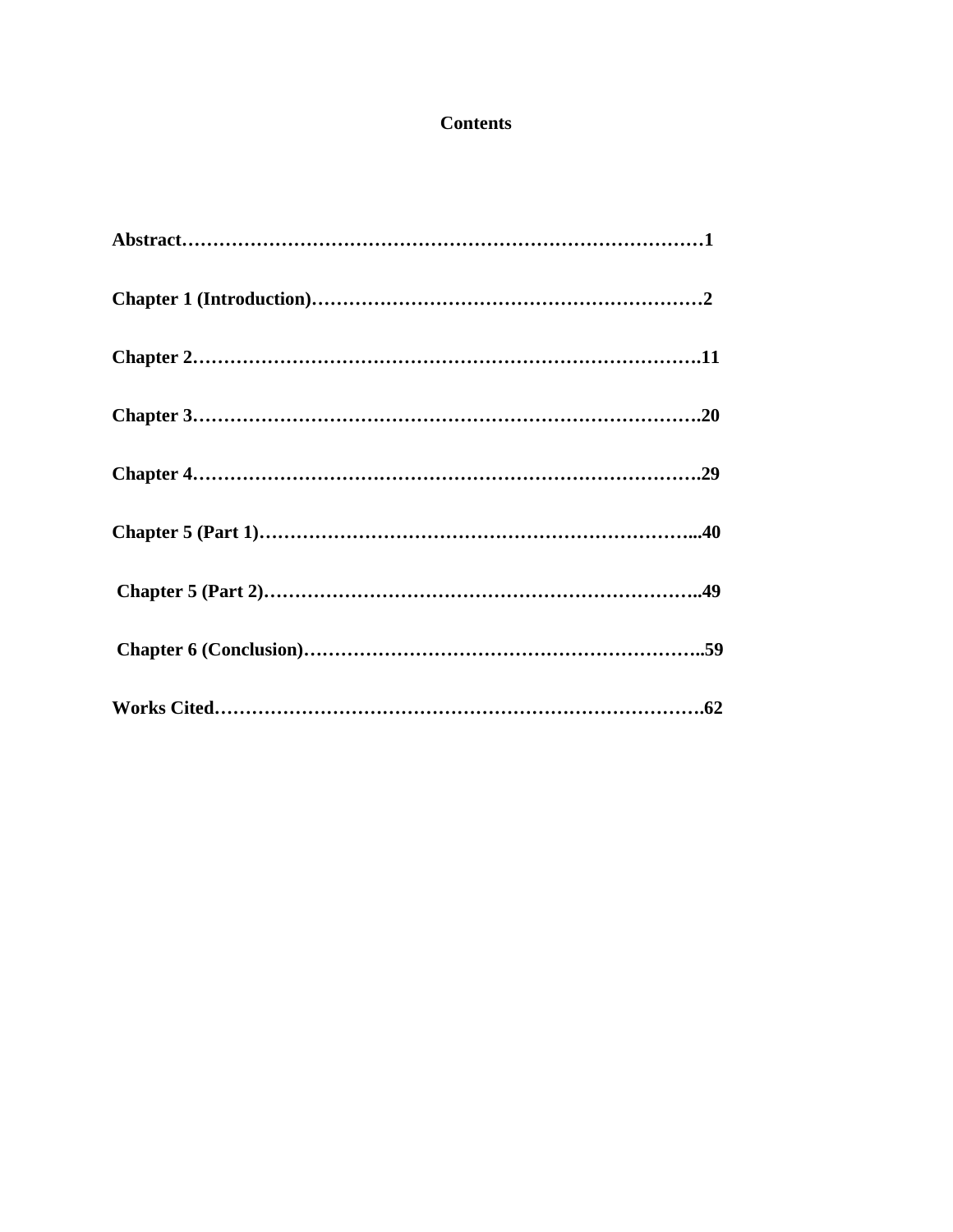The meaning of life lies in eternal seeking, and only by seeking shall we

ever find new reality

P. D. Ouspensky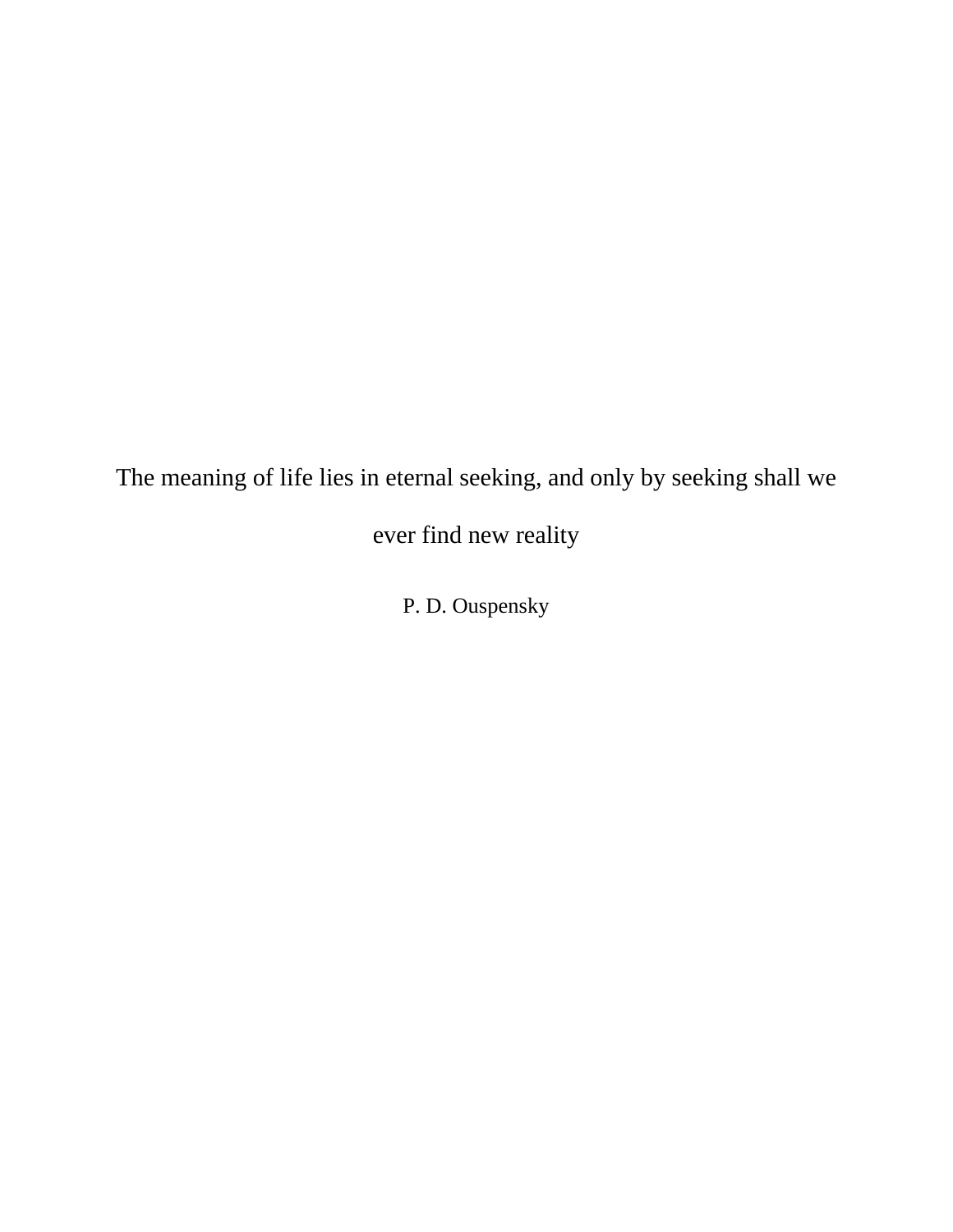#### **Abstract**

This thesis is an attempt to illustrate the mythic dimension of James Joyce's works. Two of his novels *The Portrait of the Artist as a Young Man* and *Ulysses* have been taken for the study of this thesis. This thesis mainly focuses on the aspects of the journey in the two novels of Joyce, and highlights the significance of the journey as it transforms itself from a regular journey into a journey of profound discovery and realization. The metamorphosis of the journey from everyday experience to something which is profound and insightful in its realization is what this thesis has termed as the "mythic journey". A mythic journey is a journey where time and space are transcended, where the only moment left is the here and now. This thesis looks at the "creative reality" Joyce has presented in his novels, a reality which is the individual's own experience of the world revealing within him the significance and splendor of life. In this "creative reality" there exist no time or space as a totally different dimension persists in which human beings are not recognized by their name, or by their nationality or religion. All these are transcended through myth and what is essentially left is the pure human being, which is a potentiality, a process of becoming. This process of becoming is what Joyce has shown in his novel through a journey, and this journey has been called a mythic journey. To provide a better conceptual understanding of myth and other issues which this thesis essentially deals with, works and documentaries of mythologist Joseph Campbell, and along with Campbell's works, Alan Watts's book *Myth and Rituals in Christianity* have been used.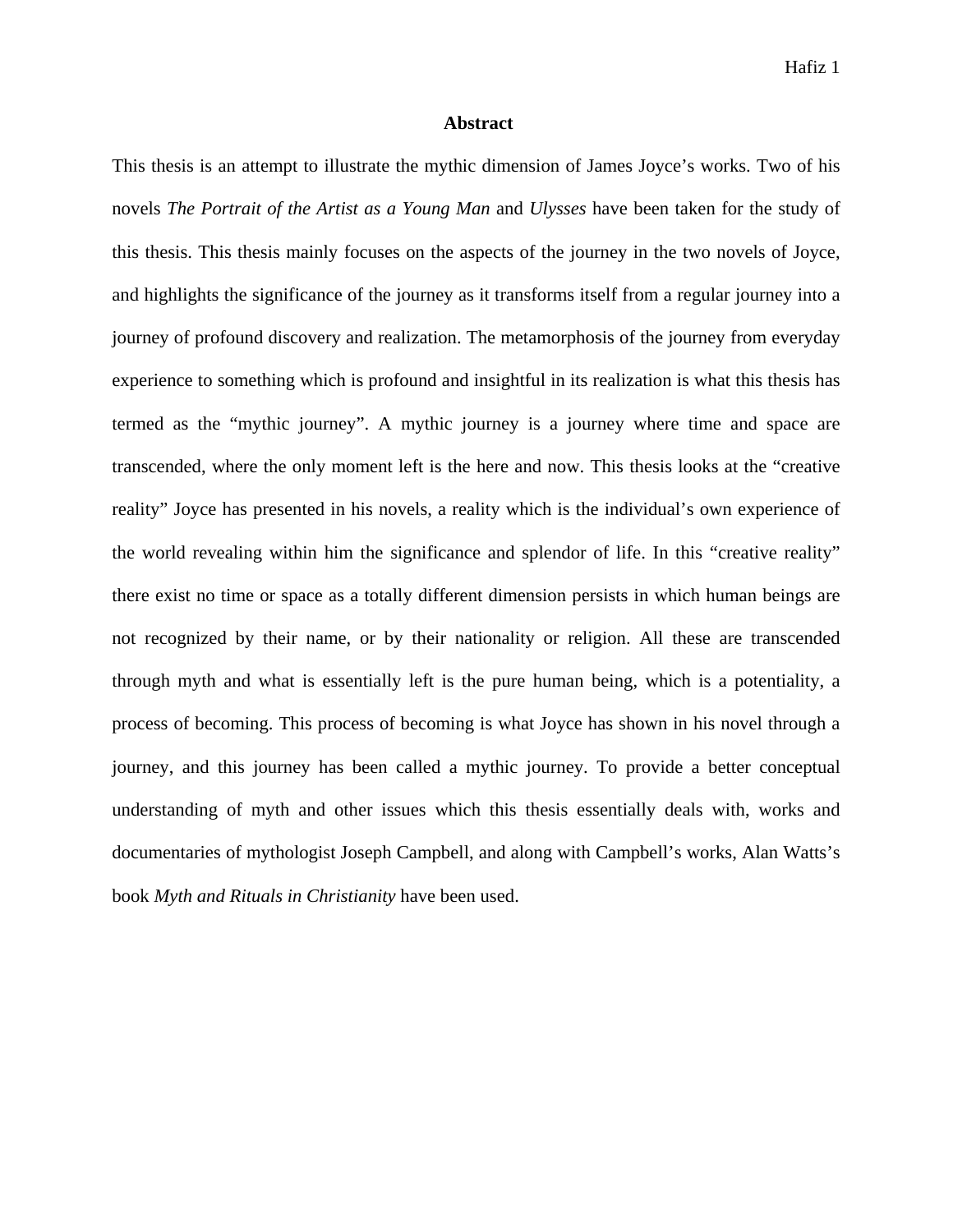## **Chapter 1- Introduction**

The mythic journey is a quest beyond meaning, it is a journey to the core of experience by an individual, and both the experience and the "experiencer"; the journey and the individuals undertaking the journey demand contemplation in order to illustrate and create a sense of what is a mythic journey. Mythologies come from the hidden depths of the human imagination in the form of symbols and find expression through dreams, revelations, etc. as a testament of the everlasting human will to exhaust the limits of possibility. Furthermore, any symbol has to be contemplated not on the literal meaning it gives, but the metaphor it conveys, and through the metaphor the attempt a myth make to make the mind access the inner reaches of existence and the various experiences, which make an individual realize the substance of existence. Creation is prior to the meaning human beings have given it and only after coming in experience with creation could human beings create some sort of meaning of the whole of creation. Similarly myths spring up from the depths of the human mind quiet spontaneously, and then a meaning is searched for it and given to it after human beings come in contact with myths. However, the question to be speculated upon is upon what basis a meaning is given to a myth. The basis, which this study would like to assume, is the individual's experience of life which gives myths a meaning. Carl Jung argues that within dreams, like myths, are hidden symbols, which convey the human archetypes consisting of meaning which is beyond a human being's immediate identification of reality and sensual perception. An individual's thought find expression through the culture in which he/she belongs to and, as a result, the words may not be enough, or the symbol in its appearance may not be enough to discover the essential meaning of a myth. In order for the human intellect to have an exposition of the depths of what a myth conveys, the metaphors present in a myth and the indication which exist behind the material words and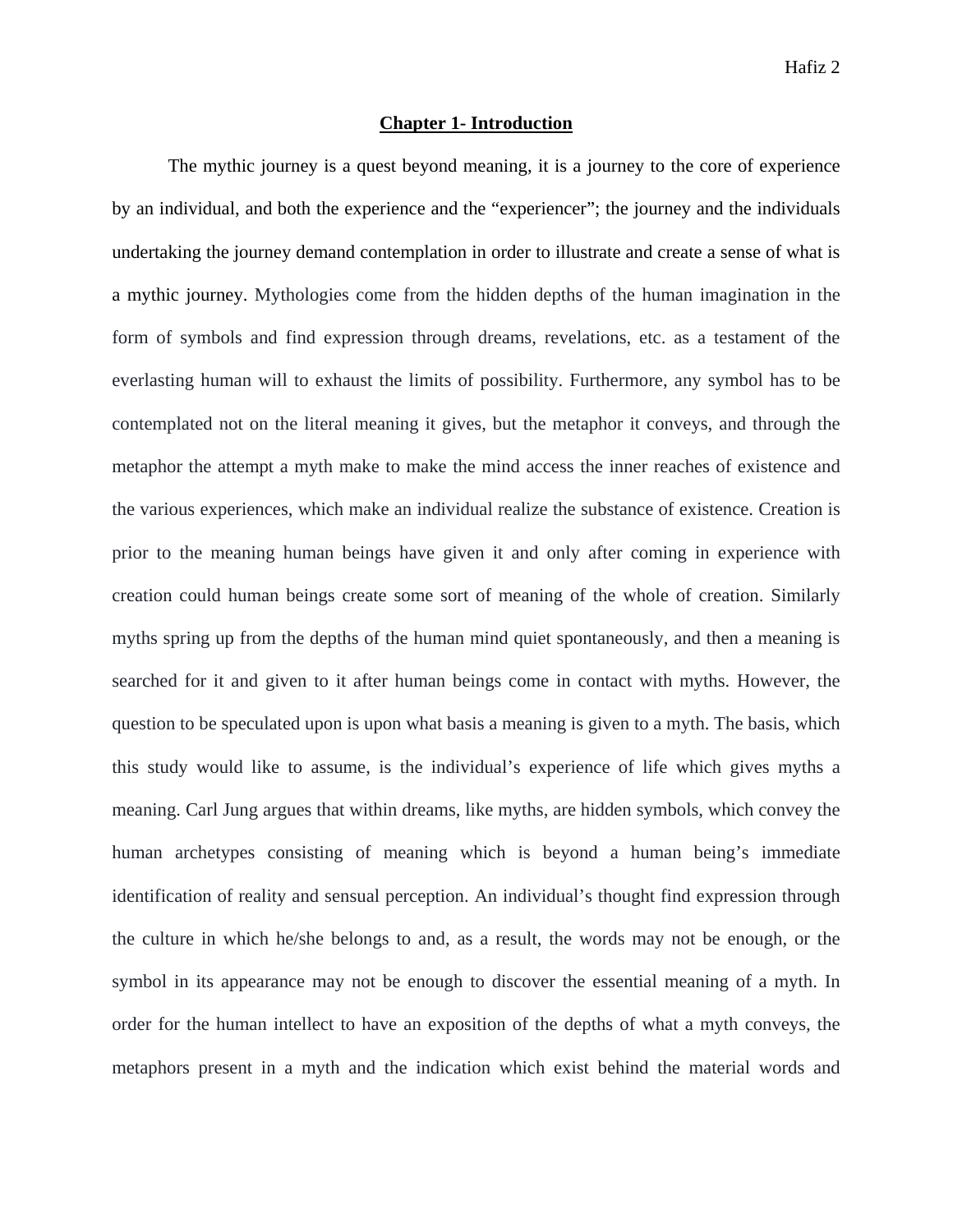symbols present in a myth needs to be studied and looked into. Over centuries human beings have felt a deep inner obligation to express what they perceive life to be, the experiences they have had participating within the fields of creation they have sought to express through various means, from stone carvings to today's modern literature and paintings and music. It is this sense of obligation, which I think offer human beings the capability to convey their experiences of life through symbols, and the rich metaphor it conveys, despite their "knowing" from where and how these symbols springs forth and how they take shape, as Alan Watts writes in his book *Myth and Rituals in Christianity*, "…left to itself, imagination takes on a structure in the same manner as the body and the brain" (Watts 69). On the other hand, in the very same book a little earlier Watts states.

"In one sense…metaphysical knowledge is the ground of what every man knows-what he knows before anything else…It is the *sine qua non* of other knowledge…But it is at the same time a neglected knowledge, because the mind is distracted by things that come after somewhat as the consideration about the past and future distract us from the immediate present" (Watts 59-60).

As a result, the *sine qua non* cannot be given a meaning intellectually only through mere speculation and contemplation, it has to be lived and experienced in the "here and now", which is outside and separate from future and past. In this sense, as mentioned before, mythic journey is a quest beyond meaning. It is a quest, which consists of a meaning, but that meaning comes from experience, not from any intellectual comprehension of what the journey is. James Joyce wrote *Ulysses*, which comprises of a man's one-day journey through Dublin, and this journey he has constructed in an equivalent manner with the journey of Homer's Odysseus who travelled for 20 years throughout many parts of the globe. However, the journey is not equivalent in terms of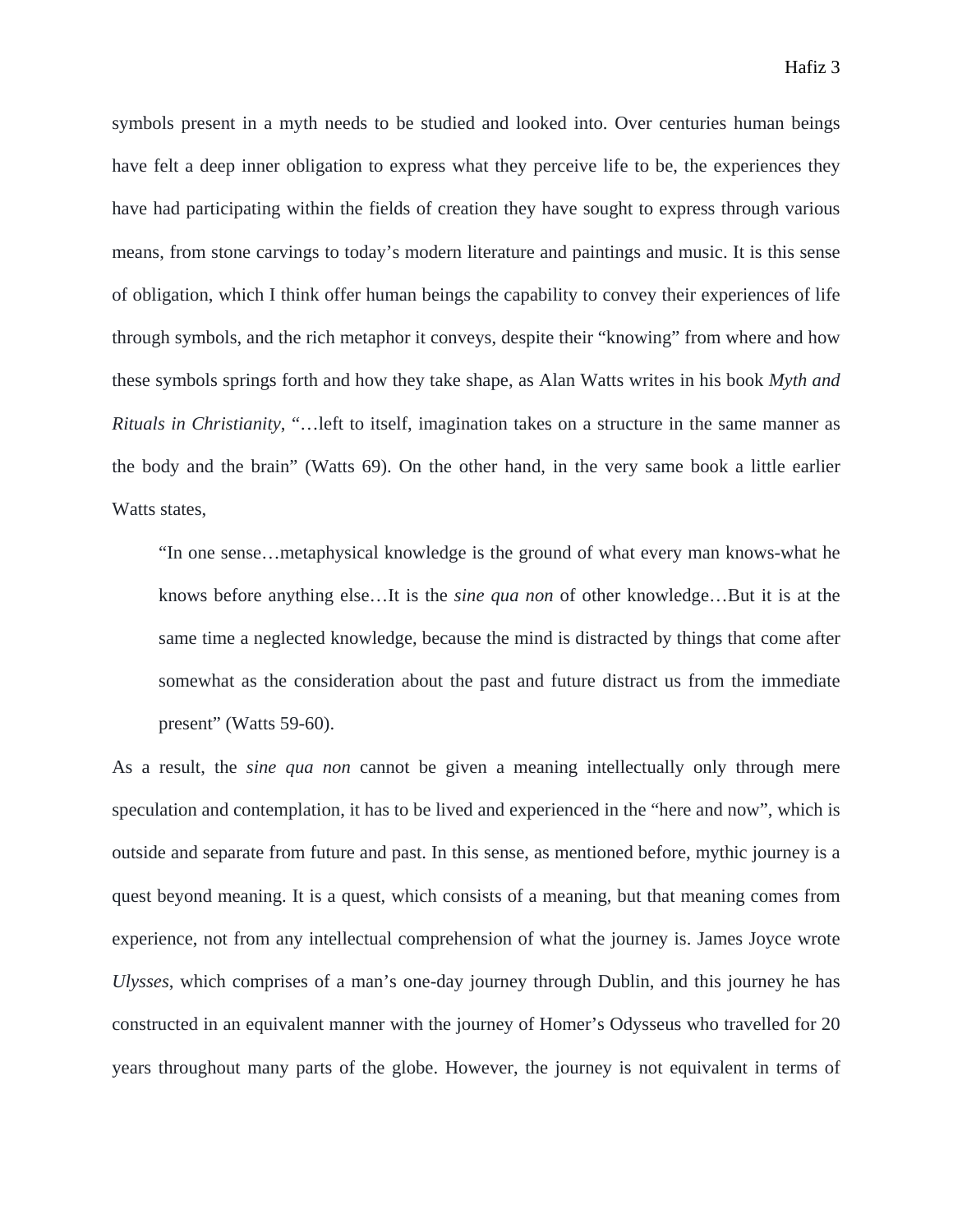quantity as one journey is made in 24 hours and another in 20 long years. The journey is similar qualitatively as both Bloom and Odysseus participate in a journey that makes them aware of the profound truths of existence. The journey present in Joyce's *Ulysses* makes Bloom a father to a lost vagrant boy striving to become an artist. Bloom teaches Stephen love which he sees all men of Ireland lacks, and such profound truths which Bloom himself realizes and passes on to another boy makes their relation a father son relation, just like Odysseus's relation with his son Telemachus. The journey which Bloom takes, or which Stephen Dedalus takes in both *Ulysses* and *Portrait of the Artist as a Young Man* metamorphoses itself into a mythic journey as the individual undertaking the journey becomes more aware of aspects of their own existence and gains momentary access of certain things, which are beyond their level of recognition. As this comes to pass through the gradual progression of the individual, the journey takes itself into a dimension beyond time and space. In the Kena Upanishad, quoted from Joseph Campbell's book *Inner Reaches of Outer Space*, it is written, "That [which is beyond every name and form] is comprehended only by the one with no comprehension of it: anyone comprehending, knows it not. Unknown to the knowing, it is to the unknowing known." (*Inner Reaches* 86-87). It is precisely through this that Odysseus remains present in Bloom, an eternal metaphor of man, and not only Odysseus, but Elijah and Christ. Furthermore, it is this that makes Bloom and Stephen's meeting the union between Christ the Son and Christ the Father or God, the Spirit recognizing the own substance with which it is made of. In addition, the spiritual father son relation of Bloom, Odysseus, and Stephen, Telemachus takes such a form of Joyce's novel through the definition provided in the Kena Upanishad. The process through which creation has been operating for eternity cannot be directly expressed in words, for words only emerges from human memory, and only in relation to the human memory creation and the process through which life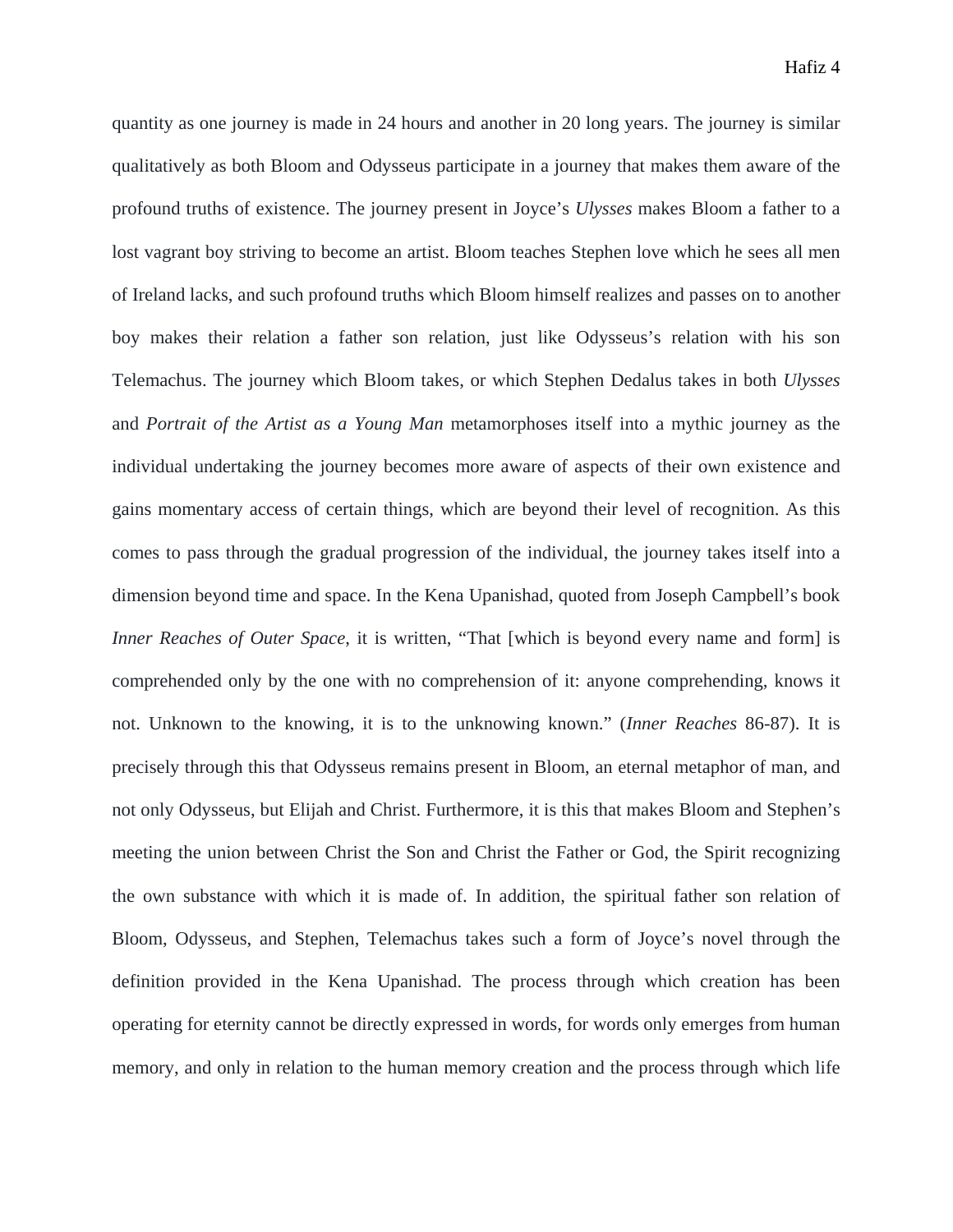moves on, a part of which is the myth itself, is unknowing known; for otherwise the "unknowing known" is also a word in the guise of a metaphor. Only metaphors can indicate the ever present "here-now" as far as words are concerned. This process of creation is ever present and yet cannot be directly conceived by the mind, and remains unknown to the immediate level of recognition of the reality, which human being sees and projects, for it is beyond the time and space and memory constructed by human beings, and what Joyce did in his novels is through the mythic method, using the mythic journey, he provided certain glimpse of perhaps what can be called a part of the "unknowing known" through various subtle allusions some of which this paper will explore. This "unknowing known" can only be conveyed by metaphors. An individual's unconscious takes on such forms at times that it starts to operate beyond any level of association, and furthermore, beyond the human constructed time and space the level of perception, or as Blake calls it <sup>1</sup> the doors of perception", which is beyond space time and the law of causality. It can be assumed that it is precisely this, which Stephen thinks about, in the second chapter of *Ulysses* when he sits near Sandymount Beach. Stephen thinks to himself about the *Nebeneinander*, which Joseph Campbell states in his book *Creative Mythology*, "(field of things beside each other), namely Space" (*Creative Mythology* 339) and *Nacheinander* "(after each other), Time" (*Creative Mythology* 339).

Shut your eyes and see. A very short space of time through very short times of space. Five, six: the *nacheinander*. Exactly: and that is the ineluctable modality of the audible. Open your eyes. No….If I fell over a cliff that beetles o're his base, fell through the *nebenienander* ineluctably…Am I walking into eternity along Sandymount strand?...Open your eyes now. I will. One moment. Has all vanished since? If I open and am forever in

<sup>&</sup>lt;sup>1</sup> "Doors of perception" is mentioned in the poem *Marriage of Heaven and Hell*. Reference of this poem is provided in the third chapter of this thesis.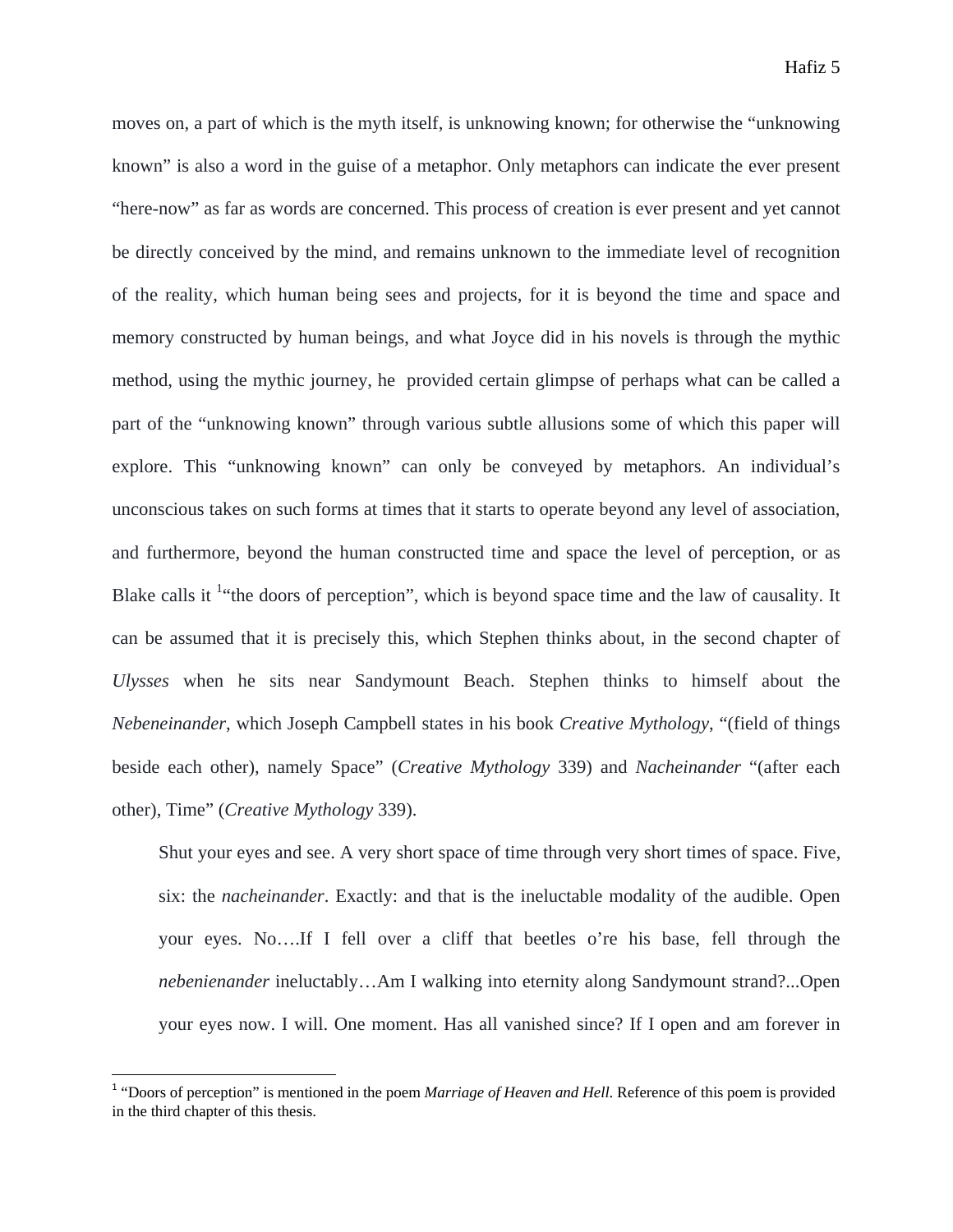the black adiaphane… See now. There are all the time without you: and ever shall be world without end (*Ulysses* 39-40).

In this complex interior monologue of Stephen where Joyce attempts to articulate what occurs in Stephen's thoughts, it can be seen that Stephen from the very beginning is attempting to penetrate through the "ineluctable modality of the visible", perhaps to find another  $2 \text{ modal}$ , which is not the visible but present. "Shut your eyes and see", to see whether time and space exists individually, without him, without his consciousness. Moreover, he reaches to the conclusion that time is without him, and the world is without end. In this passage, Stephen makes it very clear that he, Stephen, is separate from space and time that which he thinks about and sees. By closing his eyes, he escapes from the ineluctable modality of the visible, but he still remained within the *nacheinander* and *nebenienander*, still within the field of space and time. It is this, space and time, which Stephen needs to transcend in order to meet with Bloom, his spiritual father. Joseph Campbell in his book *Creative Mythology* interprets this particular monologue as,

The aim of this brooding hero [is] to penetrate that threefold veil of Space, Time and Cause- Effect and so to come to the "Father", "Drowned Man", "Finn-again" (the Irish word *fionn* meaning "light"), who is lost to view in the deep dark "adiaphane": beyond and within the "diaphane" of this limitless mothering sea of forms, rising, falling, roaring all around us, like waves (*Creative Mythology* 339).

 The word "diaphane" perhaps refers to translucent, transparent, and as can be seen in the above quotation of the passage from *Ulysses*, Stephen gets scared to open his eyes in case he finds

 $2^2$  Stephen realizes that he is not a part of the Time and Space in which he belongs to, he is separate from it. However outside Time and Space what remains is expressed as the "the black adaiphane" (fear of the unknown) which Stephen is scared to go into, and this fear arises out of his ego. In order to realize life, life as it simply is, Stephen needs to become one with Bloom and through Bloom recognize himself not in the light of his complex concepts but in the light of life.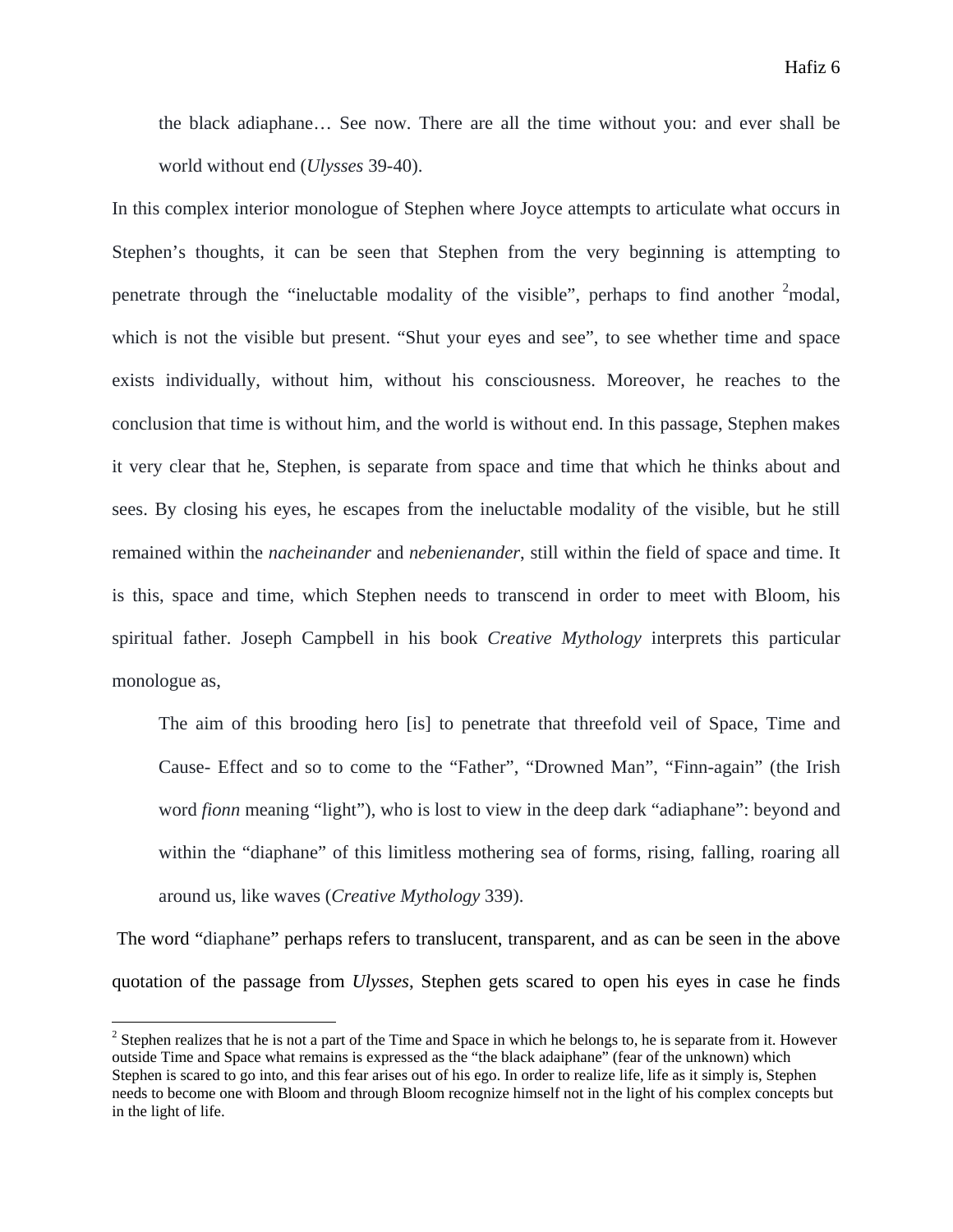himself in a timeless space less state, the "black adaiphane". Stephen is scared because of his ego, and precisely because of his ego, he is scared to be lost in the deep dark "adiaphane". In *Portrait* Stephen realizes that his bondage of Ireland is acting as a hindrance from him becoming an artist. However, in *Ulysses* Stephen realizes that it is his own ego, which is the bondage. Stephen is ego bounded; he is scared to give up his current self, self-inside the shell of his own ego. For Stephen to transcend his ego is equivalent to transcending Time and Space because with Bloom, Stephen finally discovers the "word known to all men", love, and through love Stephen breaks his shell of ego and is able to see himself in another man, Bloom. Bloom makes Stephen aware of this one word, which makes Stephen overcome his guilt and fear arising out of his own ego. Stephen's adamant declaration of not serving to the other is the voice of his secondary self, or ego. Stephen, as a human being and as an artist, is far more than his ego, and this Stephen discovers after meeting Bloom. Stephen goes through a total reevaluation of life, and this journey which he takes throughout *Ulysses*, neither Stephen himself nor Bloom is aware of. Stephen meets Bloom, and through that, Stephen meets himself again by being a man who is more conscious of who he is. Between the "seas of forms" ever changing, in the constant flux of life Stephen is caught up in the memories of his dead mother and the guilt with which he is chained. Stephen is a boy who has no money, hence his anxiety about the future, and chained with the guilt due to the death of his mother, hence his anxiety about the past. Therefore, Stephen is bound by both past and future and this he transcends through the communion with Bloom. From the "black adaphaine" to the "fionn", from darkness to light, Stephen progresses as he journeys towards meeting Bloom. That which is eternal in the flux, which is his own self, is made to realize to Stephen through Bloom. Thus, Joyce shows how a common life of a  $20<sup>th</sup>$  century artist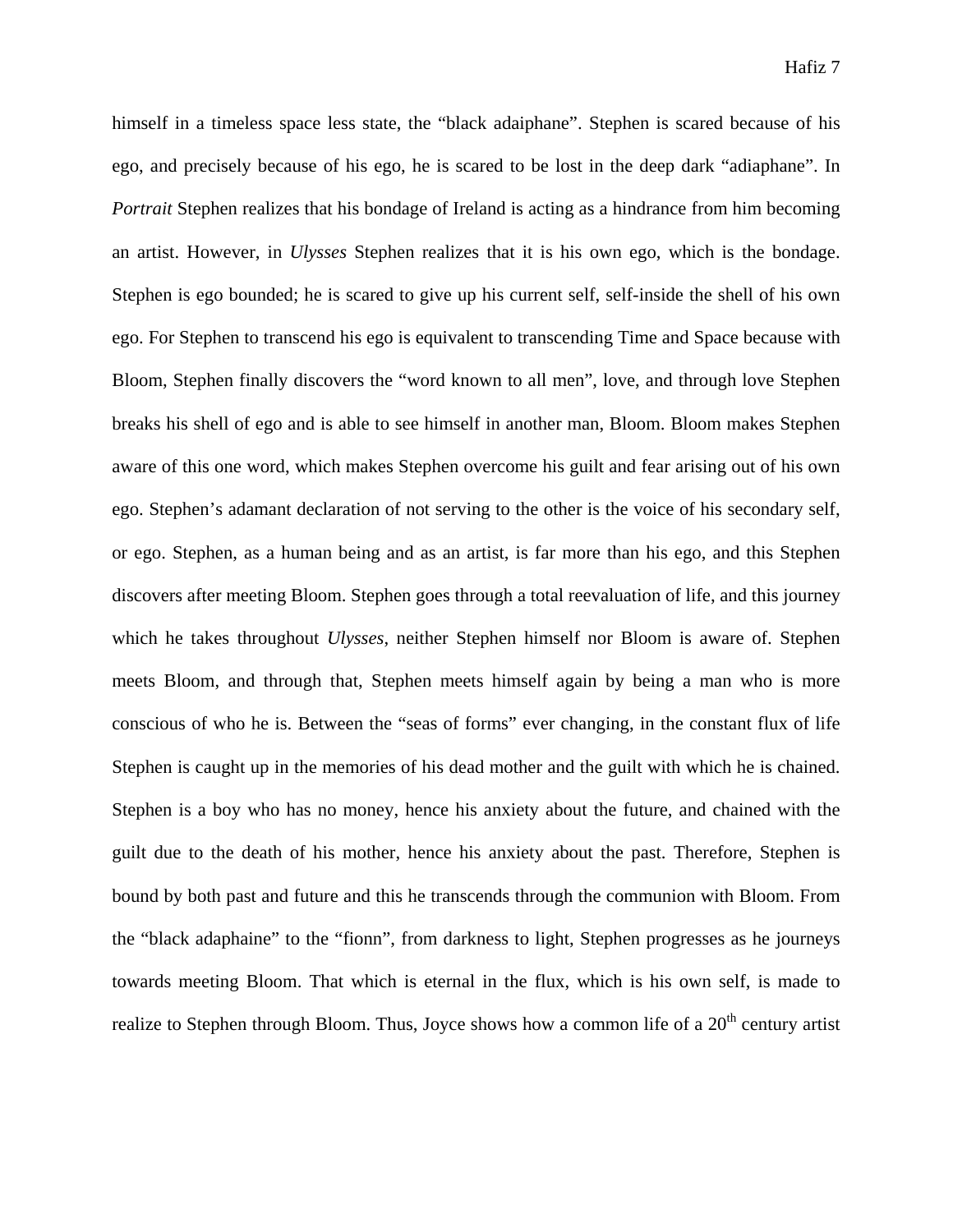and an Irish citizen takes on a majestic significance, and their everyday journey becomes a mythic journey.

 The journey in James Joyce's novels turn into a mythic journey as the individuals transcend their "everydayness", culture, religion, social norms and even transforms themselves while undertaking the journey. The aforementioned example is given just to illustrate how both the "experiencer" and the "experience", the individuals and the journey of which they are a part of; essentially their life becomes a part of something which is grander, larger than the limited human comprehension of existence, are involved. Stephen's own self inquiry leads him to Bloom, and it is Bloom's own urge to seek someone to whom he can pass on his understanding of kindness and love which makes him come to Stephen, as will be seen in the chapter in this study which deals with *Ulysses*. Joyce treats the everyday truths of life, the metaphysical speculations of Stephen and Bloom is seeking of the presence of love and compassion in Ireland, not as ideas but a reality of experience. This reality of experience of the characters is what makes them undertake the mythic journey, and whether it is Odysseus, Elijah, Christ, Penelope or Shakespeare, prime characters of Joyce become these figures in the light of their thoughts emerging from the depths of their unconscious, which is distinct from the conscious reality of human beings and is to the conscious mind the "unknowing known".

 Journey is an ever present aspect of the human life as life itself and its progression, filled with various experiences, is considered as a journey. Myth can be defined as a complex presentation of stories, which demonstrates, through the symbols and metaphors, the inner meaning of the human life and the universe which human beings are a part of. Mythic journey therefore can be said, in accordance with the aesthetics of James Joyce, a journey that reveals to an individual the meaning of his inner life. The realizations, which are presented in myths, are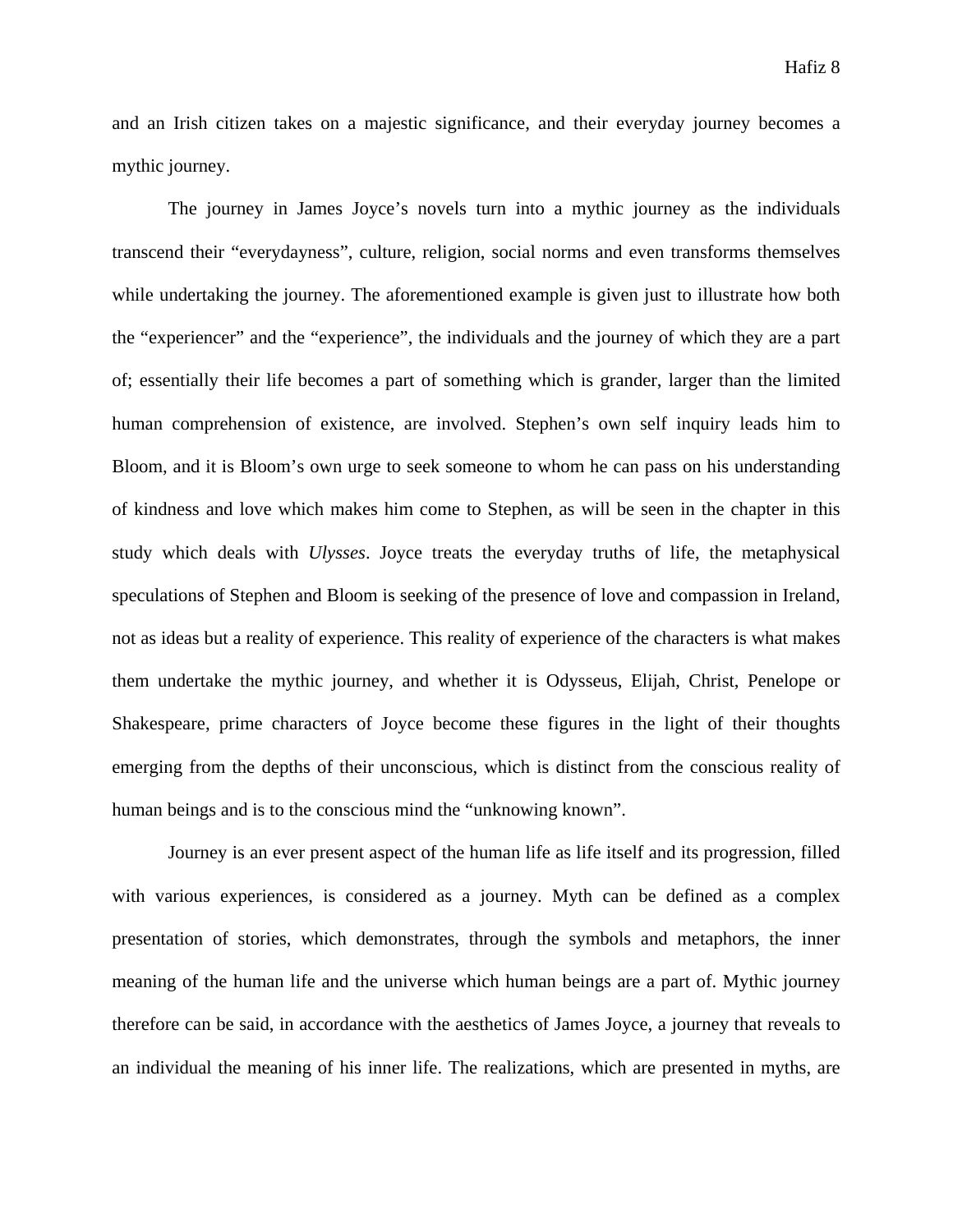not the end results of some concrete, rational assumption; these are experiences which form an individual's state of being which human beings try to become conscious about. To the conscious mind these often times seem to be ephemeral, a momentary glimpse into the unconscious mind about the "truths" of existence, which reveals and before one can touch it with his/her conscious minds it, disappears. These events arrive out of the depths of the unconscious mind and reveals some truth which one cannot get hold of by his/her normal range of perception. As Carl Jung in a chapter of his book *Approching the Unconcious* writes, "A sense of wider meaning to one's existence is what raises a man beyond getting and spending" (*Man And His Symbols* 78). These events, which are profound in its revelation of the realizations about the truths of one's own being is beyond mere "getting and spending", beyond the daily transactions of life and therefore the truths which these events provide cannot be comprehend by the intellect. An intuitive understanding is required. Samuel Taylor Coleridge in his *Biographia Literaria* writes, "The Primary imagination, I hold to be the living power and prime agent of all human perception, and as a repetition in the finite mind of the eternal act of creation in the infinite I AM" (*Text on English Literary Criticism* 331). The infinite "I AM" reveals to human beings its eternal nature, the "primary imagination" which comes out of the unconscious, making human being the prime agent, the perceiver of the whole world. When in the finite mind the eternal act of creation arrives, or when the mind discovers the eternal act of creation, human beings become a part of something which is timeless. It is thus becoming a part of this timeless dimension which makes a simple man like Bloom, and a journey, which he takes on July 16 1904, to become Odysseus, and his grand journey. As the journey progresses Bloom becomes more aware of who he is through his stream of thoughts and situations he faces, he asserts himself as a Jew not only in the cultural sense but also in an existential sense. Stephen gets blinded by his ego as he rejects his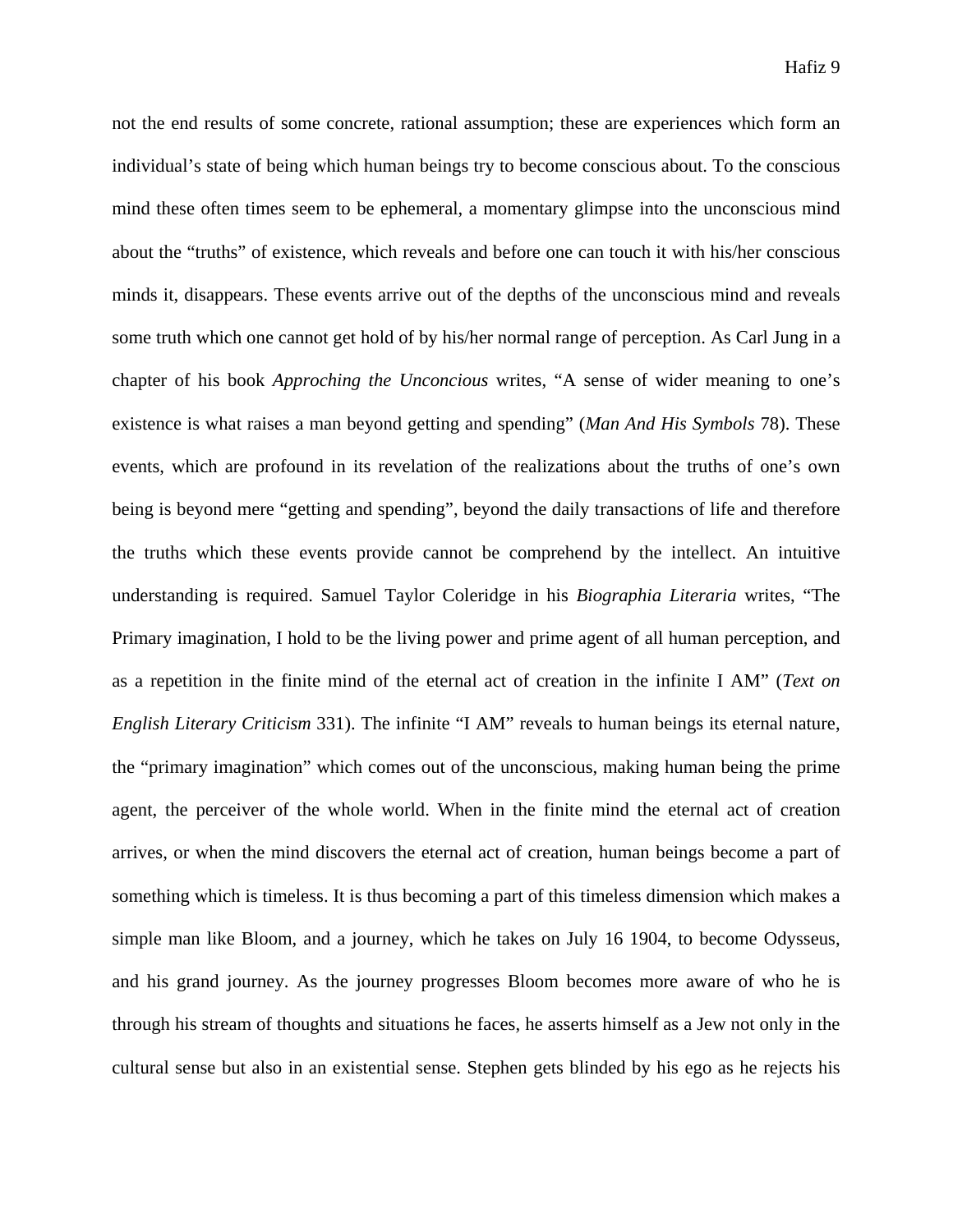society and thinks no one can understand the merit of his aesthetic thinking, and the memory of his mother haunts him from progression in life. Stephen needs a guidance of a father, and it is both Stephen's need of love and Bloom's obligation to pass his love onto someone is what makes their relationship a father and son relationship. In appearance Stephen and Bloom are two totally opposite men in nature, one is scientific and more oriented in the values one must create by being a part of his/her society, and another is a total rejection of all the social values and is adamant to live a life of an artist who loses his way in his "experience of reality". Joyce uses daily actions and situations, often presenting a situation in parody or in such a simple manner that the significance becomes very subtle to be presented as a "mythic" situation. The significance is always hidden within the events, especially in *Ulysses*, and needs a close decoding to make the mythic significance unhidden. Joyce can be referred to as a great synthesizer who amalgamates the whole complex of man, both the pathological being of a  $20<sup>th</sup>$  century man and the indwelling being ever present in all men throughout the ages, through myth. The mythic journey gives a sense of direction to James Joyce's works, works that involve unrest of interpenetrated elements not graspable by the intellect immediately, but gradually opens up through multiple readings, and works, which does not finish but ends with a sense of an ending. As a result, this paper aims to explore the mythic dimension in James Joyce's works.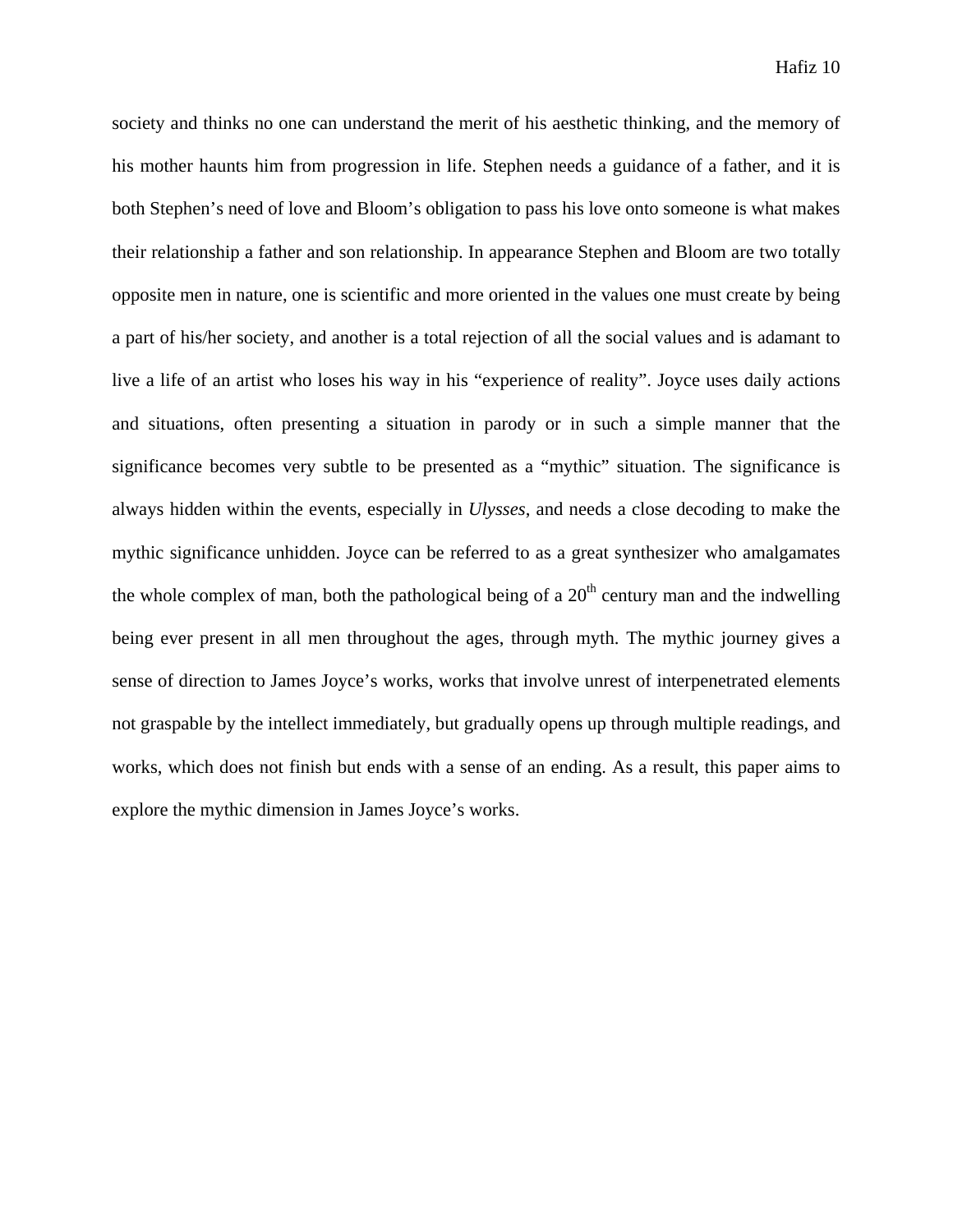#### **Chapter 2- The Significance of Metaphor in Myth**

Joseph Campbell in his book *Creative Mythology* states that,

The best things cannot be told, the second best are misunderstood. After that comes civilized conversation; after that, mass indoctrination; after that, intercultural exchange. And so, proceeding, we come to the problem of communication: the opening, that is to say, of one's own truth and depth to the depth and truth of another in such a way as to establish an authentic community of existence. (*Creative Mythology* 84)

In the quoted passage above, it is mentioned that the best thing which exists within a human being cannot be expressed directly to another human being, and the second best thing, which an individual, through various means, attempts to express, is often misunderstood. After these two things remain civilized conversation and intercultural exchange. The reason that the "best things", which are also, it needs to be mentioned, profound things in human beings through which he/she establishes some sort of contact with what is generally known as "truth", arising from the depths of one's unconscious or out of some profound event, are inexpressible to the general human beings and are misunderstood is because they diminish under the weight of the language used for the purpose of civilized conversation and intercultural exchange. The language used in daily conversation and intercultural exchange is not sensitive enough to express forth the individual truths of a human being; the language which has been constructed towards fulfilling the purpose of civilized conversations is not perceptive enough to express an individual's insightful encounters with the profundity and intensity of existence. However, there comes a time when the truth and depth of one human being finds a crack through which the light of his authentic experience of existence comes out. At that moment, language takes on a different form to carry out an authentic expression of existence where truly one's own depth and truths of life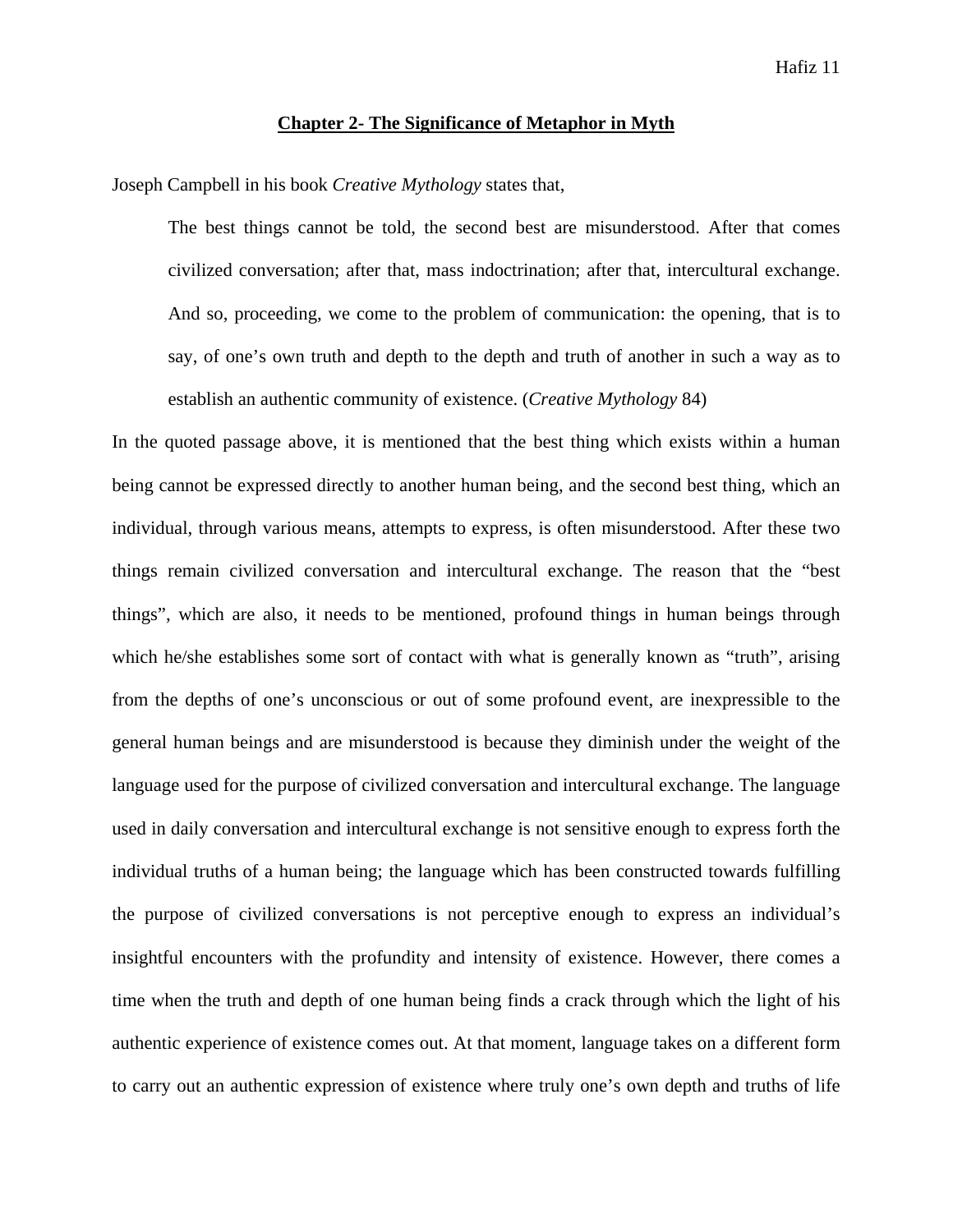become communicable to the society. The language with which myths are created is similar to this, and furthermore, they are often in symbolic form and content, radiating its message through metaphors, which reveals one or other intrinsic dimension and the mystery of human existence. Giambattista Vico in his *Scienza Nuova*, *The New Science*, writes that <sup>3</sup>myths are imaginative attempts to solve mysteries of life and the universe. In order for language to touch the mysteries of existence, some of which are deeply experiential and remains very difficult to express on the verbal level, it needs more than what language requires to fulfill for daily communicative purposes. In one sense, those who used to be the creator of mythologies in the earlier period of human history are very much the same as today's artists; they express the depth and truth of human existence. However, the medium of expression of almost every myth is psychologically symbolic; whether in the form of words or pictures or existing oral traditions, mythologies has sprung up from the depths of human imagination to convey an authentic individual experience and the form of this expression is often through symbols and metaphors. Therefore, the narratives of myth are to be read not literally, but metaphorically. At many a times, particularly in modern times, the artist, being of an equal status with the mythologist of primitive times, finds it difficult to express the artist's interior life and its various dimensions with other people. The center of consciousness of the modern artist has to be transcended by the artist himself in the sense that he must somehow find an expression to convey and communicate the voice of his inner being to the world, and furthermore, the artist must directly reach from his center of consciousness to another's center of consciousness. The artist's experience must not be within a close horizon, the perspective of an artist should be as vast as the sky so that every individual can look at it and become a part of it in his/her own way. However, in order to achieve such an

<sup>3</sup> This information has been taken from the "Introduction" of the book *World Mythology*. Ed. Roy Willis. London: Duncan Baird, 2006. 10-16. Print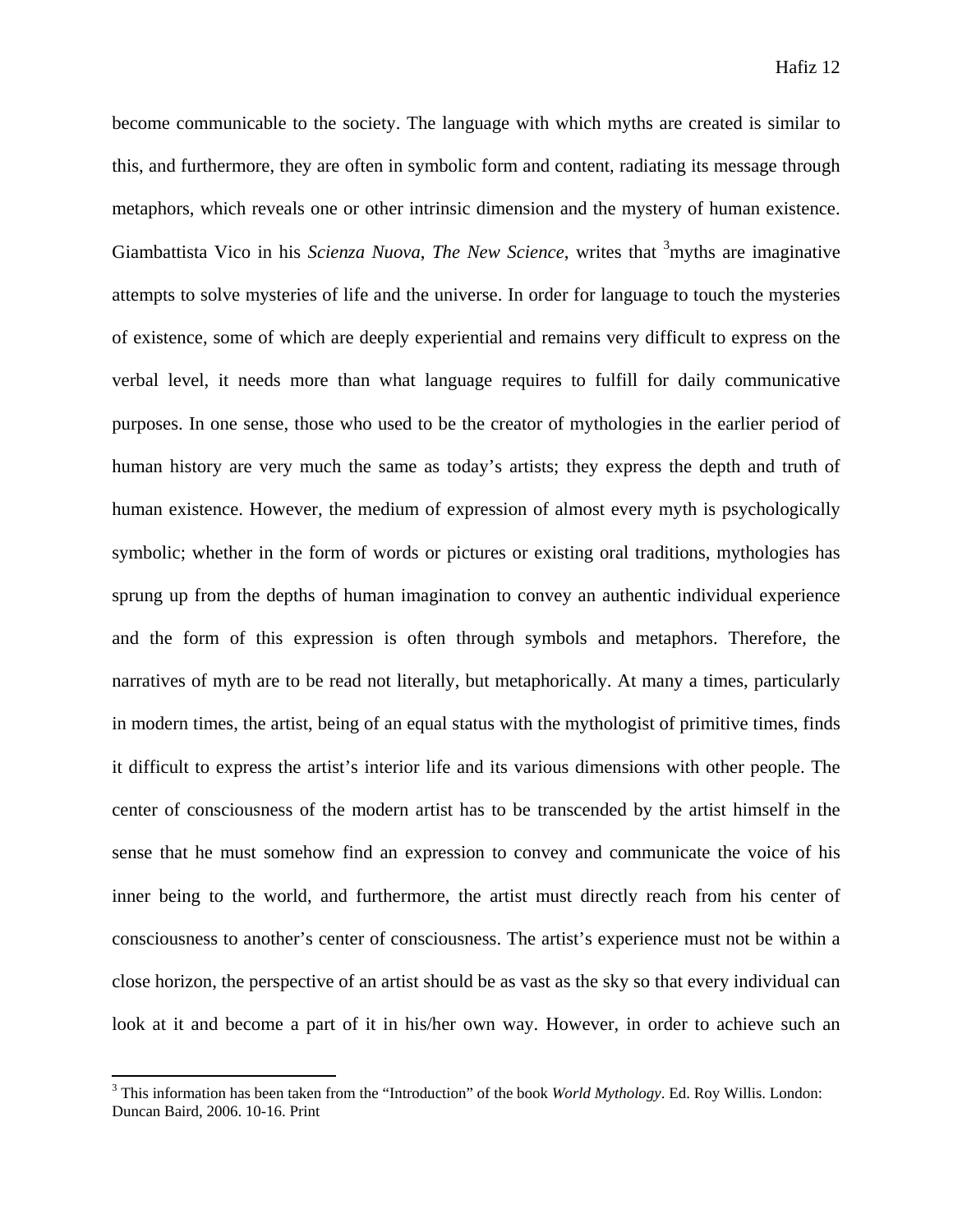expression the artist has to go against his/her culture and society. Even in the very language, which the artist learns in his growing up, determines the manner in which an individual can express him/herself. In addition to that, Sigmund Freud has proposed one theory known as process of introjections where a child growing up in a particular family or in a particular culture acts in accordance with the will of his/her culture or family, the individual will power becomes dominated and at times overpowered by the laws of the culture and society. For an artist to respond to his/her call of the soul, he/she almost always needs to go against the laws of his/her culture and society. The essential reason behind this can be said that the society tries to confirm the individual to its laws trying to serve the collective, whereas on the other hand, the artist gradually develops into a being with an awareness of his/her own individuality, which is the individual having the ability to perceive something which is larger than his own self, perhaps attaining the perception where his own self merges with the whole of existence. The Aesthetic arrest, which occurs in the novel *Portrait of the Artist as a Young Man*, perhaps, is the greatest example of this point, and Dedalus gradually leaves his own society in order to respond and attain the expression of his experience of the "higher reality", the image which was revealed upon him in the aforementioned novel as illustrated in Chapter 4.

 As a result, the medium of expression which artists use must also be different from the means of expression used collectively. In case of language, for example, the writing artist must use language, as that is the only mode of communication. However, for the writing artist in the very usage of the language there must be present elements which would suggest and convey the "higher reality" or an individual truth of the artist. This truth must be an individual experience, and the writer's job is to convey and expose his experience, his truth to the people, to illustrate his attainment of perceiving something, which is larger than the immediate perception of reality.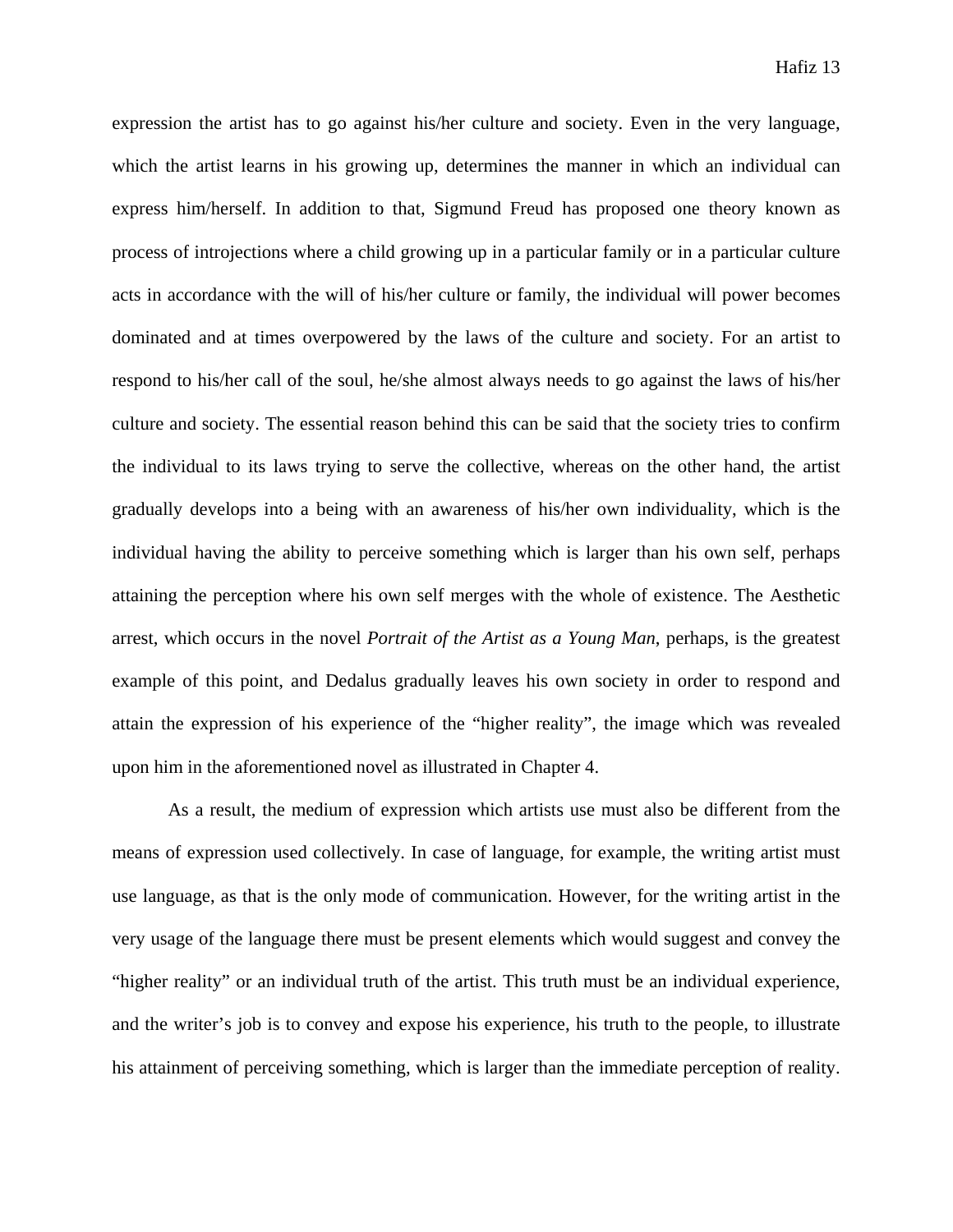In instances like this language oftentimes becomes metaphor, words transform from its semantic structure to a metaphor providing indications for the mind towards the truth of the artist. The significance of the meaning lies not in the words, but that which is indicated by the words for the mind to explore and dwell into. The artist turns the individual outside in, the subjectivity determines and paves the way for the objective world, not the objective world determining the subjective intelligence. For example, science and many other faculty of intelligence deduce the external world, and from that, the internal world of human being is determined. For the artist it is purely the subjective world, which constitutes what a human being is, what existence is, and words are not enough to express the subtleties in this domain. As a result, the significance oftentimes lies in the shadow of the expression, not immediate in the very expression itself. For example, it can be asked what Joyce is trying to state by making Leopold Bloom, a common man of the  $20<sup>th</sup>$  century, Odysseus, the grand creation of Homer. The purpose of the author itself becomes a riddle to begin with. It is only in the journey and the experience of the journey that a connection between Bloom and Odysseus can be found, and the journey itself reveals the true significance of Leopold Bloom. The journey gives Leopold Bloom's existence a meaning, which is beyond the immediate perception of a common man of the 20th century, the essence of his being is gradually revealed to the reader as they become unhidden through the journey he undertakes and its correspondence to that of Odysseus. Odysseus is the metaphor, the indication of the hidden splendor residing within Leopold Bloom. As mentioned in the previous chapter, quantitatively there can be seen various differences between the life and journey of Homer's Odysseus and the short journey of Joyce's Leopold Bloom, however qualitatively they are similar. For example, in chapter number 17 of *Ulysses*, which is paralleled to the chapter Ithaca of Homer's *Odysseus*, Bloom returns to his own home after a long roaming around of Dublin and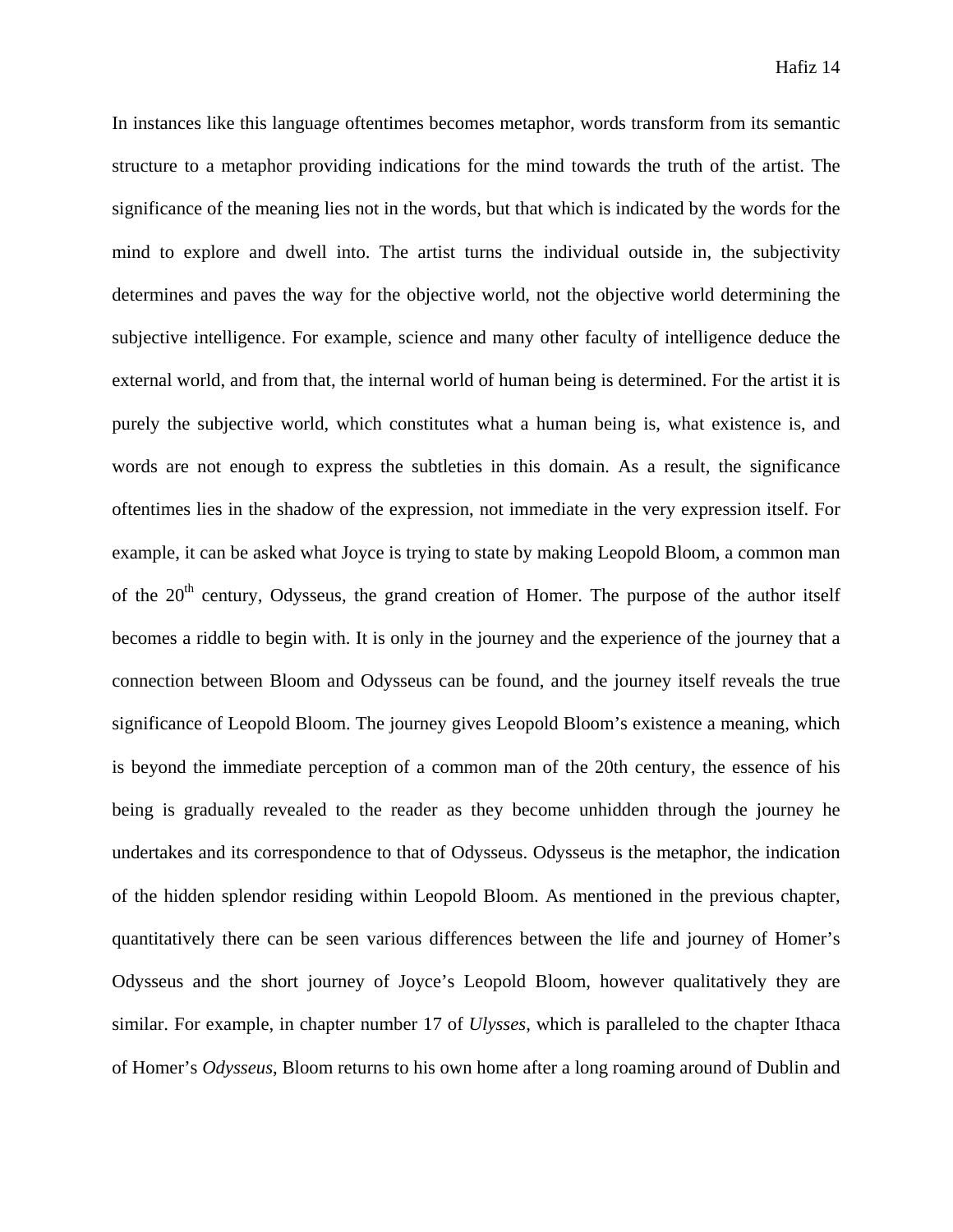destroys the suitors of his wife Molly by being in mental equanimity with the whole situation, whereas in Homer's *Odysseus*, Odysseus kills all of Penelope's suitors. From the appearance of this the difference might seem very vast, but after Odysseus has killed the suitors of Molly he also felt an equanimity which Bloom feels beforehand without any action, but simply by understanding his situation. Therefore, in essence their action is the same; however, in appearance they are not. Bloom realizes the meaninglessness in the sexual pursuits occurring between various men and his wife, and just by obtaining mental equanimity through understanding and accepting his situation, he does what Odysseus does through killing Penelope's suitors. In earlier times, human beings viewed themselves as part of the whole, a part of the larger and grander narrative challenging and becoming the divine. The conquest was not one of conquering, but becoming a part of the divine. The earlier mind, or "primitive" mind- the word primitive is only used to designate the mind different from the "modern" mind- had the illusion of understanding the earth in which they lived and the nature which sustained their lives. The modern scientific mind, and its approach, is to disintegrate any physical phenomenon and to look within them by breaking them up with only one purpose, to solve them and making them confirm with the human intellect. Modern human being viewed themselves as nothing more than a bundle of sense impressions and feelings, and in addition to the political situation the  $20<sup>th</sup>$ century the modern man faced deep sense of existential angst as human beings were very detached from any sense of recognition of a meaningful life. The mystical representation of the "primitive" mind might seem to provide only illusion of what life and Earth and Nature is, but within this illusion there were, and still are, significant element of truths, similarly as in today's scientific mind intellectual inquiry also contain truths by deducing and breaking physical phenomenon into pieces of understandable statements. The essence, however, of being or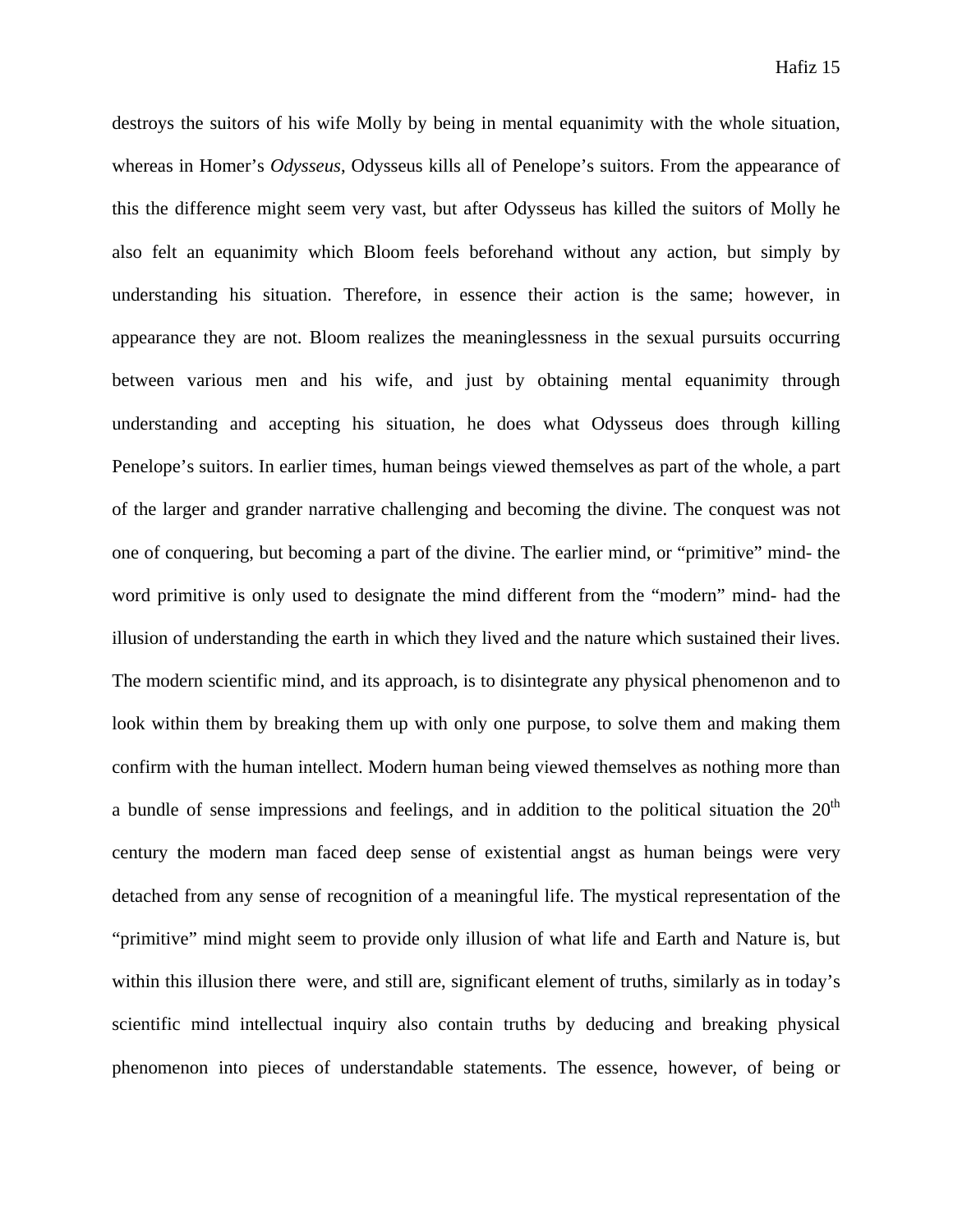existence lies neither in the illusion of what life is nor in the intellectual view of what surrounds life. Categorically illusion and intellect are contradictory, but both originate from the human mind. As Claude Levi-Strauss writes in his book *Myth and Meaning*

If we are led to believe that what takes place in our mind is something not substantially or fundamentally different from the basic phenomenon of life itself, and if we are led them to the feeling that there is not this kind of gap which is impossible to overcome between mankind…then perhaps we will reach more wisdom, let us say, than we think we are capable of (*Myth and Meaning* 19)

Through this passage, perhaps the significance of Joyce's aforementioned comparison can be seen. In Homer's *Odysseys* the action of Ulysses and his son to slaughter all the suitors of Penelope is justified, however, in Joyce's *Ulysses,* such an action would be reprehensible, and vice versa. Due to the dissimilarity of time and age, and the change of human attitude Bloom and Odysseys undertake actions which are different. The latter is a grand hero who has travelled 20 years wandering throughout the globe and finally returned home to get together with his wife and kill all her lovers, and the former is a  $20<sup>th</sup>$  century man who has returned home from a wandering throughout Dublin. The imagination of the earlier mind, the "primitive mind" was larger and grander as they imagined life to be of a part of something which is larger than, or equal to Nature and Earth. However, the  $20<sup>th</sup>$  century mind is filled with anxiety and uneasiness, and its attitude of life is more scientific, the imagination replaced by the intellect, which only views the world in deducible pattern of a phenomenon, not something which is larger than the whole universe. As a result, in appearance Bloom and Odysseus's actions are miles apart. However, in Homer's *Odysseus* the hero feels the same mental equanimity as Bloom does by undertaking an action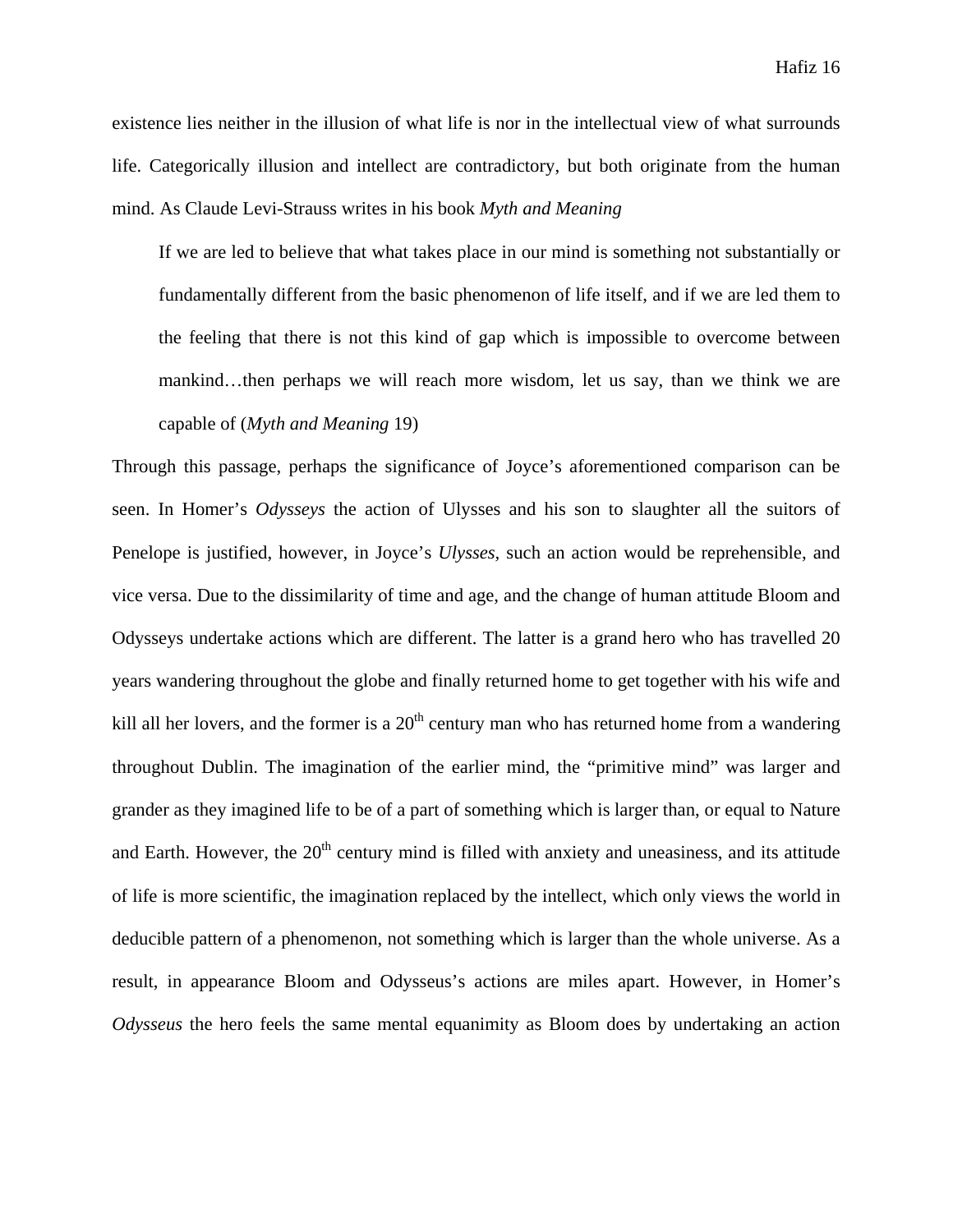which both undertakes, to remove the stain of the suitors from their  $4$ house. Odysseus kills the men and then, "…the king, / Euryclea calling, bade her quickly bring/ All-ill-expelling brimstone,and some fire,/ That with perfumes cast he might make entire/ the house's first integrity in all." (*Odysseus* 464). Bloom does the same action, but with an understanding of the situation. Bloom thinks during reaching the feeling of equanimity, "…each one who enters imagines himself to be the first to enter whereas he is always the last term of a preceding series even if the first term of a succeeding one, each imagining himself to be first, last only and alone, whereas he is neither first not last not only not alone in a series origination in and repeated to infinity" (*Ulysses* 740), and then Bloom thinks about Equanimity, "As natural as any and every natural act of a nature expressed or understood executed in natured nature by natural creatures in accordance with his, her and their natured natures, of dissimilar similarity. As not as calamitous as a cataclysmic annihilation of the planet in consequence of collision with a dark sun…" (*Ulysses* 741). Odysseus removes the smell of the dead body of the suitors, Bloom the thoughts, which remained after the suitors of his wife left his premises. Bloom also establishes his home's integrity by thinking of this particular event not as calamitous as a cataclysmic annihilation of the planet, and considers this as a natural act, with the acceptance that he has some physical limitations. As a result, the mental equanimity of Bloom and Odysseus is what is similar between them, and it is this ability of a man of the 20th century to not take violence and understand and accept who he is, is precisely what makes Bloom a man who is grand and large like Odysseus. This interpretation seems paradoxical, but substantially there is no difference between Bloom and Odysseus, the expression is different, but the reality of experience of both Odysseus and Bloom is the same, and with it the hidden significance their action. The mind of Bloom and

 $4 By$  the word house both the inner mental dimension of an individual as well as the physical premises in which one lives are signified.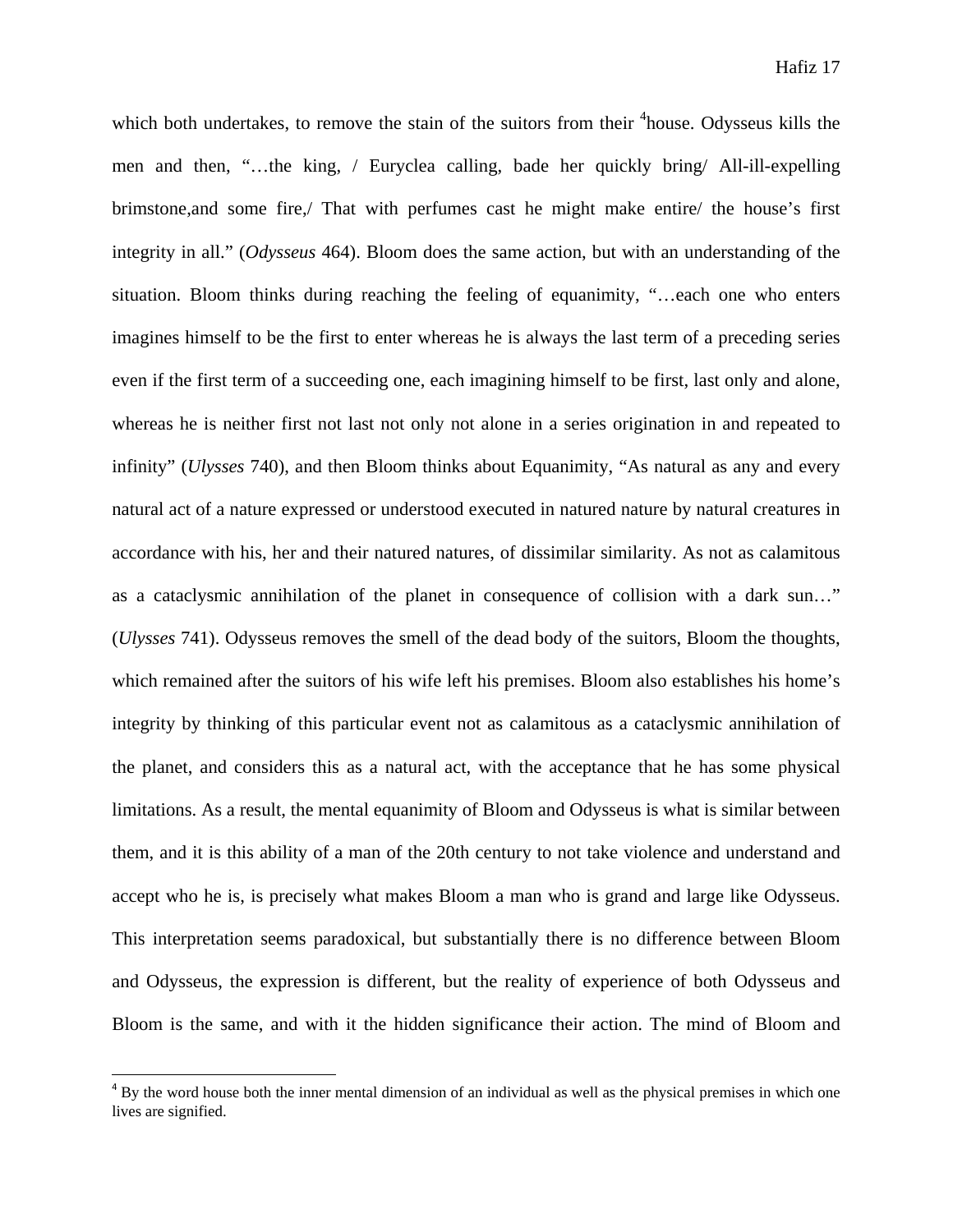Odysseus are from two different ages, and henceforth their expressions/actions are different, but the experience of life is the same despite such a huge difference of time. In order to bring forth this significance of Bloom and his actions Joyce had to use myth, present a mythic parallel to illustrate that which can only be indicated. It is not that through comparison of Bloom's action with Odysseus Bloom is important, or Bloom is different from the rest of the men and women which surround him. Bloom is not separate from Odysseys, just as Bloom is not separate from anyone for he is the every man and a no-man at the same time. It can be assumed that Joyce intended to show through Odysseys a metaphor which shows the grandeur and immense significance which consists within existence and through myth Joyce has affirmed the eternal spirit residing in human beings throughout time.

To convey this, which is essentially timeless, life, which is ever present and eternal, the mythic comparison and the metaphor which the myths signify are needed. The significance of myth lies in the metaphor it conveys, and the metaphor indicates that which is not only within the realm of the mind, but within the realm of life and the experience of life itself as a whole. The modern artist as well as early creator of mythologies only provides an indication to their readers and audiences, through metaphors, to illustrate the significance which lies in the experience of life. Within the realm of linguistic representation, or representation of any kind for that matter, only the indication can be found, but through living the indicated experience can be attained. The part can be analyzed or imagined, but the whole always needs to be experienced. Bloom is Odysseus, and as for that matter, we all are. Each human being contains the whole of creation within him/herself. Myth acts as a bridge between the view provided by the illusion/intellect of what life is and living life, and only through participating in the journey of life such realizations can be exposed to the individual. Perhaps this is the reason why Joyce employs in his works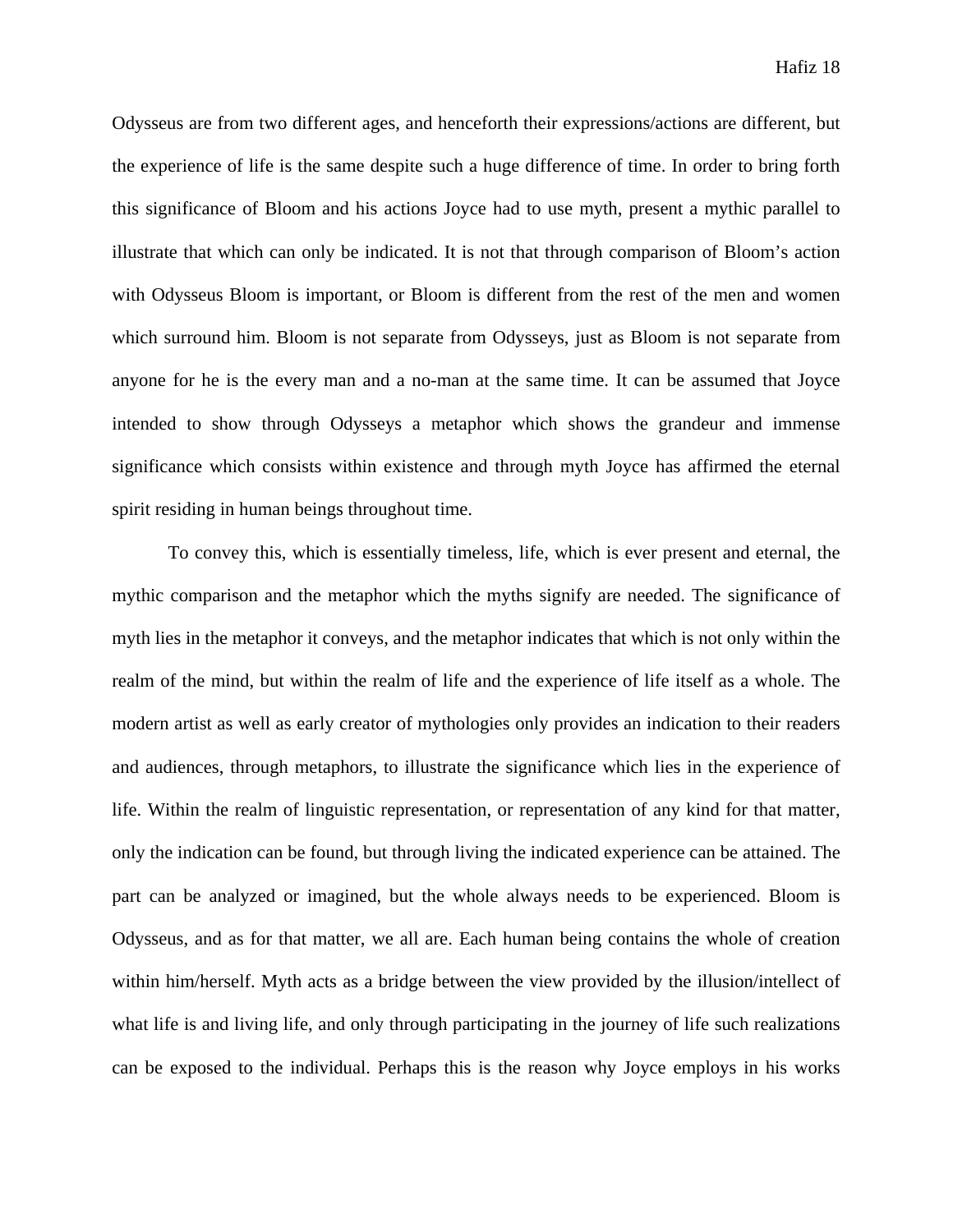everyday phenomenon to illustrate something, which is timeless, and of immense significance. The mythic journey, as the further chapters will aim to illustrate, is the journey of life, which involves the gradual exposition of the individual to recognize himself not as something he is according to the perception of the society and culture, but someone who is timeless and transcends the dimension of space and time. In this sense, Leopold Bloom is Odysseus, and Stephen Dedalus Telemachus, the son of Odysseus; Bloom is the spiritual father and Deadlus the spiritual son. In the mythic sense Stephen in *Portrait of the Artist as a Young Man* is Dedalus of the ancient Greek, who is the great artificer and who  $5$ <sup>t</sup> puts his mind into unknown arts". The young artist's lived experience through the journey of his life made him Dedalus, has given significance to this name. Again, Stephen Dedalus and Leopold Bloom in their interaction become a single person in the sense that both of them attain reflections of their own lives through each other, and in this understanding and harmony between them the two become one, and herein lies the significance of Joyce comparing them to Jesus Christ where the Father becomes one with the Son. Both in the mystical sense and in the mythic sense it is the experienced which is life, the experience which are the events occurring in life and their significance, and the "experiencer", individuals undertaking the life's journey, which together provides an understanding of human consciousness of its own realizations into the mysteries and essence of existence.

<sup>5</sup> The quotation is taken from Ovid's *Metamorphosis*. This is also the quotation with which Joyce's *A Portrait of the Artist as a Young Man* begins.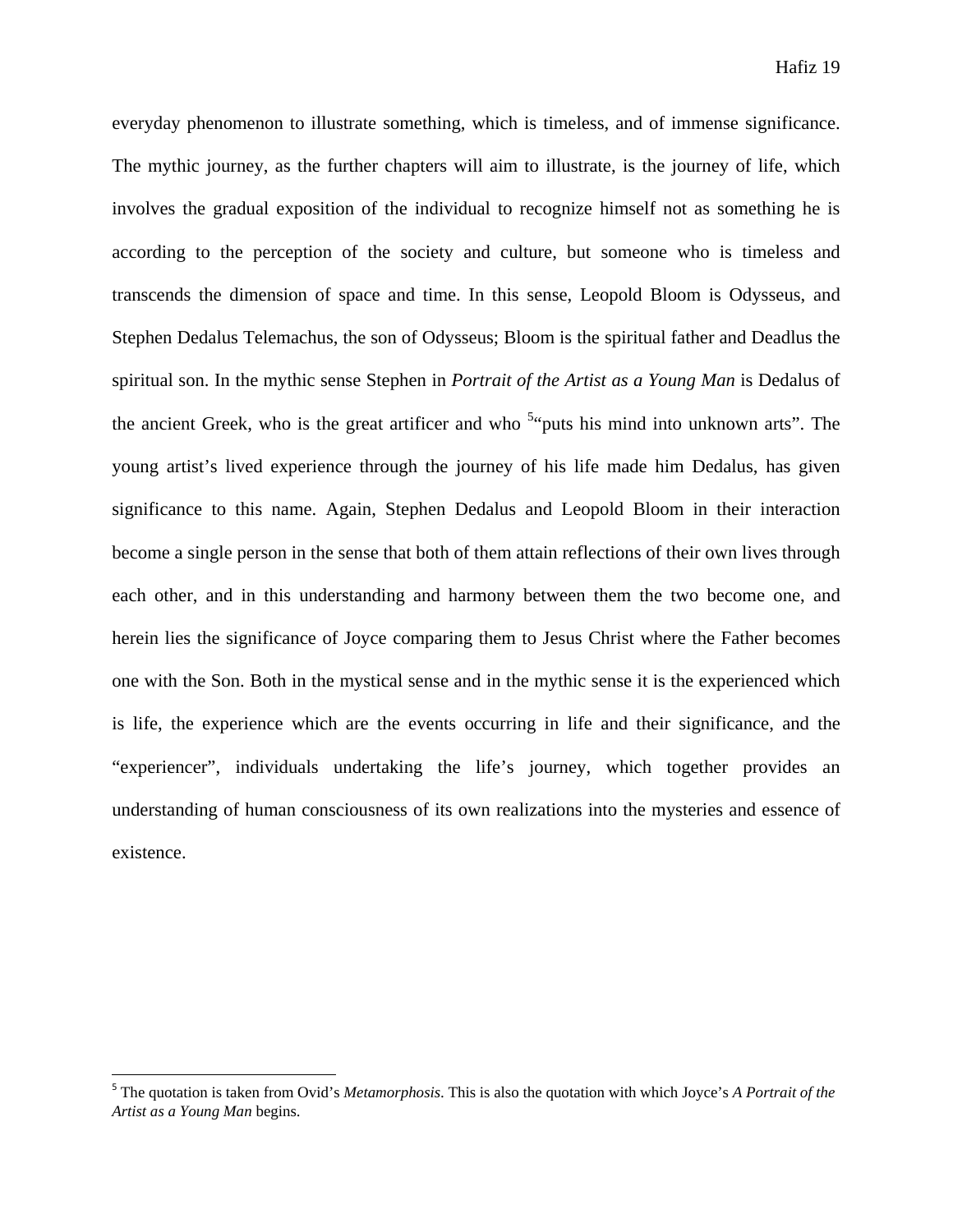#### **Chapter 3- The Role of Myth in Joyce's Works**

William Blake in his poem *Marriage of Heaven and Hell* wrote, "If the doors of perception were cleansed everything would appear to man as it is, infinite" (*Blake's Poetry and Designs* 93). From this line of Blake one thing can be deduced, that man's door of perception are not cleansed, that human beings are limited within a determined line of horizon as far as their perception is concerned. In addition to that in the first chapter of the book *The Inner Reaches of Outer Space* written by the American mythologist Joseph Campbell, it is written that Immanuel Kant in his book *Prolegomena to Any Future Metaphysics* asked the question that how is it possible that by being here in this space, we human beings can make judgment of the space which is out there, or what is commonly known as outer space. The answer Kant provides to his own question is that, as stated by Joseph Campbell in his book, "… the laws of space are known to the mind because they are *of* the mind. They are of a knowledge that is within us from birth, a knowledge *a priori*, which is only brought to recollection by apparently external circumstance" (*Inner Reaches* 1). As a result, it can be seen that the doors of perception of man can only be cleansed if man dive inwards within himself, if human beings go in search of themselves to attain a realization of that *a priori* knowledge which exists within man and which, by its very nature, transcend the limitation of time and space. One of the fundamental aims of Joyce's art has been to give expression to that primordial knowledge which in Kantian language is *of* the mind, or to express it in another language, which exists within the soul of the individual. One aim of this paper is to show that James Joyce was exactly such a writer whose art has attempted to speculate that knowledge of the inner self. Joyce makes his prime characters think in a way that through a gradual understanding they attain the ability to perceive the world and themselves as part of the world which is not limited by the physical boundaries of time and space and the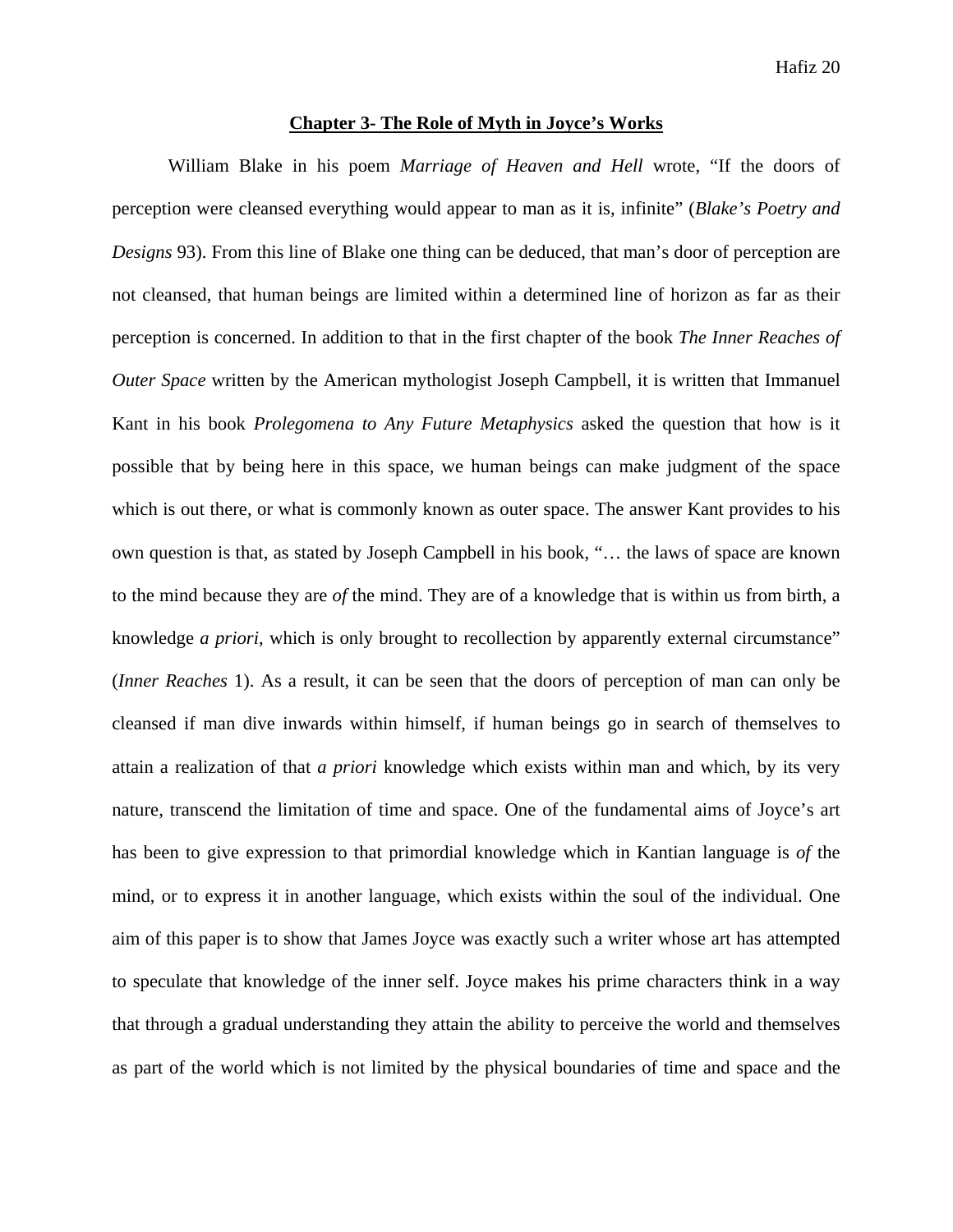laws of cause and effect. Joyce opens up this dimension in his art through what is known as the mythic method. This method is easier to notice when reading any of Joyce's works such as *Portrait of the Artist as a Young Man* or *Ulysses*. The mythic method becomes very much vivid in Joyce's works as the novels progress, and the function which this method fulfills is also very important, perhaps the most important one in Joyce's art. The Mythic method makes Joyce's characters, and at the same times the readers, aware of the core realization of human existence, the knowledge which is *a priori* of our existence, which also can be expressed as the allpervading soul. *Ulysses* begins with the Latin phrase *Introibo ad altare Dei* (*Ulysses* 1), which means, "I go into the altar of God". This remains an indication of the journey from the human dimension towards the mythic dimension where the <sup>6</sup>"fundamental and the dominant" meet, in the words of Stephan mentioned in the Circe chapter of *Ulysses*. In other words, the meeting of the fundamental and the dominant can be interpreted as the meeting of the material and the spiritual, the meeting of the body and of the soul, the converging of the human dimension with the mythic dimension where the limitations of the physical dimensions are transcended, and this also can be said to be a metaphorical expression of the aforementioned Latin expression. As a result, the journey in which the material and the spiritual meet, the fundamental and the dominant meet, remain crucial in Joyce's works. Although the journey, in its physical appearance, takes place in a single day in *Ulysses*, and from childhood to becoming of a young adult in *Portrait of the Artist as a Young Man*, the immensity and the significance of these journeys and the existential experience which the individuals undertaking the journey attain, has to be expressed by something other than the mere physical aspect of it. As a result, Joyce uses the mythic dimension as a metaphor to hint towards that which is too immense only to be

<sup>6</sup> Stephen talks about this in the Circe chapter of *Ulysses* when he is playing the musical note *Open Fifth*, also known as "bare fifth" or "empty fifth". This signifies that Stephen is on the mark of losing his ego, "emptying himself" and hence fully offering himself to Bloom.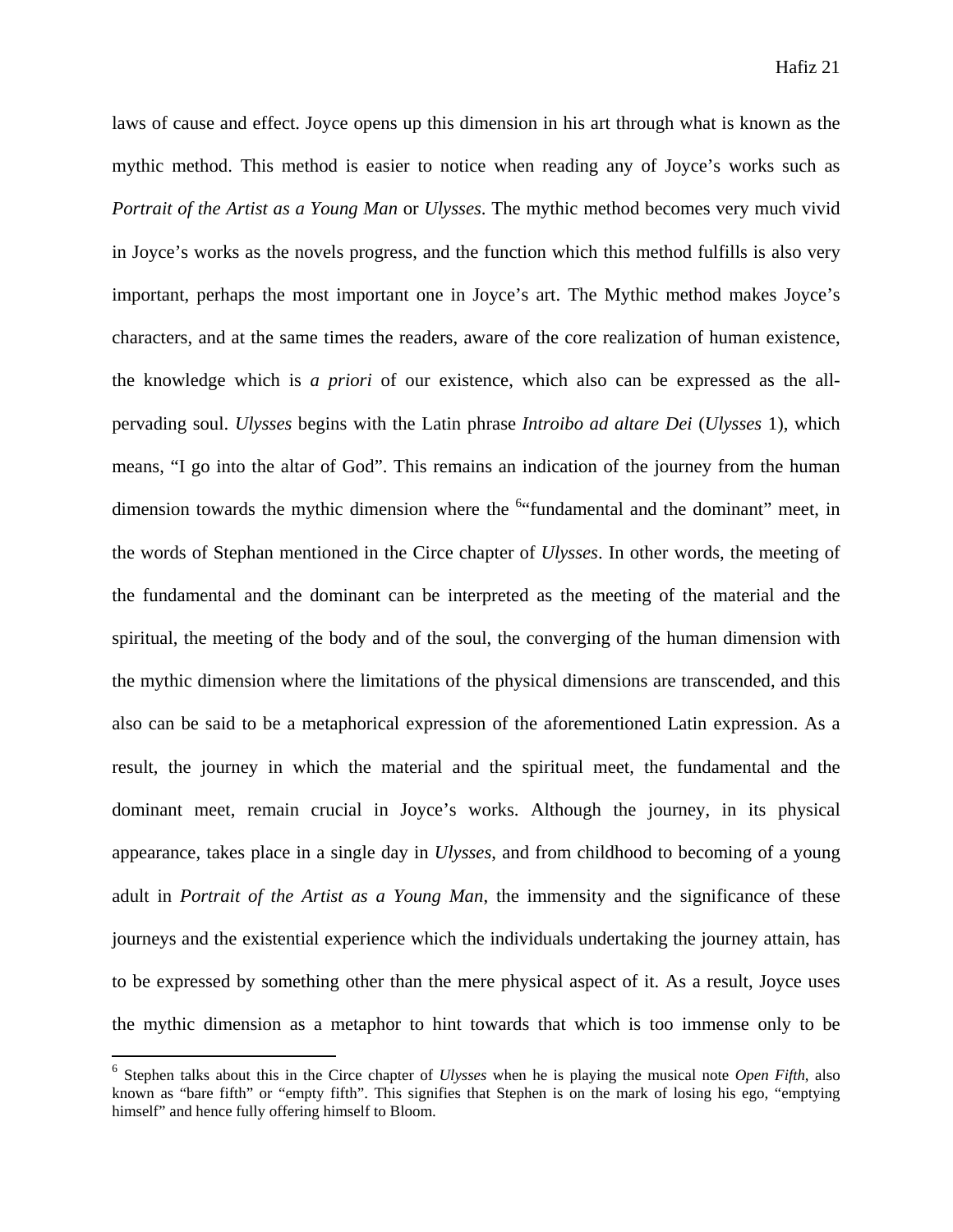expressed by its physical aspect. The mythic narrative is present in Joyce's works, especially in *Ulysses*, because in the novel the narrative shows events occurring on a particular day in early  $20<sup>th</sup>$  century Dublin, and with it there is something present within these events which is outside the physical perception of time, hence beyond any conception of time. For example, Bloom a common man who works in the advertising sector, plays the role of Ulysses throughout the whole day, and in the Cyclops chapter of *Ulysses* Bloom, a modern Jew of Ireland, becomes Elijah. Joyce transcends culture and religion through his mythic method and shows the profundity of things, for example love and the existential relationship which exists within an identity embraced by a human being. It is Bloom who teaches Stephen the meaning of the "word which is known to all men", love and compassion, and to fully affirm one's existence in its immensity and grandeur. In addition, Joyce shows Bloom as Elijah primarily because Bloom claims himself as a Jew, not as a man who strictly abides in his religion, but as a human being who is familiar with the primary element residing in all religions and every human being's relationship with one another, which is love. In the first part of *Ulysses*, Telemachus, Stephen talks to a professor by the name of Mr. Deasy who is the principle of the school in which Stephen teaches. While having a conversation, Stephen refers to God being present in the playground where little children are playing. This perhaps suggests one view of Joyce that the immanent and the transcendent are not separate; even through the most small aspect of creation human being can experience transcendence. Bloom is paralleled with Homer's Odysseus by Joyce because it is through Bloom Joyce plunges more inward into this common man or noman's consciousness, finds the consciousness of an Odysseus and the consciousness of every man. That which is immanent can be used to experience transcendence as through Bloom an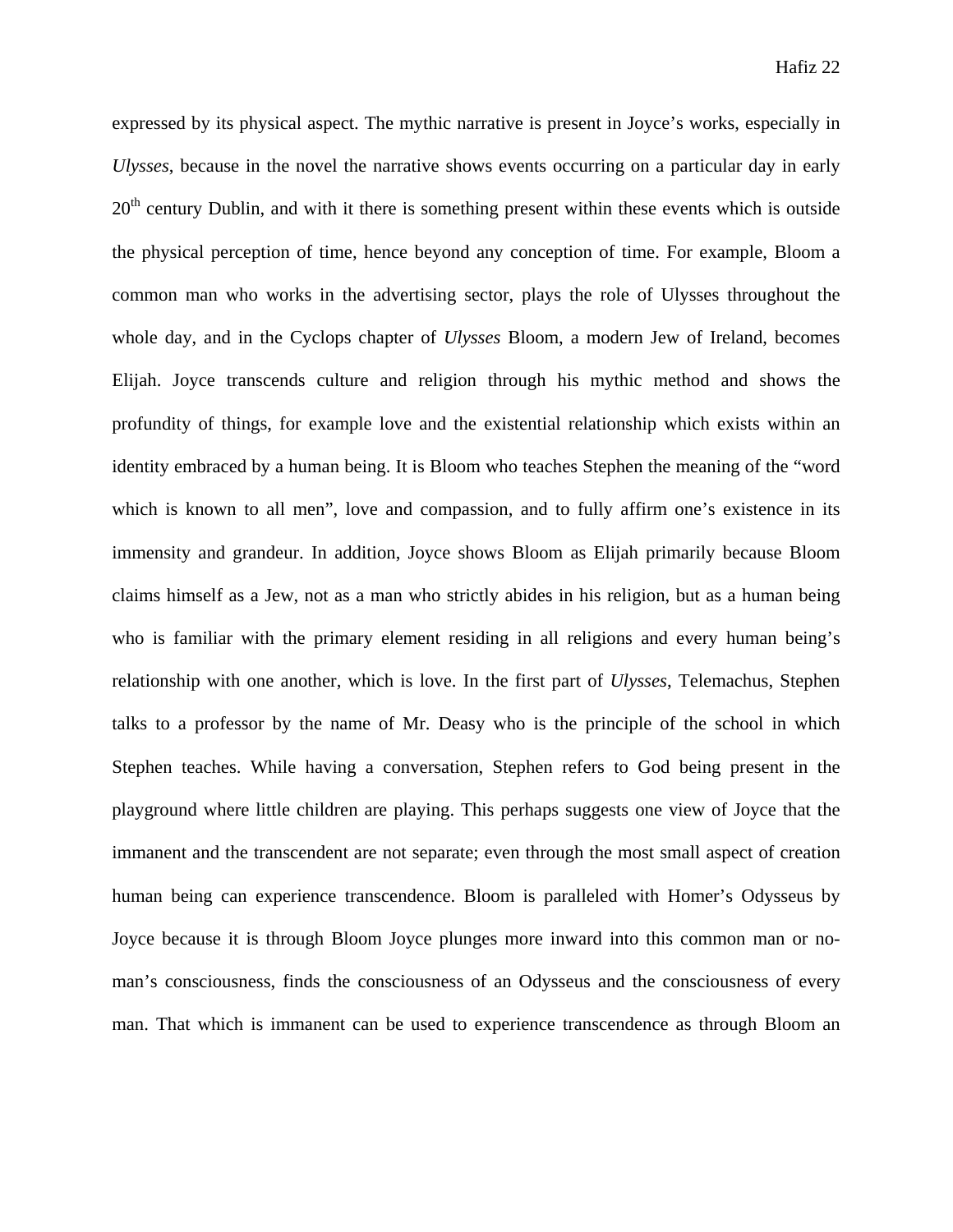Odysseus or through Stephen a Christ can be discovered, and the role of myth in Joyce's works perhaps has been to illustrate this aspect of the human psyche and existence.

Through the mixture of the human and the mythic dimension, Joyce gives his characters a new and different reality while being very much rooted in the reality of the regular human dimension. The new reality remains unconscious, however, present in both the minds of Joyce's characters and in his narrative. As two parallel lines never meet, these two realities never meet; however, they simultaneously remain present in Joyce's novels and in the life of Joyce's characters. In the actions of Joyce's characters, both physical and mental, both the human reality and a grander and larger reality exist together. Making the characters all too human, Joyce transcends the human dimension and enters another dimension, a dimension that exists within the inner nature of the human mind. Almost all of *Ulysses* is a narration of either the mind of Stephan or Bloom. Using the stream of consciousness narrative technique Joyce creates a different plane of reality, the reality within the psychological realm where the holy and the profane, the good and the evil, fear and longing, regret and happiness, all these things conjoin. Operating within this realm Joyce makes the physical and the spiritual dimension converge through which his characters remain as they are, i.e. they remain human, and at the same time become something larger than life. For example, in *Ulysses* Bloom remains an average common modern man, who works in the advertising business and Stephan, remains a struggling artist in Dublin. However, in the common dwelling of Bloom there exists a significance which Bloom is not aware of, that in his ordinary human action exist the grand action, which Homer's Odysseus undertakes. Joyce's mythic dimension exists within the human dimension, and the mythic dimension transcends the human dimension by being present in the human dimension. It can be expressed in a simplified manner by what Jungian psychoanalysis calls collective unconscious.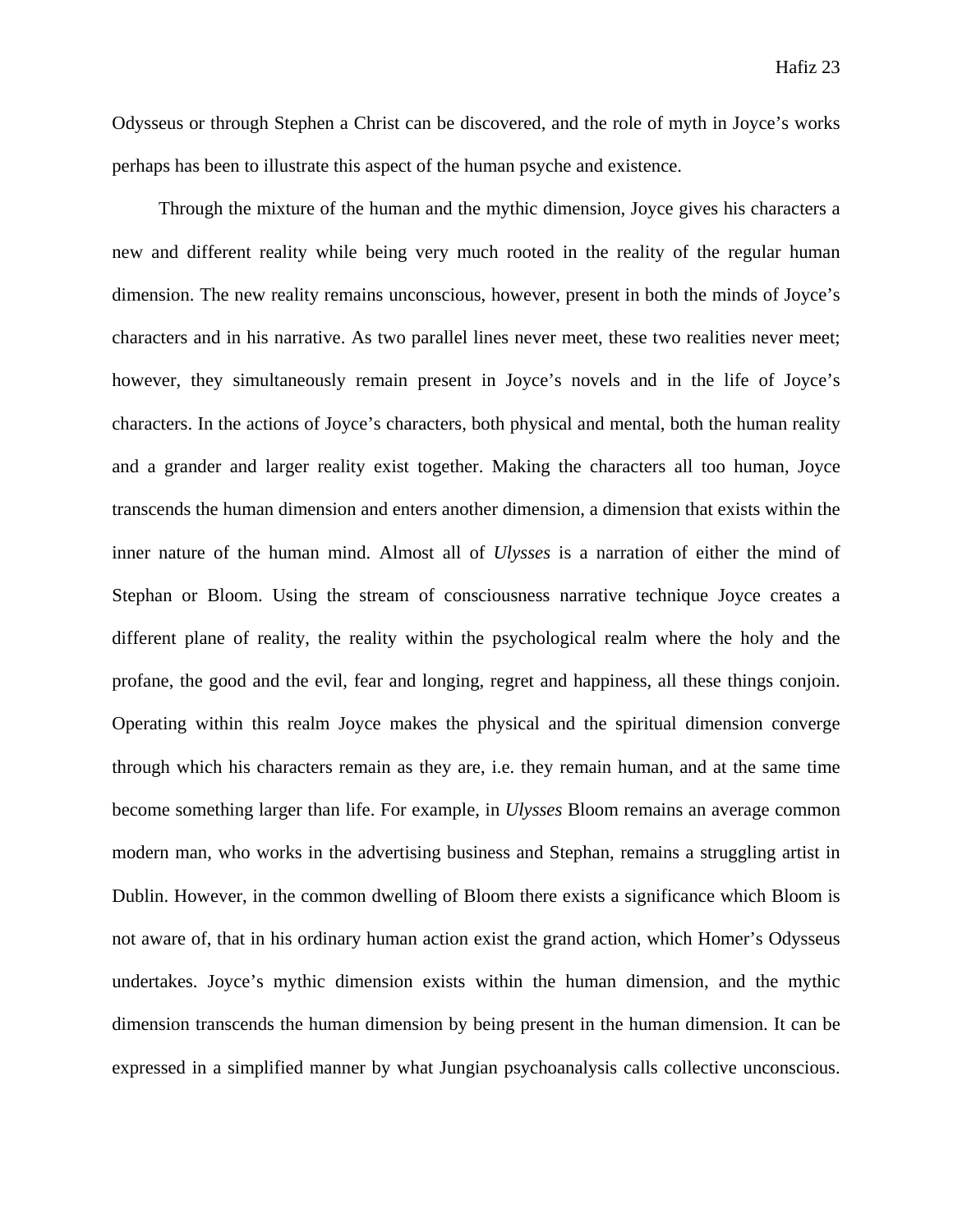Collective unconscious is generally defined by the part of the unconscious mind which is derived from the ancestral memories and experiences and which remain common to all humankind. Therefore, there exists, according to Jung, two sort of unconscious, the individual and the collective. James Joyce opens up in his works, through the mythic dimension, both the individual as well as the collective unconscious of his characters. Perhaps it is through this Joyce claims his character Leopold Bloom is both everyman and a no man, a common man working in the advertising sector in Dublin in the early  $20<sup>th</sup>$  century, and a man who is also separate from the rest of the people of Dublin in numerous ways. Bloom is a Jew and is a victim of the bigotry of the general mass of the then Dublin, he has a sense of compassion which he himself witness others who surround him lacks, Bloom is a man who accepts with equanimity the love affairs his wife undertakes with other men, a man who has the capability to love, which he later on discloses to Stephan who is in need of it. Furthermore, Bloom is also shown as Elijah in the Cyclops episode, plays the father figure in his time spend with Stephan, which connotes as the father in the Christian sense as God, as well as Odysseus the father of Telemachus, who is Stephan. An individual carries many aspects within him/herself, not only on the level of personality but also in one's actions, and through these thoughts and actions there occur subtle manifestations of one's various identities. In each chapter of *Ulysses,* Joyce makes Bloom's various identities come up to the surface through his thoughts or actions, and these identities very quickly become invisible. These various identities of Bloom remain ephemeral; however, they always surround his physical being. Apart from Bloom, in speculating the character of Stephan Dedalus in both *Portrait of the Artist as a Young Man* and *Ulysses*, it can be seen that there are numerous mythic parallels which Joyce make with Stephen who is an aspiring artist. In *Ulysses*  he is seen as an aspiring artist who is struggling to identify with his society and people who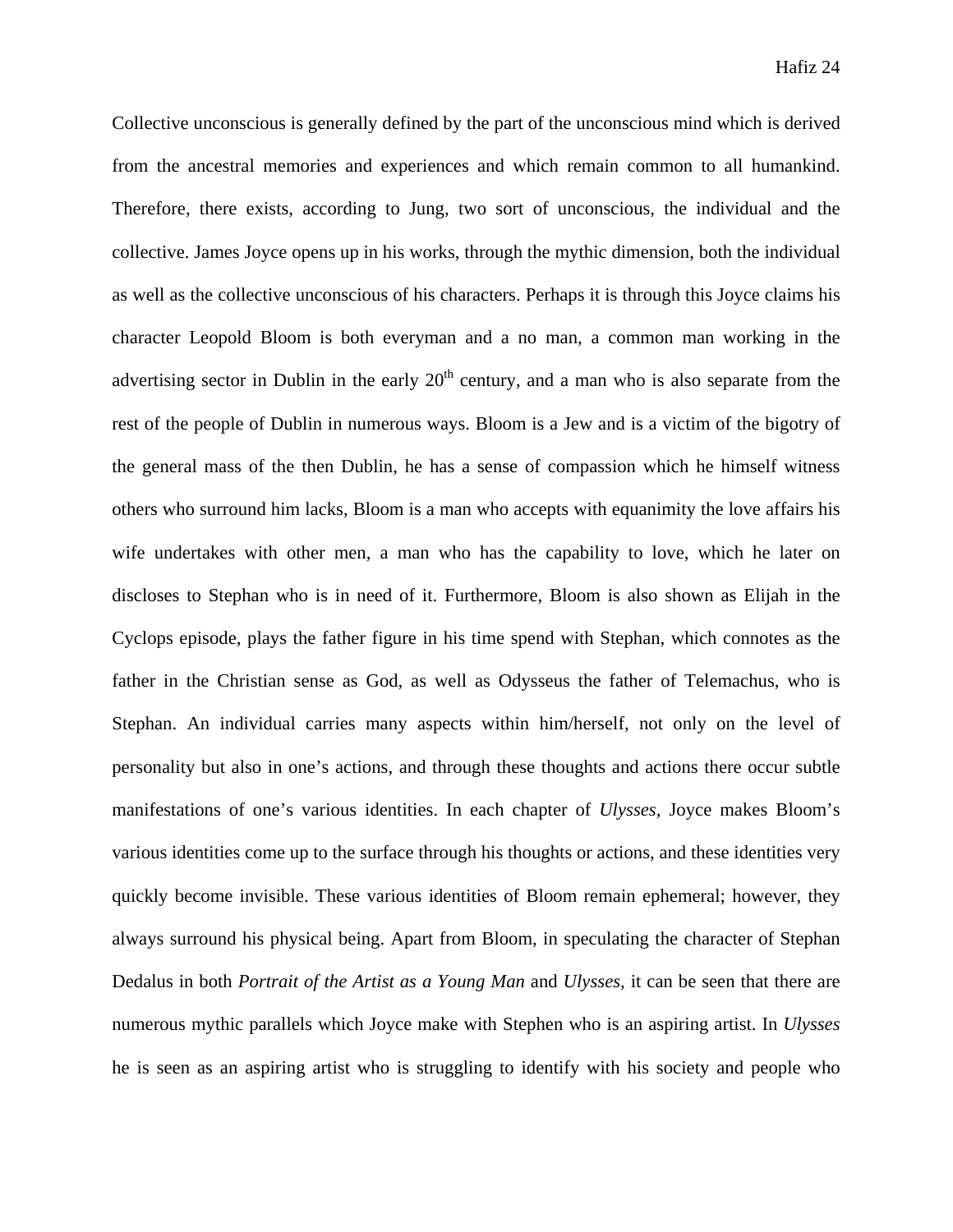surround him. He struggles because of his ego which Bloom, as the novel progresses towards its end, breaks and makes him see a new dawn in his life. Stephan sense he cannot associate himself as an artist with the society whose people he cannot understand, and who fails to understand him. Stephan remains an aesthetic vagrant as the novel ends, but he attains an important realization, which will be able to make his life steady so that he can pursue his art with a serious intent. Joyce's Ireland of 1904, by and large, was unproductive. "Ireland sober is Ireland free" (*Ulysses* 374) writes Joyce. However, in reality, Joyce's Ireland of 1904 remains drunk. Stephan also remains like Ireland and its people, only drinking, visiting brothels and sheltering by his ego that no one will be able to understand his art theory. The young artist needs only that word which is known to all men, love. Stephen receives this love through Bloom; Bloom plans for him many things, which would give him a new life. One important thing, which Ulysses illustrates, is that an artist remains an exile from the society, which creates him. At the end of *Portrait of the Artist as a Young Man* Stephan goes off "to encounter for the millionth time the reality of experience", and for that he leaves Ireland. In *Ulysses,* he comes back to Ireland, to Dublin, and at the end of the book, Stephan becomes ready to once again welcome a new life, a life given by Bloom, by Odysseus to Telemachus, through which Stephan will attain to become an artist in the proper sense. The journey which Joyce makes Stephan Dedalus take in both of his novels are very much a mythic journey, a journey of a constant struggle to become the artist, to give an expression of his own inward experience. The vision, which Stephan sees in Portrait of the Artist as a Young Man, is his inward experience of eternity, and again in *Ulysses* Stephan realizes eternity remains in the possibility of his experience when he asks himself "Am I walking into eternity along Sandymouth strand?" (*Ulysses* 40). At the end of the novel *Ulysses* Stephan achieves the ability to come out of the self-made ego and carry on the journey of his to become an artist. In *Portrait*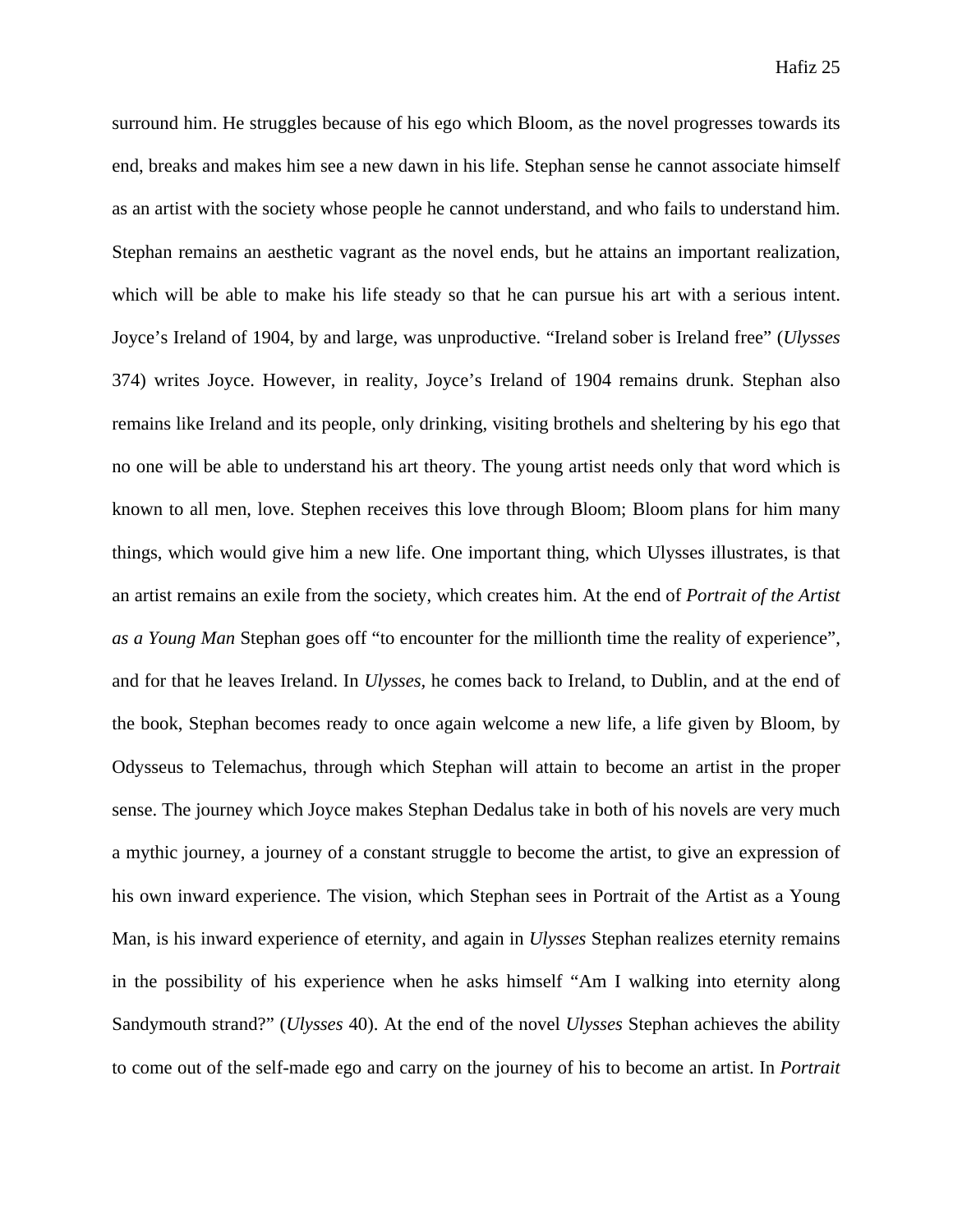*of the Artist as a Young Man* and *Ulysses* the mythic parallel of Stephan with Icarus remains. In *Portrait of the Artist as a Young Man* Stephan Dedalus attains a triumph followed by a downfall, and this carries on until Stephan finds a self-resolution to accept life, to welcome the life in which he will pursue to become an artist. In *Ulysses* Stephan is first shown as the fallen Icarus, who is in bondage by the guilt of his dead mother, having no money and no home, being influenced by people like Buck Mulligan, whom Stephan refers to his enemy and who does not have the ability or wish to appreciate the artistic sense of Stephan. Stephan remains a deprived individual, an exile in his own society and a failed artist. The men at the library in the Scylla and Charybdis chapter of *Ulysses* fail to comprehend the complex theory of Stephan about Shakespeare that he is both Hamlet and the ghost of his father; a sign of the theme of consubstantiality, which is one of the most essential themes of *Ulysses* itself. Stephan says,

As we, or mother Dana, weave and unweave our bodies, Stephen said, from day to day, their molecules shuttled to and fro, so does the artist weave and unweave his image. And as the mole on my right breast is where it was when I was born, though all my body has been woven of new stuff time after time, so through the ghost of the unquiet father the image of the unliving son looks forth. In the intense instant of the imagination, when the mind, Shelly says, is a fading coal that which I is that which I am and that which in possibility I may come to be. So in the future, the sister of the past, I may see myself as I sit here now but by reflection from that, which then I shall be. (*Ulysses* 212)

In the above passage there lies a glimpse of Stephen's view of art and the artist, which is the life of an artist, is eternally present in the art, which he creates, and the past, present and future all remains within that art, which is produced in a particular time and place. All true art, it seems Stephen is implying, is never separated from the artist. Furthermore, all true art is universal and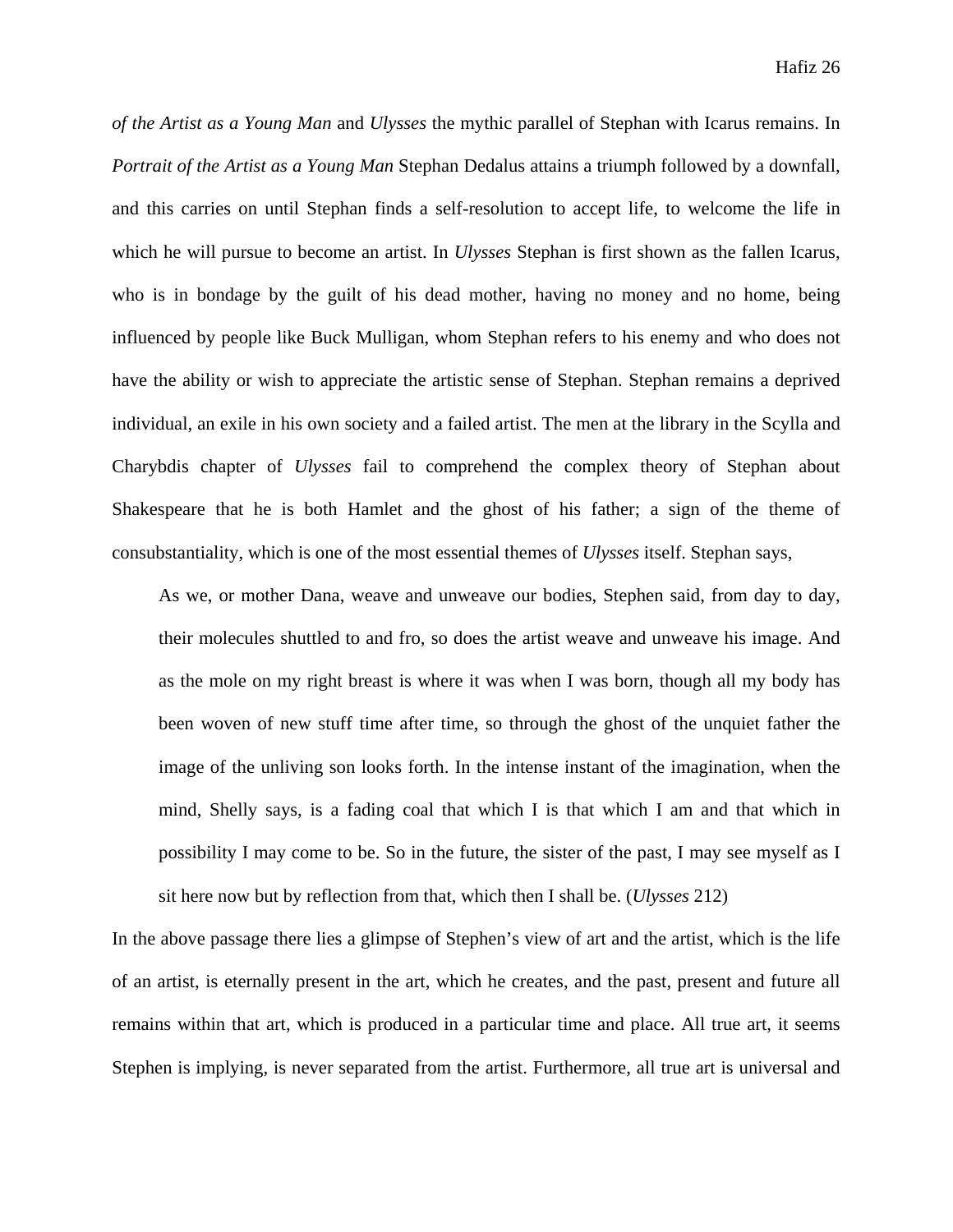immortal, and therefore a true work of art is that which belong to its time and at the same time is timeless in nature. It can be said that there is a similarity between Stephen's theory about Shakespeare's Hamlet and Joyce's mythic method. As Stephen writes in the time of intense imagination, all of the past, present and future enter into existence, or exists at the same time, in the mythic dimension, the limited perception of time is transcended and time exists together as the past present and future in the here and now. Two pages later in *Ulysses* Stephen also talk about the soul of the dead King Hamlet, and how his soul has been infused with the knowledge that he was unjustly murdered and in order to free his soul King Hamlet became one with his son, Hamlet, to avenge his murder, as Stephen says, "He is a ghost, a shadow now, the wind by Elsinore's rocks or what you will, the sea's voice, a voice heard only in the heart of him who is the substance of his shadow, the son consubstantial with the father" (*Ulysses* 215). Stephen here implies that Shakespeare is both Hamlet and the ghost of his dead father. In addition with this in the very same chapter Stephen says through his creation of *Hamlet* Shakespeare has contemplated about his dead son Hamnet. Stephen's declaration about his views on Shakespeare and Hamlet are very important as they show what Stephen needs to attain, and he attains this at the last part of the novel, to become one with Bloom, his spiritual father. Bloom also has a dead son, Rudy, who dies in his childbirth and Bloom also looks for a spiritual son as Stephen looks for a spiritual father who will give his life a steadiness which Stephen needs. This spiritual father son relation is linked to the Christ symbol, and also to the event of the meeting of Telemachus and Odysseus after Odysseus's journey. As a result, it can be seen that the role of myth in Joyce's works operates on various levels and remains fundamental regarding the functionality of his novels. As in *Portrait of the Artist as a Young Man* Stephen rises and falls like Icarus, who in triumph goes close to the sun and experiences a devastating fall, Stephen remains fallen and in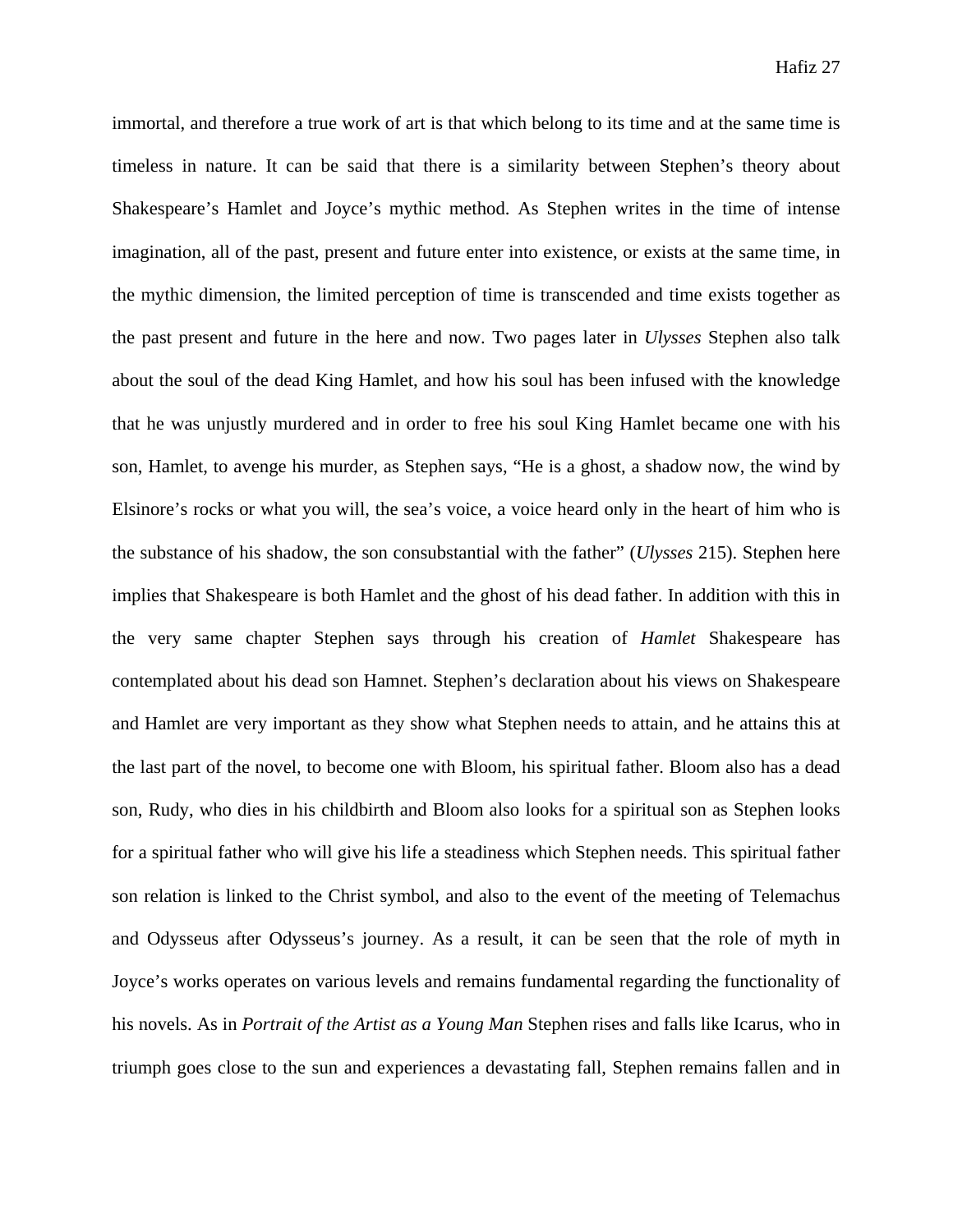the last part of *Ulysses* it can be seen Stephen is rising again, as he again goes off to encounter reality for one more "millionth time" after his spiritual communion with Bloom. In both of Joyce's novels the mythic dimension, within which Bloom and Stephen undertake their respective journey, are immensely important in order to have a sense of direction and meaning when studying Joyce's novels. What Joyce attempts through both his novels, in particular *Ulysses* is to highlight everything a common modern man and an artist of the modern era experiences and much more a common modern man and artist of the modern era experiences without them being aware of it. The role of myth in Joyce's novels is to harmonize the whole of human existence in one complete whole. The human dimension is transcended by the mythic dimension, and this perhaps is the important part of the aesthetics of Joyce, to create an art which remains very much in the physical/human dimension and at the same time an art that transcends the physical limitation of perception and provides an understanding, through experiential truths, of the essence of human existence.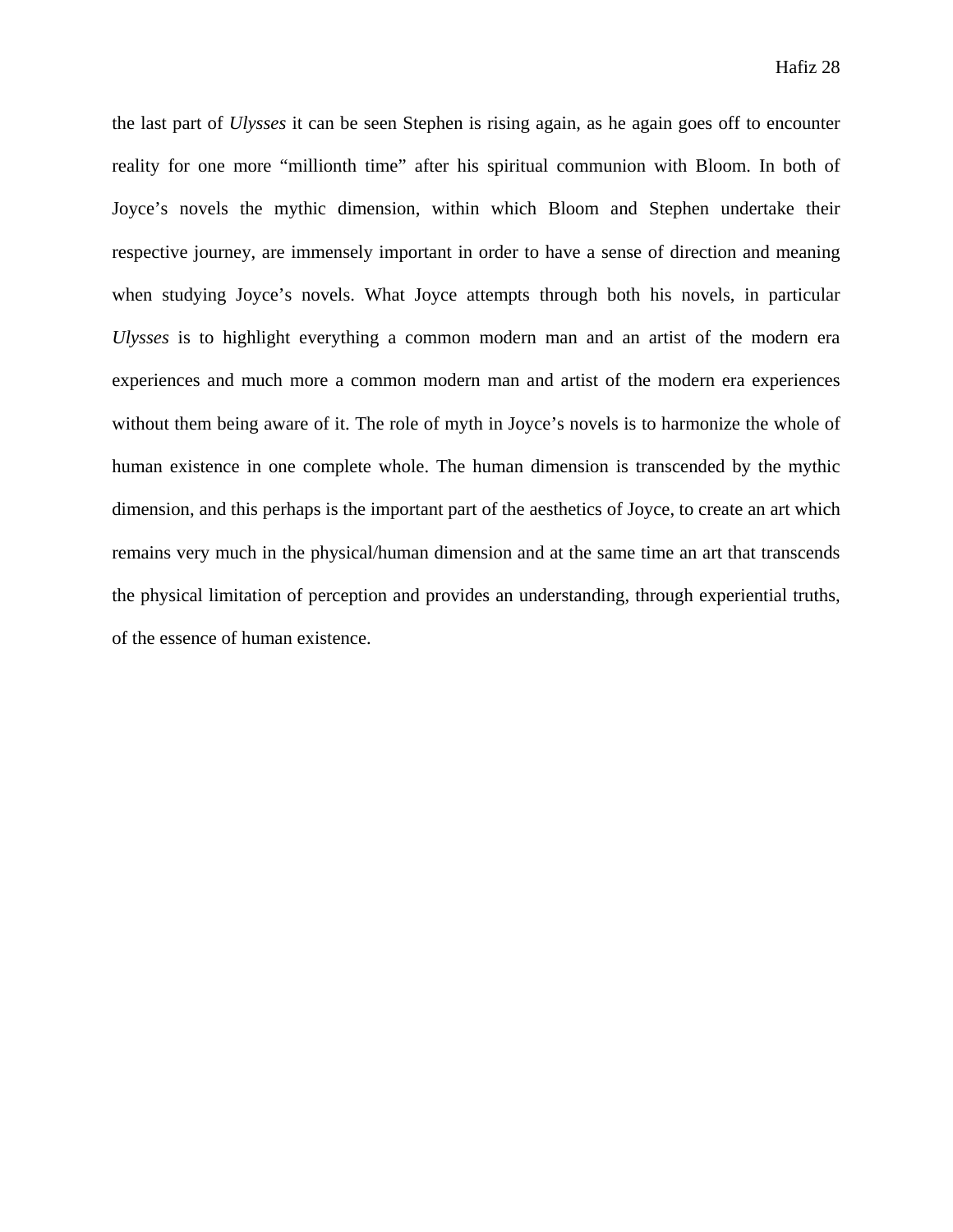#### **Chapter 4- Stephan Dedalus's Journey in** *Portrait of the Artist as a Young Man*

James Joyce, who is considered by writers like Thomas Mann and Jorge Borges as the greatest writer of the 20<sup>th</sup> century, wrote *A Portrait of the Artist as a Young Man* which was published, after various many rejections in Ireland and England, in 1916 by an American publisher named W. B. Huebsch. This book is the first substantial novel written by James Joyce, and it is the first of the three major novels Joyce wrote in his lifetime, which includes *Ulysses* and *Finnegan's Wake*. The protagonist of this novel is Stephen Dedalus and *A Portrait of the Artist as a Young Man* deals with the spiritual awakening of his soul. Joyce in this novel mainly deals with Stephen Dedalus coming into recognition to his aesthetic sense, his inner call to pursue art and begin the journey of becoming an artist. *A Portrait of the Artist as a Young Man* essentially deals with an individual's inner awakening of his artistic soul. The novel shows Stephen's growing up as a child, his believe in Catholicism and Christianity, and a gradual awakening of the consciousness of an artist which developed in him. The whole novel progresses towards the point where Stephen finally affirms his own life as an artist. As can be noticed in the novel the journey of this affirmation of Stephen to finally embrace the life of an artist comes through many difficulties, rise, and fall of his spirit. The rise and fall of Stephen Dedalus can be compared to the myth of Icarus and Dedalus. Both Icarus and Dedalus rise, with the help of the wing created by the great artificer Dedalus, and flying too close to the sun both of them experience a devastating fall. In the novel Stephen, internally experience this rise and fall many times before the final redemption of his soul. Apart from this mythic parallel of Stephen Dedalus and the story of Icarus and Dedalus, another important aspect of Stephen's journey as shown in this novel is "Et ignotas animum dimittit in artes". This is a line from Ovid's *Metamorphosis*, its English translation is, "And he turned his mind into unknown arts". *A Portrait of the Artist as a*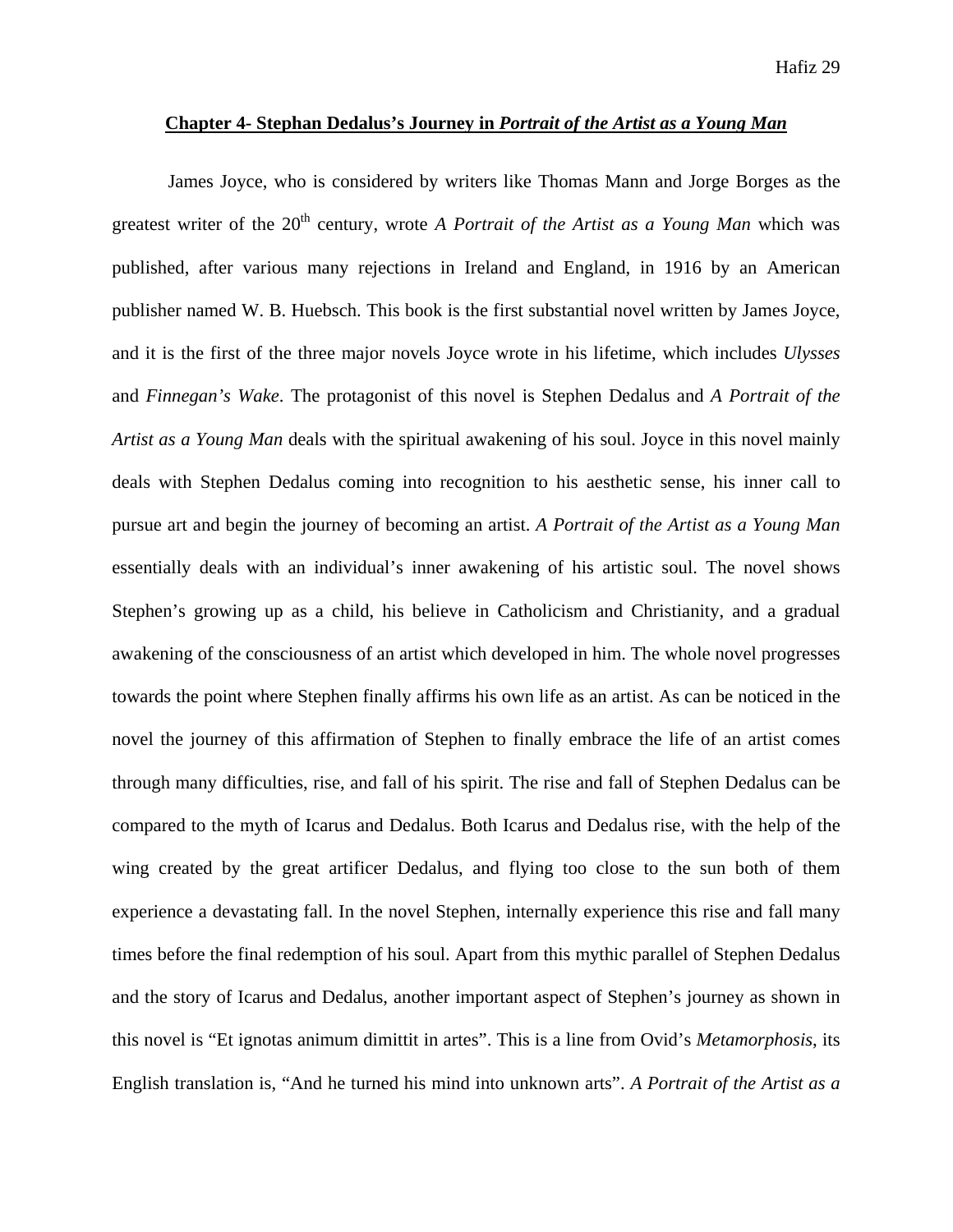*Young Man* begins with this line. The whole novel progresses towards that point when Stephen finally puts his mind in the unknown arts, unknown in the sense that it is authentically creative and new. The "unknown arts" which Stephen puts himself into is to realize a new attitude towards life as an artist, developing a new sense of direction after numerous rise and fall. What *A Portrait of the Artist as a Young Man* very vividly illustrates is the beginning of the journey of a modern artist. Stephen's journey again continues in *Ulysses*, but in *A Portrait of the Artist as a Young Man,* the inner initiation to pursue a life of an artist is shown. This is the mythic journey, which is present in *A Portrait of the Artist as a Young Man*, a young man's gradual inner or spiritual development of the awareness and receptivity to experience and accept the vision with which an artist's life is initiated. Being incarcerated in the prisons of Catholicism and nationalism of Ireland Stephen Dedalus slowly overcomes guilt and fear of his nation, his family and religion. Again, it is important to mention that Joyce does not make Stephen a fully realized artist, Stephan's mythic journey remains incomplete, many of his issues, for example his guilt arising from leaving his mother does not get resolved in *A Portrait of the Artist as a Young Man*. In *Ulysses* the disheveled artist, which Stephen becomes after his return from Paris to Dublin, faces various problems which again hinder him from pursuing the life of an artist. However, in this chapter the mythic journey of Stephen Dedalus as shown in *A Portrait of the Artist as a Young Man* will be concentrated upon. The journey of Dedalus is essentially a journey of realization of undertaking a life of an artist. Furthermore, this journey also involves an understanding of the essentials through which an object can be referred to as a work of art. Stephen Dedalus's formulation of the aesthetic element of art, or it can be phrased as the aesthetic reality of art, which remains essential for any art to be what is known as "art proper" is very much significant analyzing the novel and the journey of Dedalus. Finally, the decision to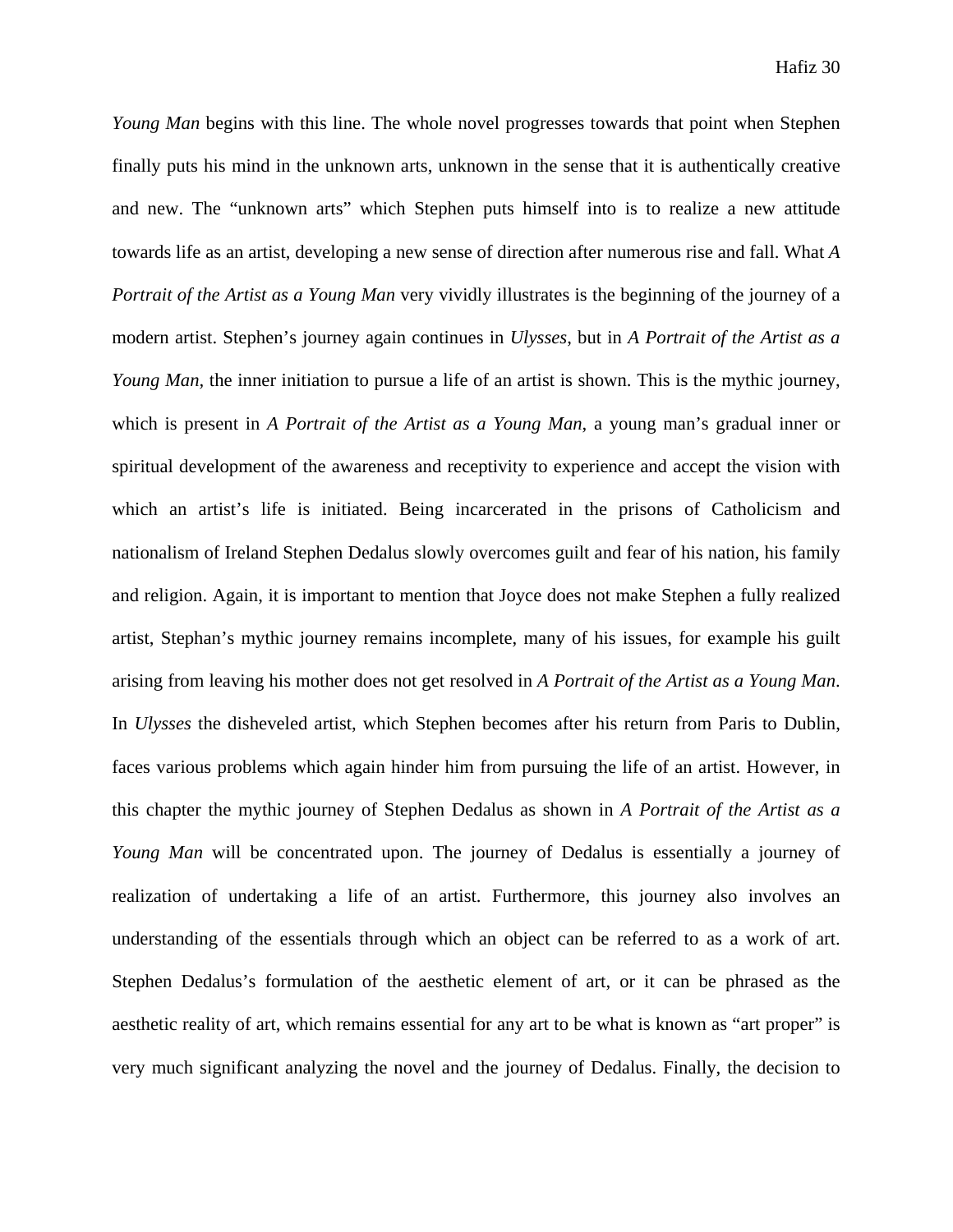leave Ireland, to give an expression of the vision which Stephen sees through his epiphany and to "create the uncreated conscience of his race" marks the final leap of the journey which Dedalus undertakes. The book begins by showing Dedalus as a child, growing up in a Catholic society with all its rules and constraints, and as Stephen Dedalus grows up, he faces a struggle to be in harmony with his sexual activities, which remains in deep contrast with his Catholic dogmas. Slowly, as the book progresses Stephan Dedalus breaks free from the Catholic dogmas by being aware of how repressive religion has been over Ireland and its people, splitting them and repressing them and Dedalus also realizes his inner calling of the artist, which takes form into physical manifestation as a vision which Stephen sees, known as the epiphany of Stephen. Stephen realizes his responsibility as an artist towards his society, which is to create the uncreated conscience of Ireland, an Ireland that is lost under British Imperialism and lost by the split between the demand for Catholic and Protestant Ireland. Furthermore, Stephen also realizes his inner need to give expression to the vision of which he sees through his epiphany, to pursue the life of an artist. The mythic journey resides within all these events which Stephen's life becomes a part of. It begins as Stephen as a little boy, slowly growing up and attaining the sense of an individuality. This sense of individuality remains in discord with the society which he identifies himself to be a part of. As these events progress in the novel, Stephen's life moves in a manner similar to the myth of Icarus and Dedalus. In the myth, Dedalus creates wings for Icarus so that he can fly out of the labyrinth in which they get trapped. Icarus then, in order to get out of the labyrinth, flies high above the labyrinth. However, Icarus flies too high in overwhelming triumph and he flies very close to the sun which results in a devastating fall. Stephen's life has been depicted in the novel as a continual rise and fall in *A Portrait of the Artist As a Young Man*. Stephen's first involvement in sexual activity marks the first triumph, and his experience of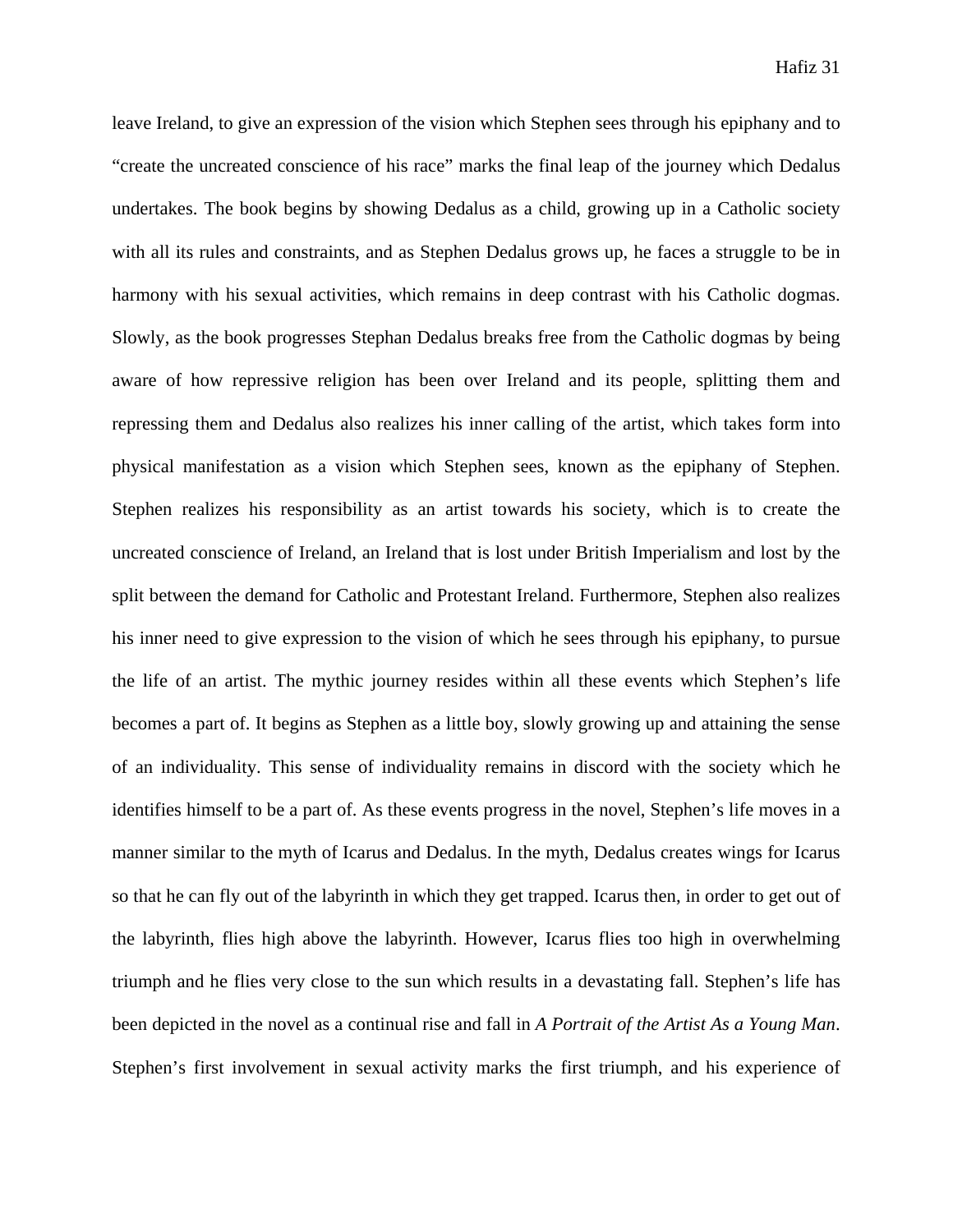overpowering guilt marks the fall. Then, as the novel progresses, Stephen deeply involves with Catholicism and recognizes the repressive side of Catholicism, repressing his individuality as well as Ireland. In addition to the previous point Stephen also develops a sense of rising of his sexual desire, and finally, when he answers once again to his call of sexual desire, he becomes free from the chain of conventions of Catholicism in the then Ireland. However, this does not mark the second triumph of Stephen. Stephen becomes free of Catholicism and the conventions of his country and after this event Stephen experience an epiphany, which marks a call in Stephen's life, the call to pursue the life of an artist. It is from this point the second rising of Stephen actually takes place. When Stephen finally bids farewell to his life devoted to the Catholic Church he remains in a state of disillusionment as there remains nothing to look forward to in Stephen's life as offered to him by his society and Church. Spiritually Stephen remains in a Waste Land of total disenchantment as he walks on the strand of the beach in Dublin and contemplates these things. "Where" asks Joyce, "was his boyhood now? Where was the soul that had hung back from her destiny, to brood alone upon the shame of her wounds and in her house of squalor and subterfuge to queen it in faded cerements and in wreathes that withered at the touch? Or where was he?" (Henceforth *Portrait* 131). He was free, "unheeded" from the repressions of his society and "near the wild life of heart", however he, Stephen, was alone. And then suddenly occurred before Stephen,

A girl stood before him in midstream, alone and still, gazing out to sea. She seemed like one whom magic had changed into the likeness of a strange and beautiful seabird. Her long slender bare legs were delicate as a crane's and pure save where an emerald trail of seaweed had fashioned itself as a sign upon the flesh. Her thighs, fuller and softhued as ivory, were bared almost to the hips, where the white fringes of her drawers were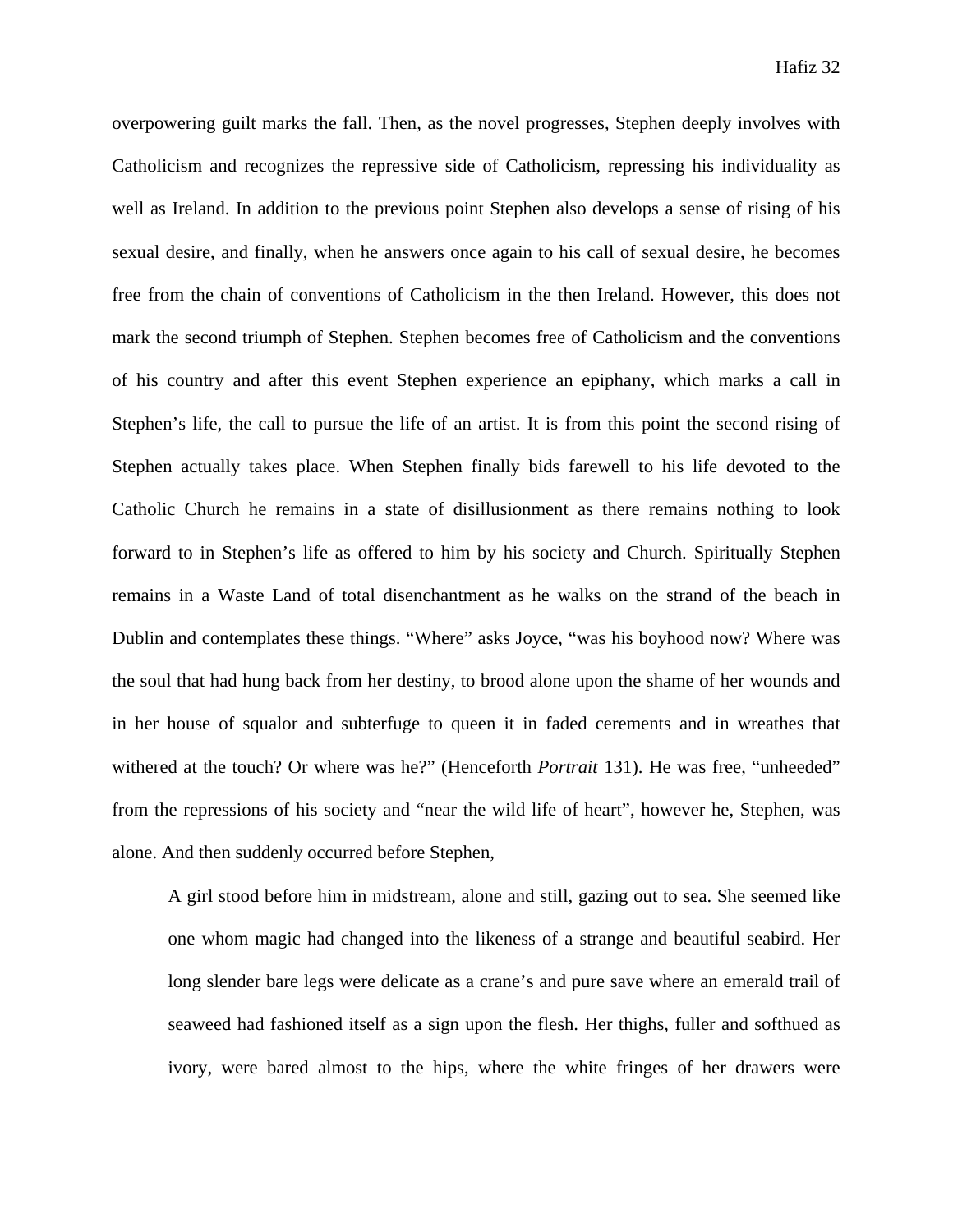feathering of soft white down….She was alone and still, gazing out to sea; and when she felt his presence and the worship of his eyes her eyes turned to his in quiet sufferance of his gaze…Long, long she suffered his gaze and then quietly withdrew her eyes from his and bent them towards the stream, gently stirring the water with her foot…The faint noise of gently moving water broke the silence, low and faint and whispering, faint as the bells of sleep ….Heavenly God! cried Stephen's soul, in an outburst of profane joy. He turned away from her suddenly and set off across the strand, His checks were aflame; his body was aglow; his limbs were trembling. On and on and on and on he strode, far out over the sands, singing wildly to the sea, crying to greet the advent of the life that had cried to him. Her image had passed into his soul forever and now word had broken the holy silence of his ecstasy. Her eyes had called him and his soul had leaped to the call. To live, to err, to fall, to triumph to recreate life out of life! A wild angle had appeared to him, the angle of mortal youth and beauty, an envoy from the fair counts of life, to throw open before him in an instant of ecstasy the gates of all the ways of error and glory. On and on and on and on!

….He closed his eyes in the languor of sleep. His eyelids trembled as if they felt the vast cyclic movement of the earth and her watchers, trembled as if they felt the strange light of some new world. His soul was swooning into some new fantastic dim uncertain as under sea, traversed by cloudy shapes and beings… Evening had fallen when he woke and the sand and arid grasses of his bed glowed no longer. He rose slowly and, recalling

the rapture of his sleep, sighed at its joy. (*Portrait of the Artist as a Young Man* 131-133) This vision of Stephen is an essential part of his mythic journey and it can be said it is this vision, which contains the self-realization of Stephen's life. It is this vision, which is the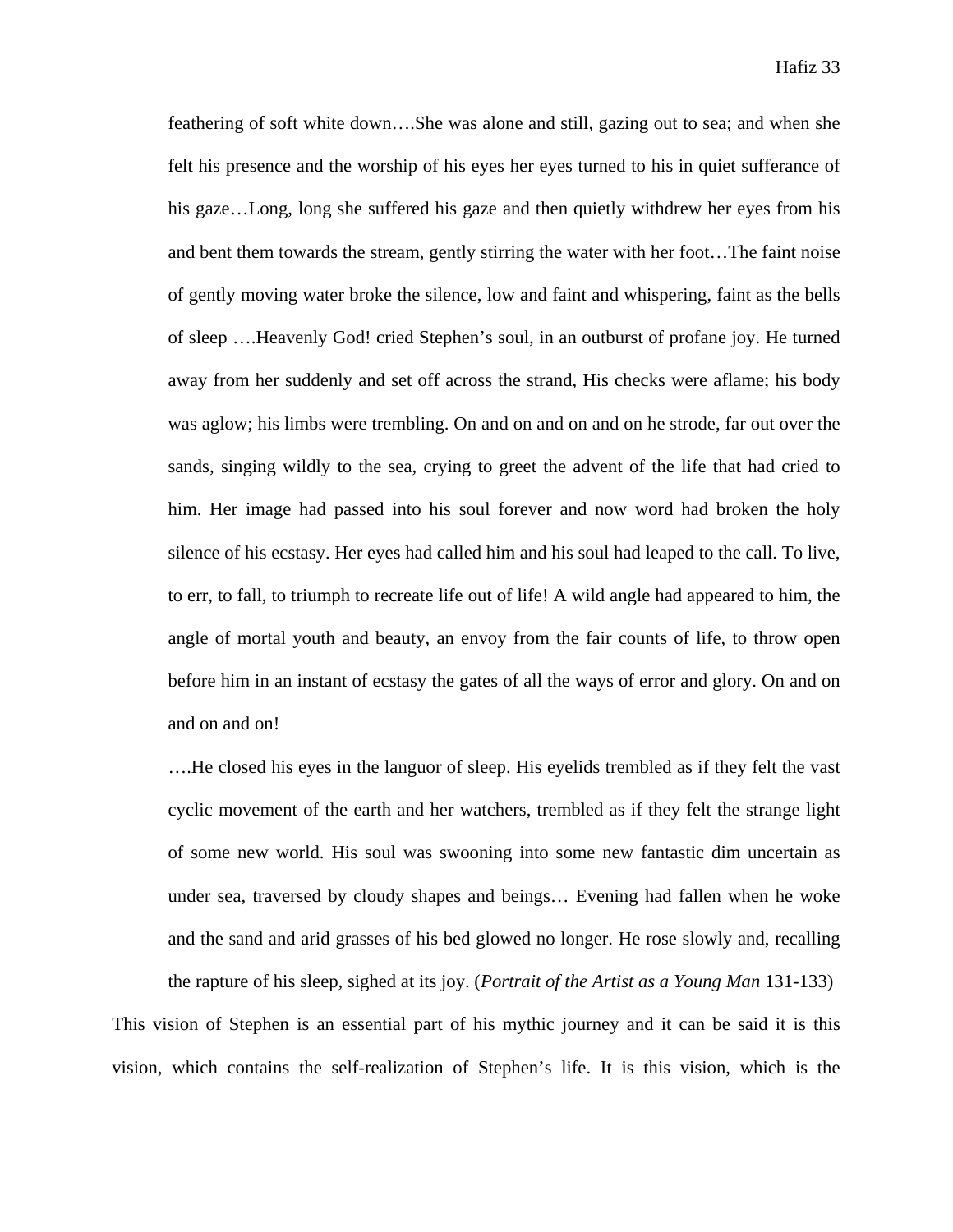authentic vision of an artist, and Stephen now must give his life to his creative vision, a vision that has emerged from the deepest core of his being. This vision emerged very spontaneously, like a sudden clash of thunder, it physically lasted for a few minutes, but its impact will remain with Stephen for the remaining time of his life as an artist. Joyce's description of this vision contains everything in a concentrated form of all which Stephen has faced, "to triumph, to fall, to recreate life out of life" (Henceforth *Portrait* 169), suggesting the rise and fall of Dedalus and Icarus of which Stephen's life is a parallel. Furthermore, another and the most significant purpose, which this vision fulfills, is the unfolding, within Stephen, the sensitivity of his own being. Stephen looking into the eyes of his own vision during his moment of epiphany can be said to suggest Stephen observing the artist, which exists within him. All which life has made Stephen experience, all these things culminate into this vision where a beauty beyond the senses and beyond this world has been experienced by Stephen's soul. The lines which are in the aforementioned quotes "His eyelids trembled as if they felt the vast cyclic movement of the earth and her watchers, trembled as if they felt the strange light of some new world. His soul was swooning into some new fantastic dim uncertain as under sea, traversed by cloudy shapes and beings" show the power, immensity, and profoundness of the creative being within Stephen. The artist hidden within Stephen has now been revealed to Stephen. This vision marks the beginning of the journey of the artist of a young man in the larger dimension of the mythic journey, and it is this artist who will appear in *Ulysses* and his journey will continue further. As the novel *A Portrait of the Artist as a Young Man* progresses from this point onwards, the readers see Stephen Dedalus not as a young boy, but a young artist who gradually becomes ready to respond to his inner call. The more Stephen becomes conscious of himself as an artist, the more he is aware of the irrelevance of the society in which he belongs, and the hardships he will have to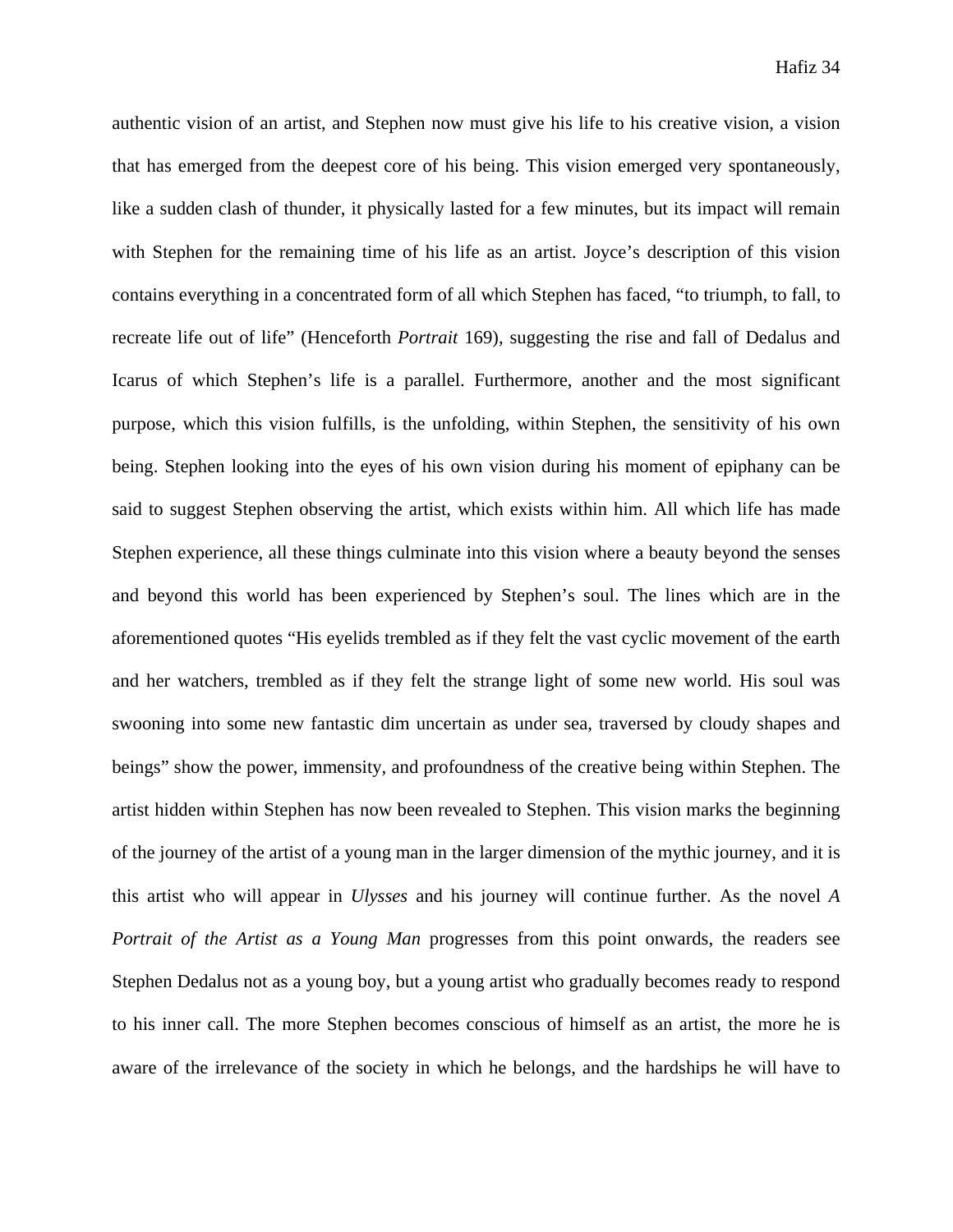face living in Ireland. Apart from the societal destitution, Stephen also has to sacrifice his family ties in order to become an authentic artist. All these he realizes as the novel progresses to its end when Stephen finally decides to leave Ireland "to encounter for the millionth time the reality of experience" and to create the uncreated conscience of his race. However, as these events take place Stephen develops his own understanding of what is art and Joyce writes in this novel by giving his definition of what is proper art. This understanding of "art proper", proper art, remains very fundamental in indulging after Joyce's definition of art, as well as this marks a significant part in the mythic journey of Stephen. This theoretical description which Stephen tells to Lynch his friend in the novel shows Stephen's approach and understanding of art, which as his theory states is separate from other objects and concepts hitherto associated with art and is separate from those concepts and complete in itself. Much of what Stephen states about his understanding of art is revealed through his beatific vision as it is Stephen's beatific vision which made him reveal the wisdoms of art.

*A Portrait of the Artist as a Young Man* essentially deals with an individual's inner awakening of his artistic soul. Joyce in Stephen's theory of art does not deal with an actual object of art, but contemplates and theorizes the elements which must be present in a work of art. The formulation, which Joyce makes in this novel of the aesthetic element of art, or it, can be said as the aesthetic reality of art, which remains essential for any art to be what is known as "art proper", has been precise and exact. Joyce has borrowed from St. Thomas Aquinas three fundamental concepts of aesthetics, which are *integritas* or wholeness, *consonantia* or harmony, and *claritas* or radiance. Through an object, having wholeness, harmony and radiance it can achieve the essence and aura through which it can be referred to as "art proper". A further question arises as to what is known as "art proper". According to Joseph Campbell, James Joyce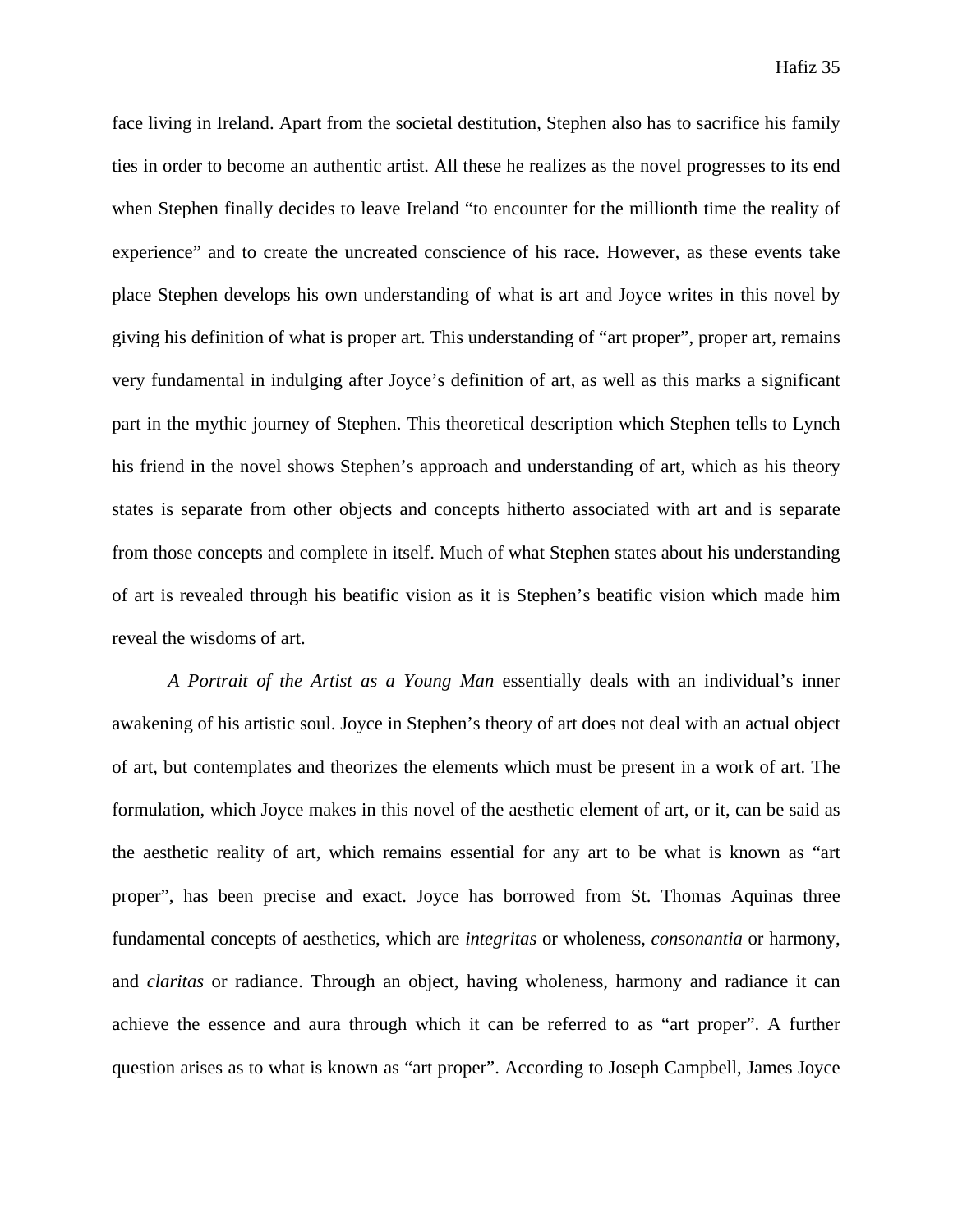categorizes "proper art" from "improper art" by stating, firstly, that improper art is that through which an individual would move towards the object, and at the same time improper art can also be that through which an individual would feel like refraining or moving away from the object. The first categorization of improper art, which is that of moving towards the object, is termed by Joyce as pornography. The best example that can be provided for this is advertisement. An object is advertised, and an individual would want to move towards the object, desire to own the object. Any form of art, which deliberately attempts to attract people, is an improper art in this sense. The second categorization, which is refraining away from the object, Joyce terms as social didactics. In the history of Western literature, beginning from the novels of Emile Zola to, for example, Gunter Grass, can be said to have been a part of social didactics, which provides criticism of society, criticism of various social systems, or the negative impacts of racism and communalism in human society and conscience. The "art proper" which Joyce has formulated, which includes the three aforementioned elements stated by Aquinas, is an image or object which an individual neither would want to move away from, or would want to possess. Joyce's "Art proper", according to Joseph Campbell in his interview with Bill Moyers named *Power of Myth*, is holding the object, not rejecting the object nor having the desire to possess it. Here, it becomes important to state the three aesthetic concepts, which Stephen Dedalus discovers in the novel and which he attains through seeing the sublime vision and by experiencing the aesthetic arrest. Wholeness can be defined as the first picking an object, and then seeing an object as a separate entity from the rest of the universe by putting a frame around it, as Dedalus himself states in the novel. This Dedalus says, is the first phase of apprehension, to apprehend the object as an independent and separate entity. Through putting a frame around it the object becomes incandescent as being "self-bounded" and "self-contained" (Henceforth *Portrait* 164), as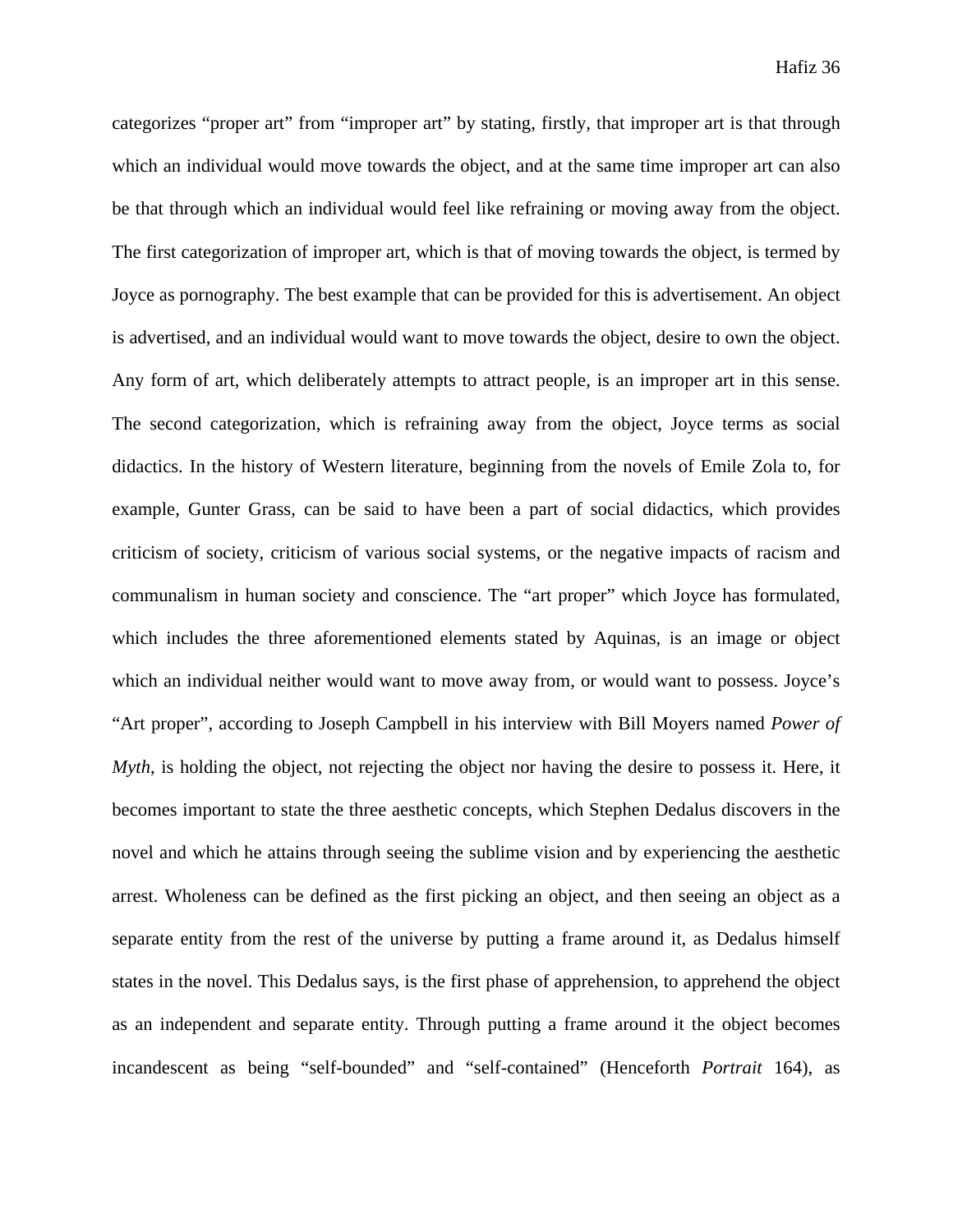Dedalus himself says, upon the background of space and time which the object is not. As a result the artist can apprehend the wholeness of an object separate from time and space. The next of the three concepts is harmony. Harmony, very lucidly expressed by Joseph Campbell in two of his available videos, one *Power of Myth*, and another *Wings of Art*, is the object within the frame slowly attaining the position of being in harmony with other objects, which are present in the frame. For example, in a portrait there are several objects, or a picture captured by the human eye with a particular set of objects, or just an individual object being captured in a frame, must be in harmony with each of the other objects or within the elements of the single object. This harmony can be attained by synthesis of part to part, and then part to the whole (the whole being the entity which exists under the frame), as Dedalus states, "Having first felt that it is *one* thing you feel now that it is a *thing*. You apprehend it as complex, multiple, divisible, separable, made up of its parts, the result of its parts and their sum, harmonious. That is *consonantia*" (*Portrait of the Artist as a Young Man* 164). Resulting from achieving the wholeness and harmony of the object springs forth the radiance of the object. Radiance of the object is the transcendental element, which exists in "art proper", the aura of the object, which can only be silently realized. The moment the radiance comes forth, an individual is experiencing the actual aesthetic experience. It has been stated by various critics that up until now no Western work of art has dealt with this actual aesthetic experience. Through Radiance comes the subliminal experience of the artist. Joyce attempts to make Stephen realize, from his own aesthetic realizations, the ultimate aesthetic experience through the epiphany, which occurs in the novel. The epiphany occurs through the sublime vision, which Stephen sees, and to express his vision he pursues the life of an artist. Joyce believed that true art, or what is known, as proper art, art that is genuine in its own existence, is always static. Art is never dynamic or kinetic. True art is always static. The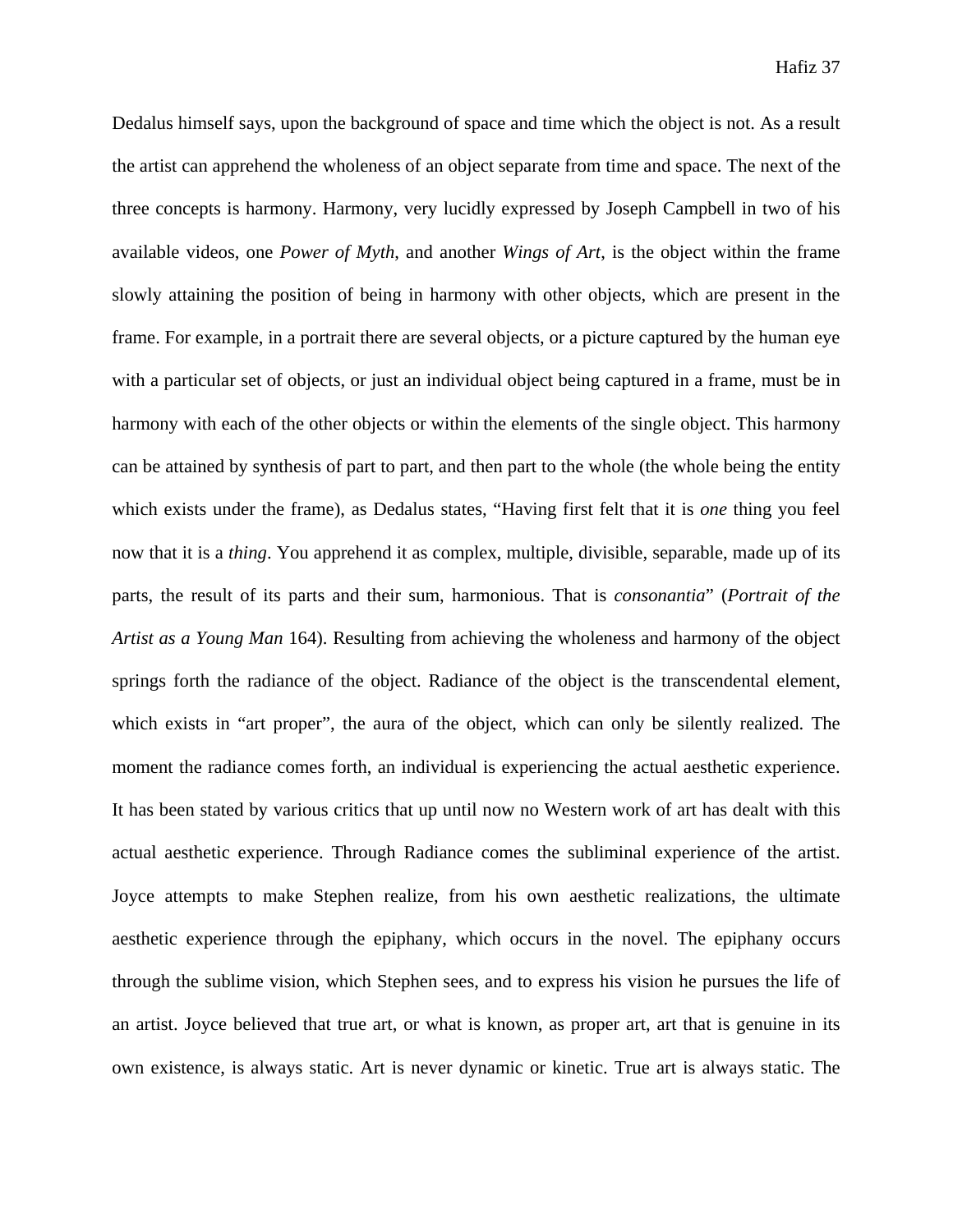vision of Stephen Dedalus likewise remains static and the subliminal experience inspires him to pursue the life of an artist. This static vision of true art is known as aesthetic arrest. It is this aesthetic arrest, surrendering to one's own vision, which made Stephen experience the epiphany, and his theory of art is very much associated with his beatific vision.

In the journey of the artist as a young man these three events, first Stephen's epiphany, second his intellectual understanding of his vision through formulating what is proper art, and third his resolution to leave Ireland, to leave his mother and family and his nation to pursue a life where Stephen Dedalus will have to put his mind into unknown arts and be an artist in its proper sense. Stephen gains at the end of this novel a new attitude towards his life, and also in *Ulysses* Stephen gains a new attitude which again makes him to carry on the journey. The mythic journey never ends as it remains an integral part of life in the characters of Joyce. The novel ends with the sense of an ending, not an ending in the real sense. *Portrait of an Artist as a Young Man* ends with a resolution, a new beginning of Stephen, the death of his old life and a beginning of a new spiritually transformed life of an artist. The mythic journey progresses in this novel through the life of Stephen in all its aspects, particularly the rise and fall of Dedalus and the recreating life out of life into a point of culmination after which a new life emerges, the life of an artist with a new sensitivity towards life, a new perception with which life will take its further progression. The novel ends with a mythological allusion, "Old father, old artificer, stand me now and ever in good stead" (Henceforth *Portrait* 196). The reference is to Dedalus, the man who puts his mind in unknown arts, and Stephen also calls to Dedalus as his Old father, the ancient archetype of the artist's soul which resides within Stephen. This recognition of Stephen with his core being, the awareness of an individual of his own true being is what the mythic journey fulfills in Joyce's works. However, the story of this modern artist will continue in another novel, *Ulysses*, where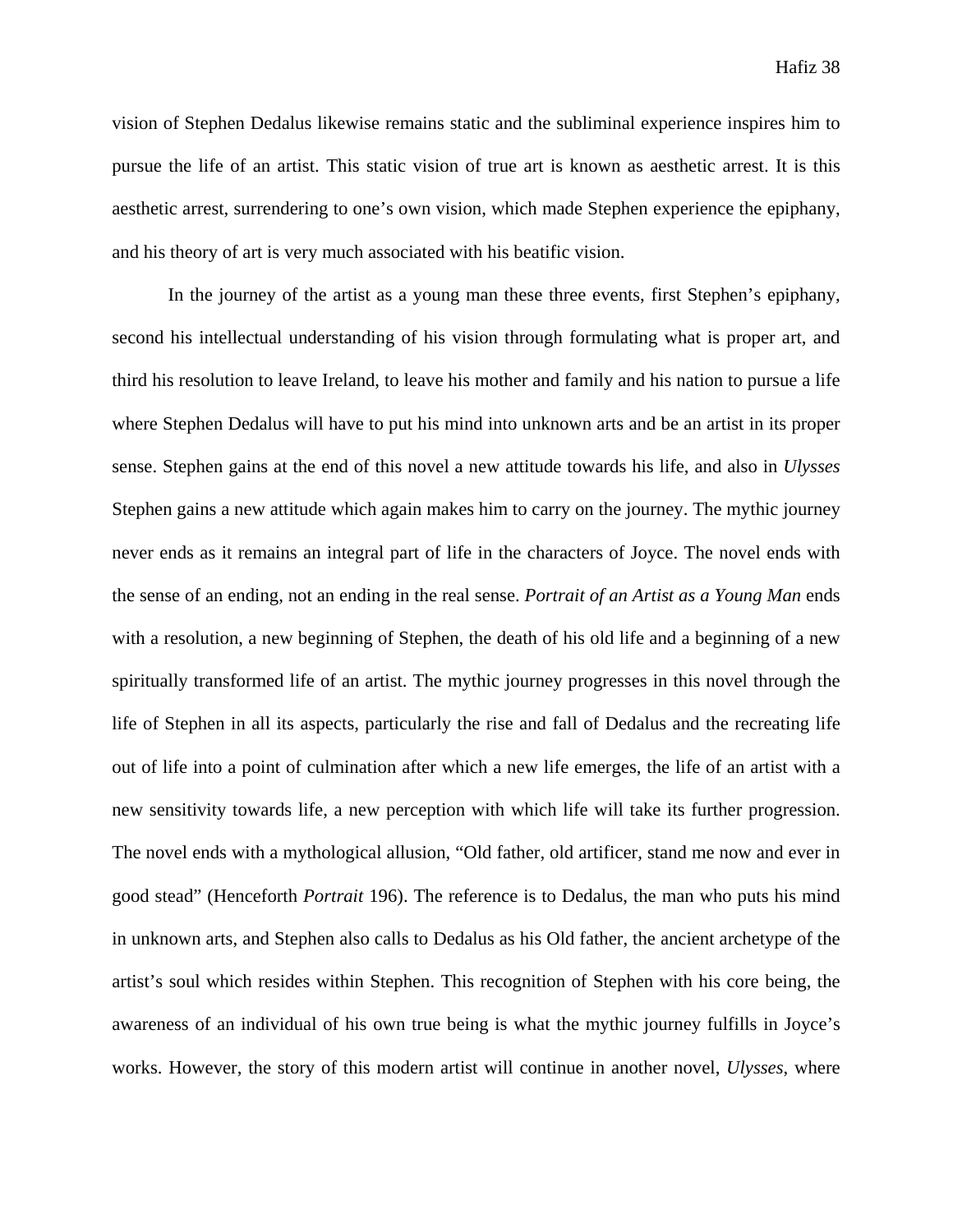Stephen will have to recognize in another human being his own true being, as here Stephen only recognizes the identity of his own true being through his vision.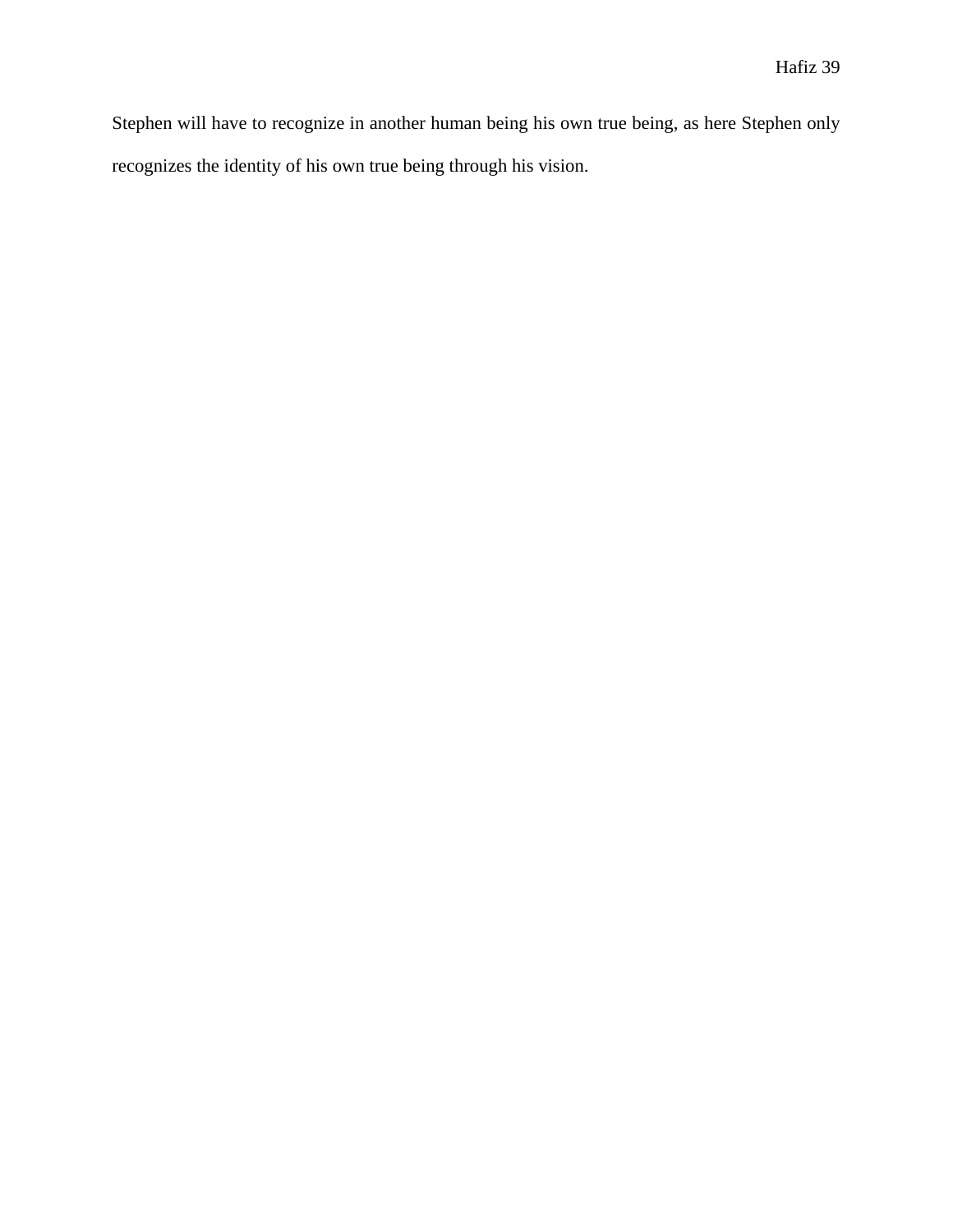#### **Chapter 5- The Mythic Dimension In** *Ulysses* **(Part 1)**

In Joyce's *Ulysses* each chapter of the book parallels with an event in Homer's *Odysseus* and each event's significance relates to its mythological parallel. In addition to the parallels with Homer's *Odysseus*, Joyce's *Ulysses* is filled with various allusions of many things such as symbols of Christ and Elijah, the parallels with Dante's *Divine Comedy*, etc. This paper will attempt to study some separate parts of *Ulysses* in order to highlight the mythic dimension present in *Ulysses* through the mythic journey. In this book, Stephen Dedalus is again seen. He is back from Paris, and he is shown as a poet who is in deep internal turmoil. Stephen is a poet whose mind is filled with ego and he separates himself from others. He does not go to his father's house, and as the novel starts Stephen is shown again to have left with the intention of not coming back, or not being welcomed back, to the house in which he was living, the tower in Sandymouth Beach. As the novel progress, the readers meet Leopold Bloom who is a man working in an advertisement sector. He is a husband and a father. Bloom is impotent, he is now an unsuccessful husband and it began when his son, Rudy, died at the time of his birth. Molly Bloom, Leopold's wife, involves herself in having affair with other men, and this experience Bloom tries to accept with much hardship and pain as possible until the end of the novel *Ulysses*. However, Bloom is a man who, on the day when Joyce's novel takes place, June 16th, 1904, goes out and travels throughout Dublin. This day is like any other day, a normal day, but also a day with immense significance. Leopold Bloom's is in torment to have lost his son, and although this is not explicitly shown in the novel except for one or two parts, in the novel and any reader of *Ulysses* will be able to identify this. As a result, although not aware from the beginning, but as the journey progresses Bloom slowly becomes conscious of this fact that Bloom is in look out for a son, and this son is Stephen Deadlus. Stephen, on the other hand, destitute and homeless, roams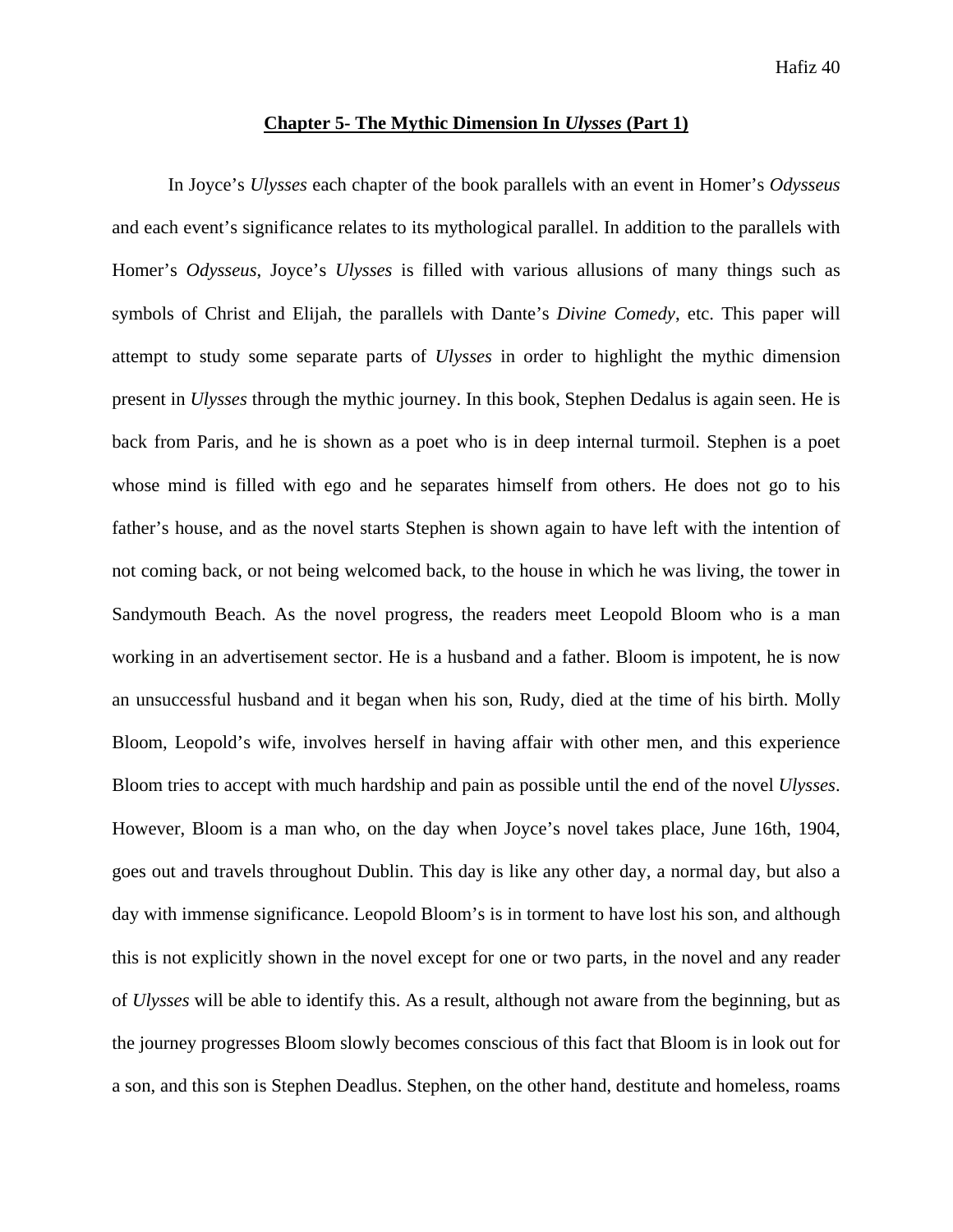around from street to street, tries to present his complex intellect and his unique sensibility of art but fails as the people seem not to understand his theory. Stephen due to this becomes more filled with his ego. Now, as Bloom slowly realizes that his journey is a journey where is seeks a son, Stephen also realizes that his journey is a journey from which he seeks to get free from his ego, and also from the guilt which is internally tormenting him. The guilt is arising from his mother's death, and the image of his mother haunts him. Stephen, therefore, is in need of guidance from a father, which is Bloom. Therefore, the father seeks the son and the son seeks the father in the events, which occur in *Ulysses*. Perhaps out of many interpretations this is one way of looking at the progression of events in this book. This book is divided into eighteen chapters, and each chapter is titled with a name, not given by Joyce but by later interpreters of this book. Each chapter consists of an event and each event together constitute a journey in which, as mentioned before in the other chapters, Bloom is Odysseus and Stephen is Telemachus, the son of Odysseus. Now, it is again important to mention that the journey, which is the mythic journey, not only becomes a mythic journey in respect to the fact that the events in *Ulysses* parallels to *Odysseus*, but also because of the fact the human dimension, bounded by a particular space and time, can be transcended by human beings themselves into a larger and grander dimension. A simple action or a simple event can have a significance through which it becomes timeless or eternal in nature. In Joyce's *Ulysses* as Stephen seeks "what is the word known to all men" which is love, and Bloom, through his compassion and empathy, makes Stephen respond to him and through that Stephen realizes what is known as love. Just as Stephen and Bloom remains unaware of the fact that they are respectively looking for a father and a son, so the journey of which they are a part of remains a very human journey, but along with it their journey becomes a mythic journey transcending the everydayness of modern times representing the timeless and the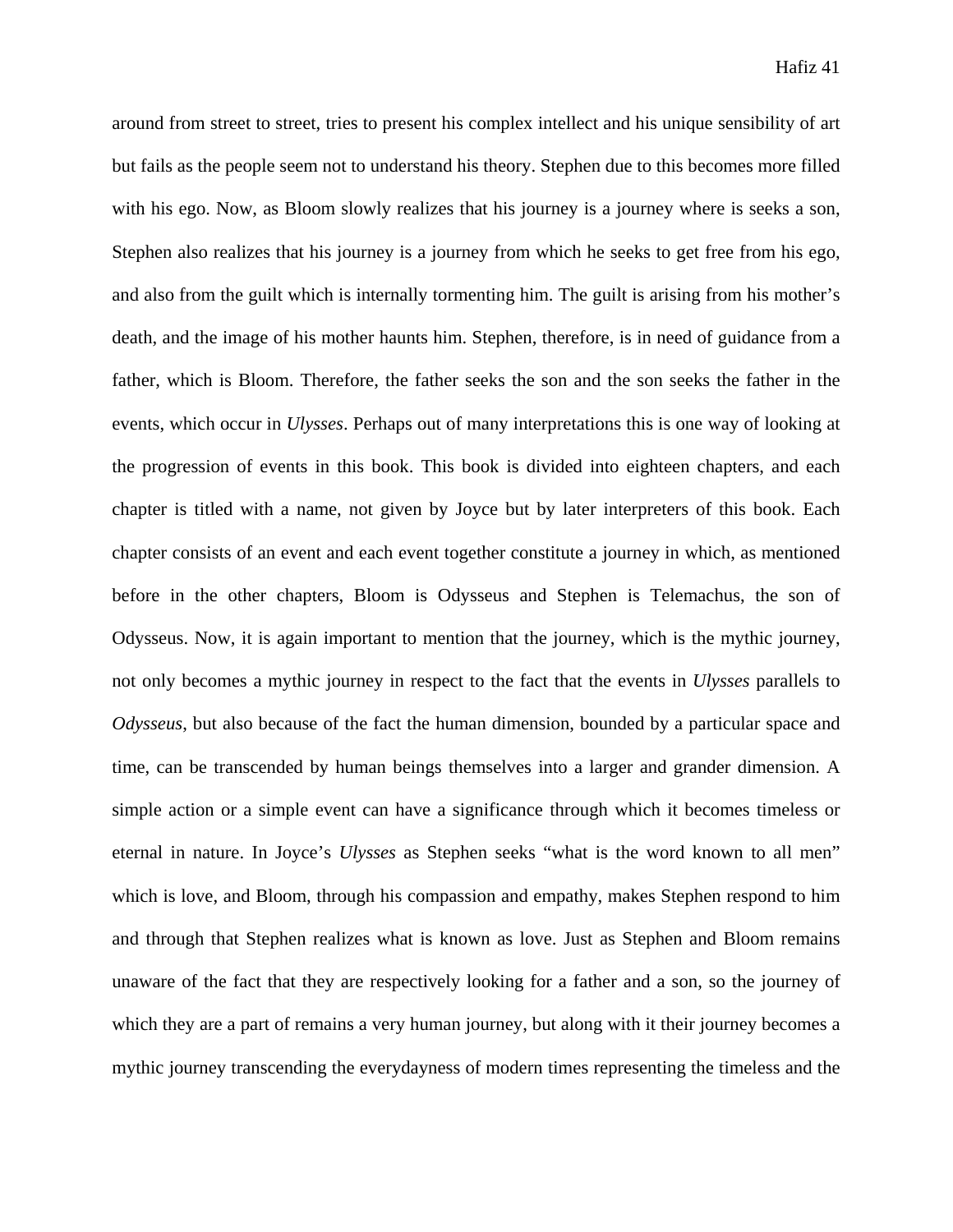instant nature of eternity. The role of myth in Joyce's *Ulysses* is to provide an understanding of a spiritual journey of two human beings who find a new meaning in their lives, through being aware of that which is the cause of their suffering and in this process overcoming their suffering. In this sense the journey becomes a mythic journey as for both Bloom and Stephen this journey reveals to them a state of their own being which can only be suggested and cannot be pinned down into exact words. The presence of this element is also enough for a human journey to transcend itself into something larger and grander. Myth, in contrast with history, only expresses, through symbols and signs, the significance of any event and not necessarily the event itself. The event as a part of history is not important, the event is important as far as the significance is needed to be conveyed. Due to this reason, myths are not bothered about time and place. As mentioned before, throughout *Ulysses* both Bloom and Stephen become many characters, along with Odysseus and Telemachus, but at the end it is only themselves meeting themselves through these various characters. The role, which these various characters play, is to represent the significance, the hidden splendor, of the state of being which Bloom and Stephen pass through. It can be said that these states of being can be lived, but they cannot be comprehended consciously. For example, in Bloom and Stephen's father son relationship, Bloom plays the role of father and Stephen the role of the son, which begins from the Circe chapter of *Ulysses*. Stephen completely surrenders to Bloom after coming to full contact with his fear pain and guilt through a profound experience related with his dead mother. Stephen unconsciously knows he is no more able to keep these feelings of guilt and torment within himself and faints in front of Bloom, thereby suggesting a total surrender to Bloom. However none of them are aware of what they are doing, none of them are aware of the whole journey which they have taken to be summed up, or culminated in their meeting point. The mythic journey is a journey is not something separate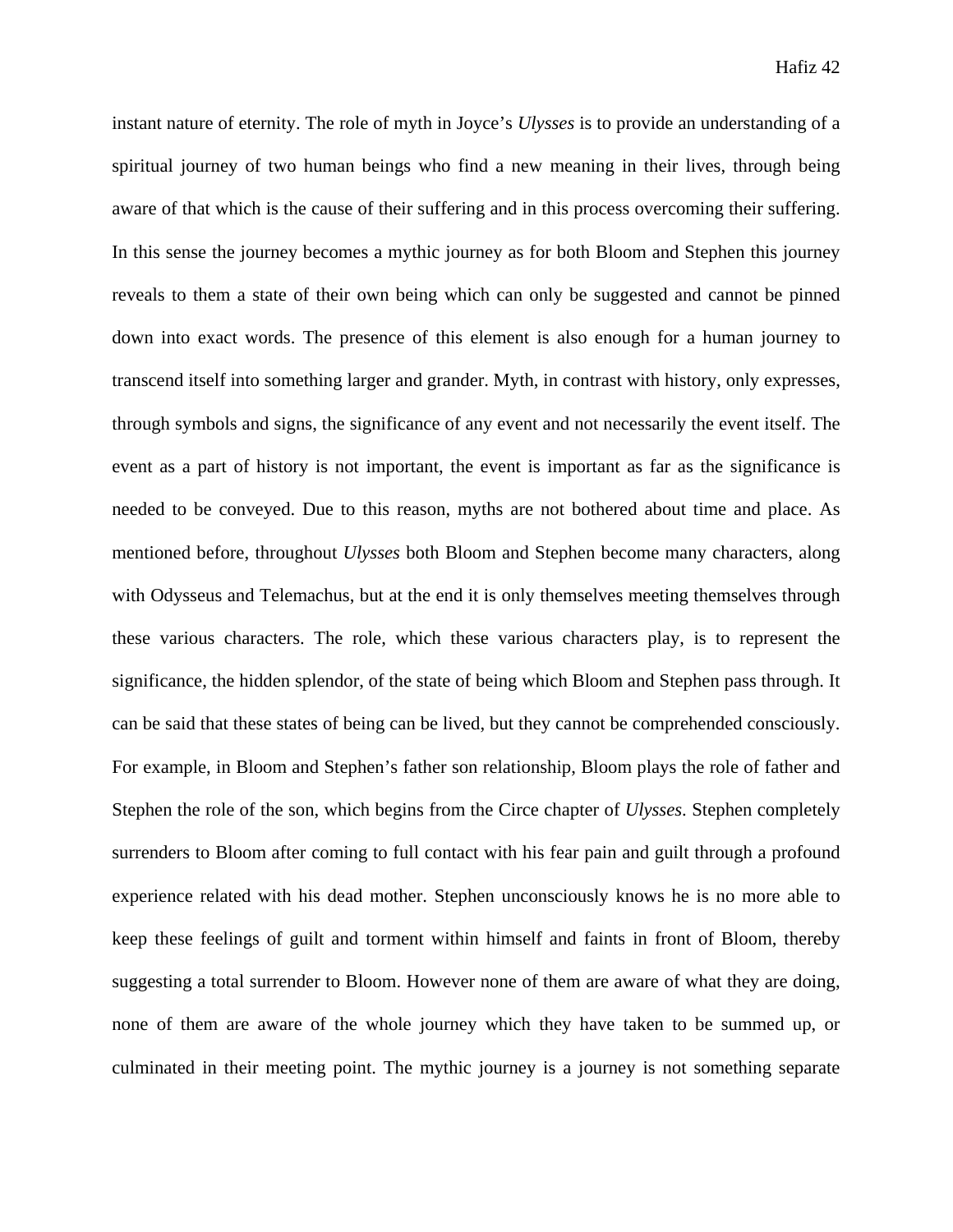from the human journey, it resides within the human journey but provides a new dimension to it, a new light through which the ever occurring human journey can be seen. It is due to this that Joyce uses everyday events, simple and regularly occurring, to show that which is timeless and eternal. There exists a harmony in the way James Joyce synthesized myth with the everyday passing of events in *Ulysses*. It can be said Joyce discovered that which exists in the field of time but is timeless. Joyce, rather than concentrating and giving attention to the external events which changes with time, plunged inwards into the unconscious of man within which something eternal can be discovered. The harmony lies in the very way Joyce approaches his novel, which is to sum up 20 years of a man's journey into a 24 hour journey of another man's journey, and representing both these journey to be equal not in the physical sense but in the psychological sense. Odysseus roams around the world to meet with his son and be in a union with his wife again. Bloom also, being physically impotent and distant from his wife, roams around Dublin visiting various places, meets with Stephen, his spiritual son, and again Bloom goes back to his home and sleep beside his wife, despite much distance between them, and his wife despite all the distance ends with the affirmation of "Yes" suggesting she still accepts Bloom as her husband. Therefore, the mythic dimension in Joyce's *Ulysses* lies in the significance of the events and also, psychologically, not physically, Bloom and Odysseus are the same, and the mythic dimension is present in the psychological reality of man, the inner reality of human beings as he participates with his/her surroundings and with his/her own thoughts and emotions. This paper will aim to look at some chapters of *Ulysses* and illustrate the mythic dimension present in this novel.

This study will explore some chapters and situations in *Ulysses* and show the presence of the mythic dimension in relation to the mythic journey present in Joyce's novel. S. L. Goldberg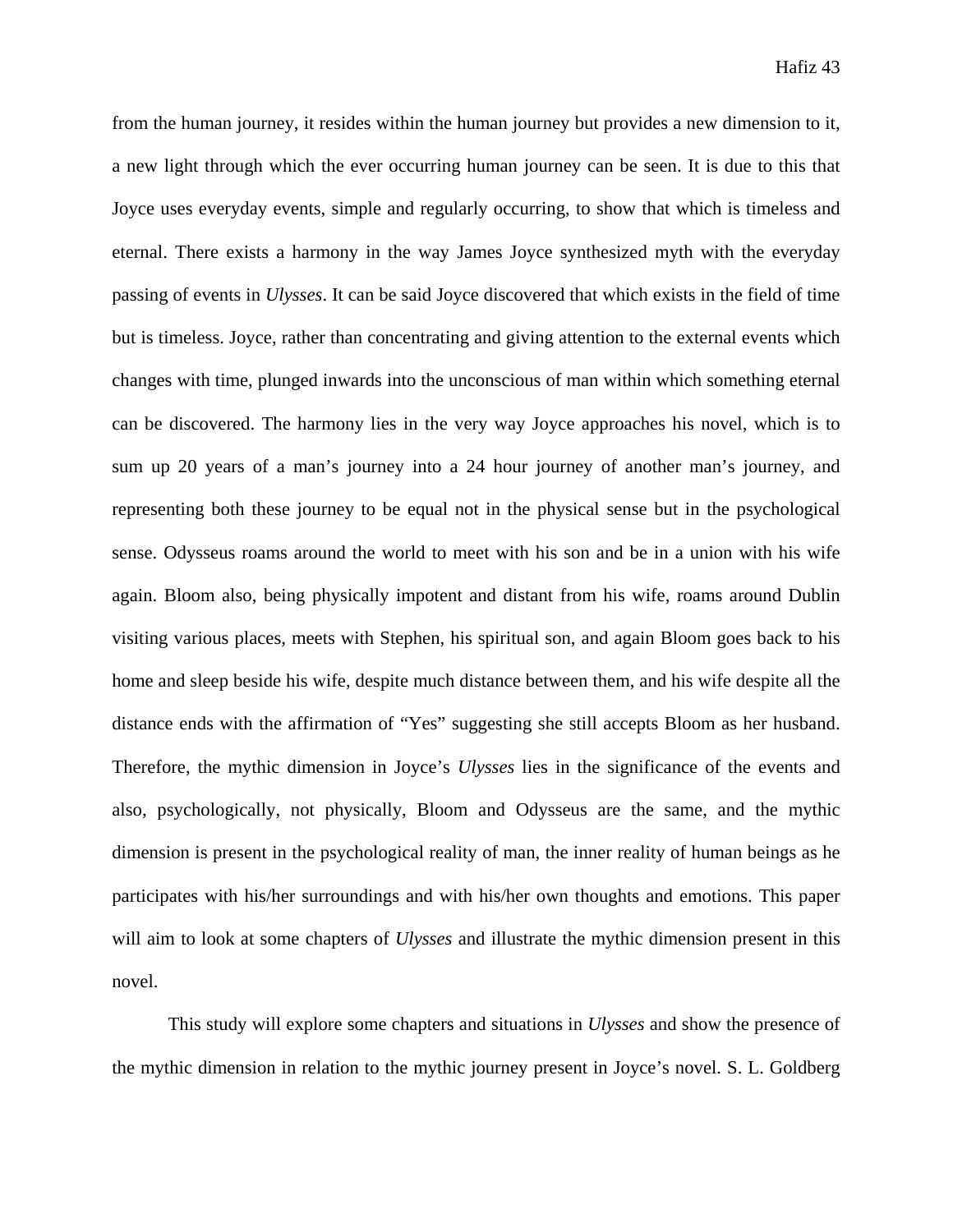writes about Bloom in his essay "Homer and the Nightmare of History" that "Unlike Stephen, Bloom is not much aware of his own individual character, nor is he concerned with establishing any special relationship between himself and life. He is alive" (The Nightmare of History 29). To understand this quote is more or less to understand, according to this paper, Leopold Bloom and why Joyce makes him the protagonist of his novel. Bloom's "common" journey is comparable to the grand journey of Odysseus precisely because Bloom is alive, and it is as common an expression as it is grand. In the Cyclops episode of Joyce's *Ulysses*, where Bloom gets into a quarrel with a character named "The Citizen", who is a violent nationalist. He becomes increasingly drunk, and his anger turns into violence upon Bloom, who goes to a place name Barney Kiernan's pub to meet Martin Cunningham about the Dignam family finances. "The Citizen" is presented by Joyce as a hard Irish Nationalist, but with it he is also a bigot. Throughout the chapter, "The Citizen" accuses Bloom of belonging to a race which has contaminated Ireland, and talks about various problems faced by Ireland caused by the Jew. In this chapter the people who surround Bloom are filled with hatred, and demand solution towards a better Ireland by hatred and violence. Bloom is the only person who advocates for the opposite of hatred, Bloom says, "… it's no use, says he. Force, hatred, history, all that. That's not life for men and women, insult and hatred. And everybody knows that it's the very opposite of that that is really life…Love, says Bloom. I mean the opposite of hatred." (*Ulysses* 367-368). Bloom is all for life, he says in this chapter that he belongs to Ireland, and wants the people of Ireland to show love, not hatred. However, Bloom being a Jew, no one listens to him and at the end of the Cyclops chapter he is being thrown out of the pub. Joyce compares Bloom, or rather makes Bloom, while being chased out of the pub as Elijah descending into heaven. Bloom has been twice compared to Elijah, and in this chapter the parallel is noticeable as Elijah was a prophet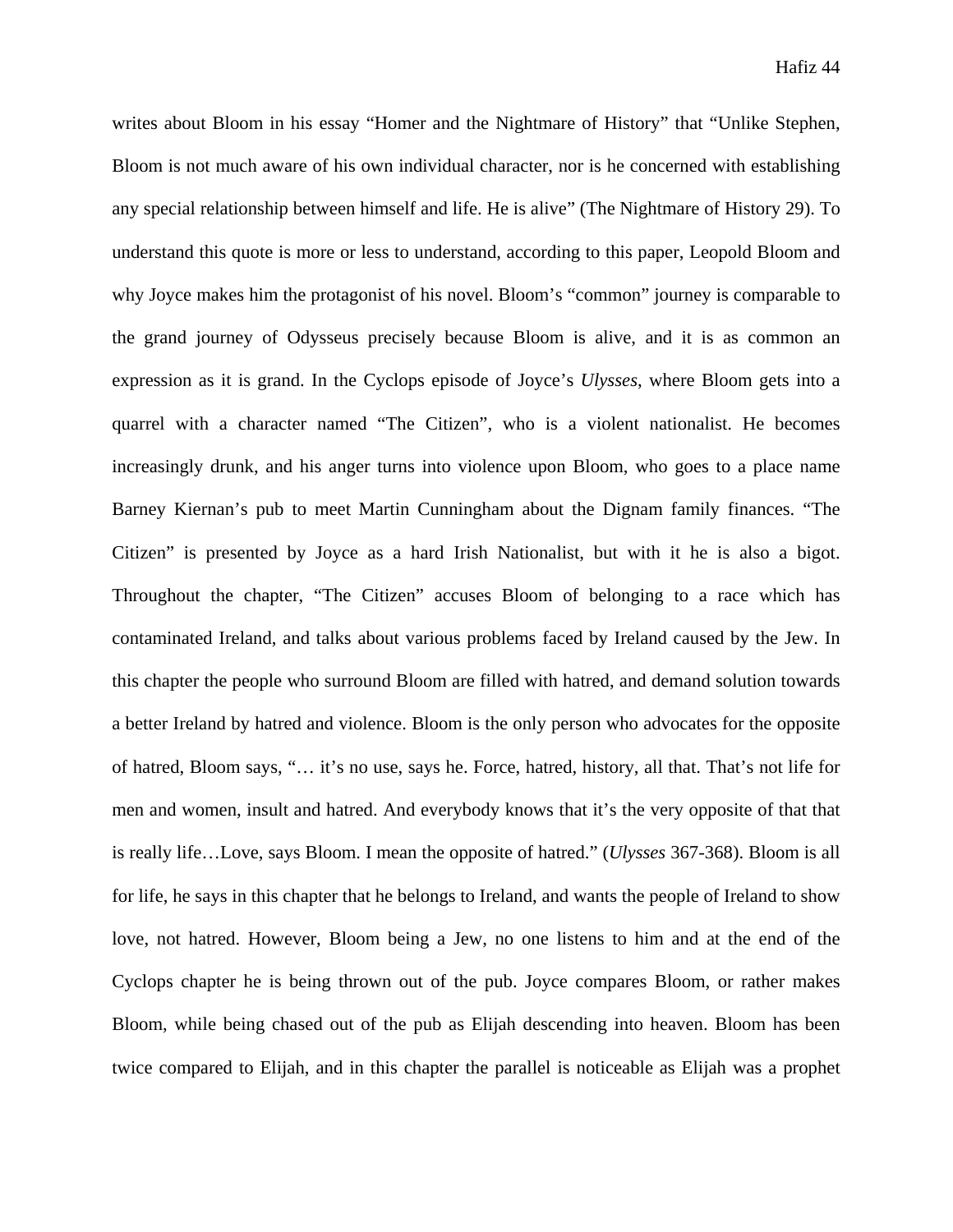who warned King Ahab not to upset God and suffer misfortunes. "The Citizen" and the people he represents, blind Irish nationalists, will not listen to Bloom, who preaches love and is for life, not against it for the foolish reason of religious prejudice. Bloom in this novel, apart from being Odysseus, wanders like a prophet seeking someone to pass on his "religion", his teachings about love. Stephen, in the Scylla and Charybdis chapter of *Ulysses*, talks about <sup>7</sup>his theory of Shakespeare's Hamlet. S. L. Goldberg provides an analyses in his essay "Art and Freedom: The Aesthetics of Ulysses" about the theory of Hamlet of Stephen. He writes,

In the library chapter of Ulysses (" Scylla and Charybdis ") Stephen puts forward another theory-this time in terms of Hamlet…He restores art to its context in experience, and so restores meaningfulness and truth to art; the stasis of the artist's soul and the stasis of his art are meaningfully linked. If Stephen's theory is something of a parody of Shakespearian commentaries it is also something deeper…What urges him [to understand Shakespeare] is the need for explanation and understanding of his own situation. His theory is about Shakespeare but it is also about himself, and all other artists, too…Even though Stephen's theory seems a mere tour de force to his audience, it is a task of self-understanding imposed on him by necessity: What the hell are you driving at? I know. Shut up. Blast you! I have reasons. Amplius. Adhuc. Iterum. Postea. Are you condemned to do this? (205) The answer to this unspoken question is clearly, yes. The theory itself explains the necessity. When he is challenged, Stephen promptly says he does not believe it, but the reply comes glibly. His silent reflections reveal more than his protective speech-" I believe, Lord, help my unbelief" (211). Even if his theory is false in fact it is nevertheless, like the story of Odysseus, metaphysically true-"if we consider the matter well," says Vico, "poetic truth is metaphysical truth, and physical truth which is not in conformity with it

 $<sup>7</sup>$  Stephen's theory about Hamlet and his towards art is mentioned in the third chapter of this thesis.</sup>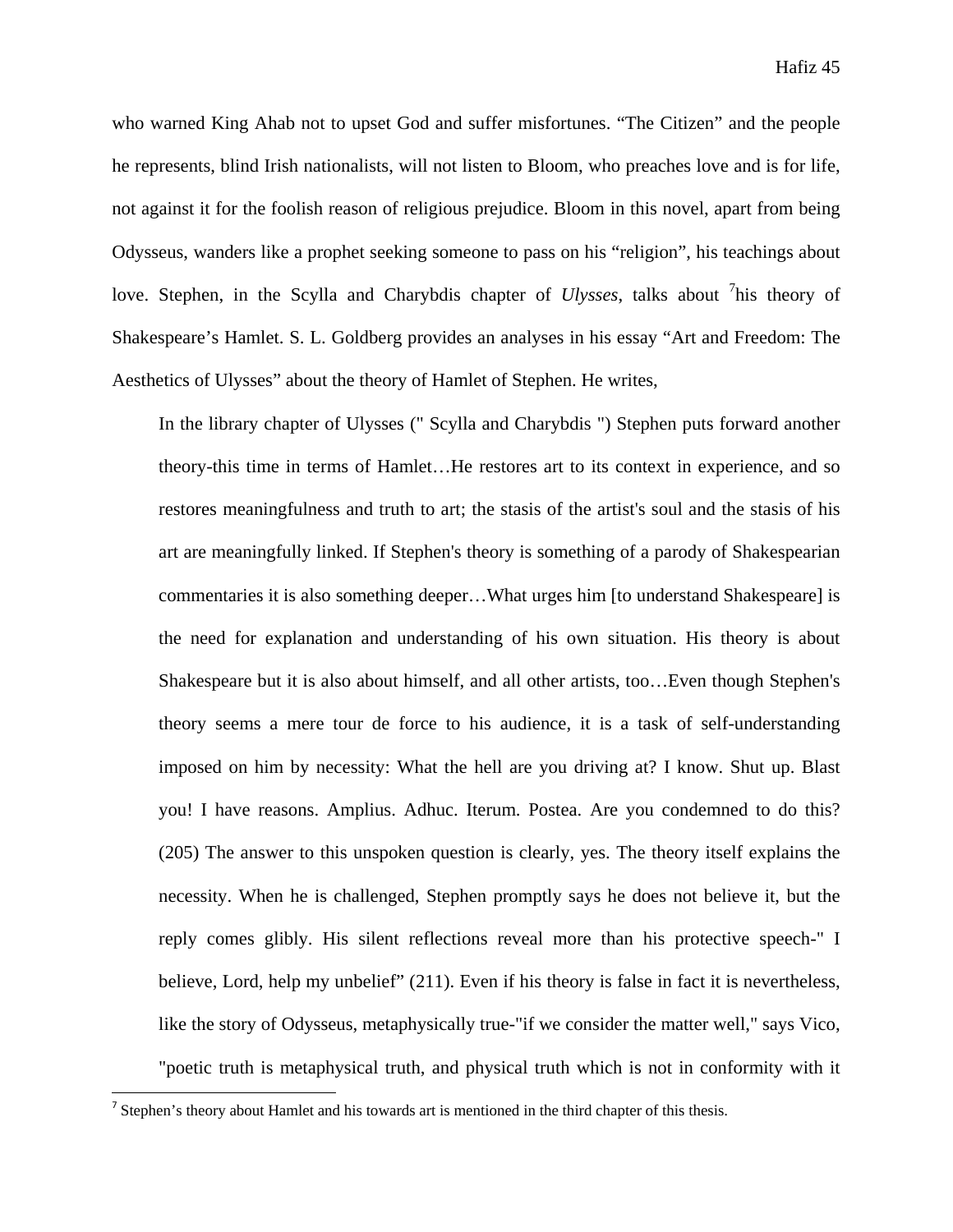should be considered false." The case of Hamlet lies at the heart of Ulysses, and Stephen's argument about it as a work of art explains why. (Goldberg 44-46).

In the above passage it is clearly mentioned the purpose and significance about the theory of art put forward by Stephen, and it is not only a theory of art put forward by Stephen to others in the library, but also a theory he has put in front of himself in order to understand his self. This theory shows the demand of Stephen to understand his situation of life as an artist, "a task of selfunderstanding imposed on him by necessity". As mentioned in the third chapter of this paper, Stephen's internal urge is to understand his situation in life, to get the answers of the theory of art he has proposed, "His theory is about Shakespeare but it is also about himself, and all other artists, too…it is a task of self-understanding imposed on him by necessity" (Goldberg 44). Bloom provides for Stephen this self understanding; Bloom unconsciously is that "particular hero" which Stephen seeks in Shakespeare. The mythic dimension remains ever present throughout *Ulysses* not only as a parallel to *Odysseus*, but through the individual journey which the character takes and the metaphysical encounters they come across. Physical truths may not conform to the metaphysical truths, but the metaphysical truths are experiential truths and as Vico's quote in the above passage shows should be rendered truth. It is also important to state that as the mythic journey progresses, Stephen and Bloom both feel a need to seek each other out, Stephen's understanding of life turns from metaphysics to metaphysic, from a theoretical point reflecting life to the moment of life, the "here-now", from which life will progress. In the second last chapter of *Ulysses* Ithaca, Stephen again becomes a new man, that type of "new" which he was in *Portrait* when he decided he will leave Ireland in the quest for art and to give his aesthetic vision an expression. What made Stephen into this "new", "born again" man is a realization he finds from Bloom, and this realization occurs to Stephen moving from theory and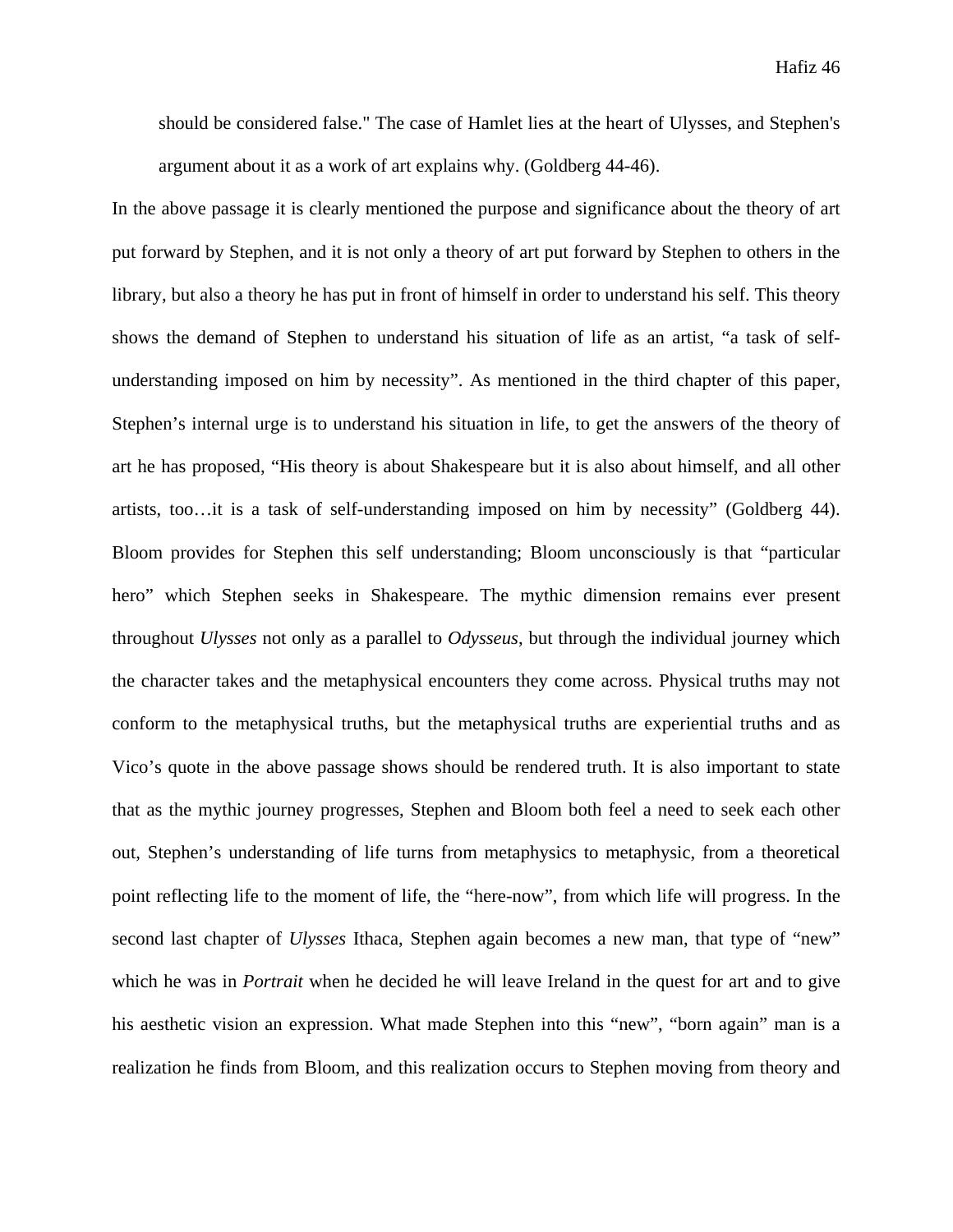intellect to life, from intellectual domain Stephen moves to the experiential domain of life. Metaphysics in this context can be defined as the art theory of Stephen, where he talks about being and substance and concepts which are beyond the physical dimension. Shakespeare being both Hamlet and his father's ghost, and so Stephen seeing Shakespeare having the substance of both the father and the son, hence having the essence of Christ, is metaphysics. This conveys Stephen's need to look out for a spiritual father from whom he will get to understand, from whom Stephen will receive help to "help his unbelief". As already mentioned Bloom is alive, he does not need to establish any special relationship with life. Stephen has yet to become alive, and hence he is the son, and Bloom the father. When this transmission of "knowledge" takes place, it takes place in the form of a realization, not a knowledge which the mind tries to grasp, but a consciousness of life in which the mind is content and life is being felt at the "here-now" moment in its totality. In such a state Stephen in *Ulysses* gets ready again to encounter the reality of life this point is felt. Alan Watts makes provides a very lucid definition of what is metaphysic in his book *Myth and Rituals in Christianity*. He writes,

Metaphysic. The indefinable basis of knowledge. Metaphysical knowledge or "realization" is an intense clarity of attention to that indefinable and immediate "point" of knowledge which is always "now", and from which all other knowledge is elaborated by reflective thought. A consciousness of "life" in which the mind is not trying to grasp or define what it knows. (*Myth and Rituals* 63).

The "metaphysic" realization of Stephen marks the end of his journey in *Ulysses*, as will be shown in this paper, and Bloom also content with "the rest of the world" goes to his house to sleep, also marking his end of the journey. It is not the end, but the sense of an ending with which the pages of *Ulysses* slowly run out, and at the end the book finishes with Molly's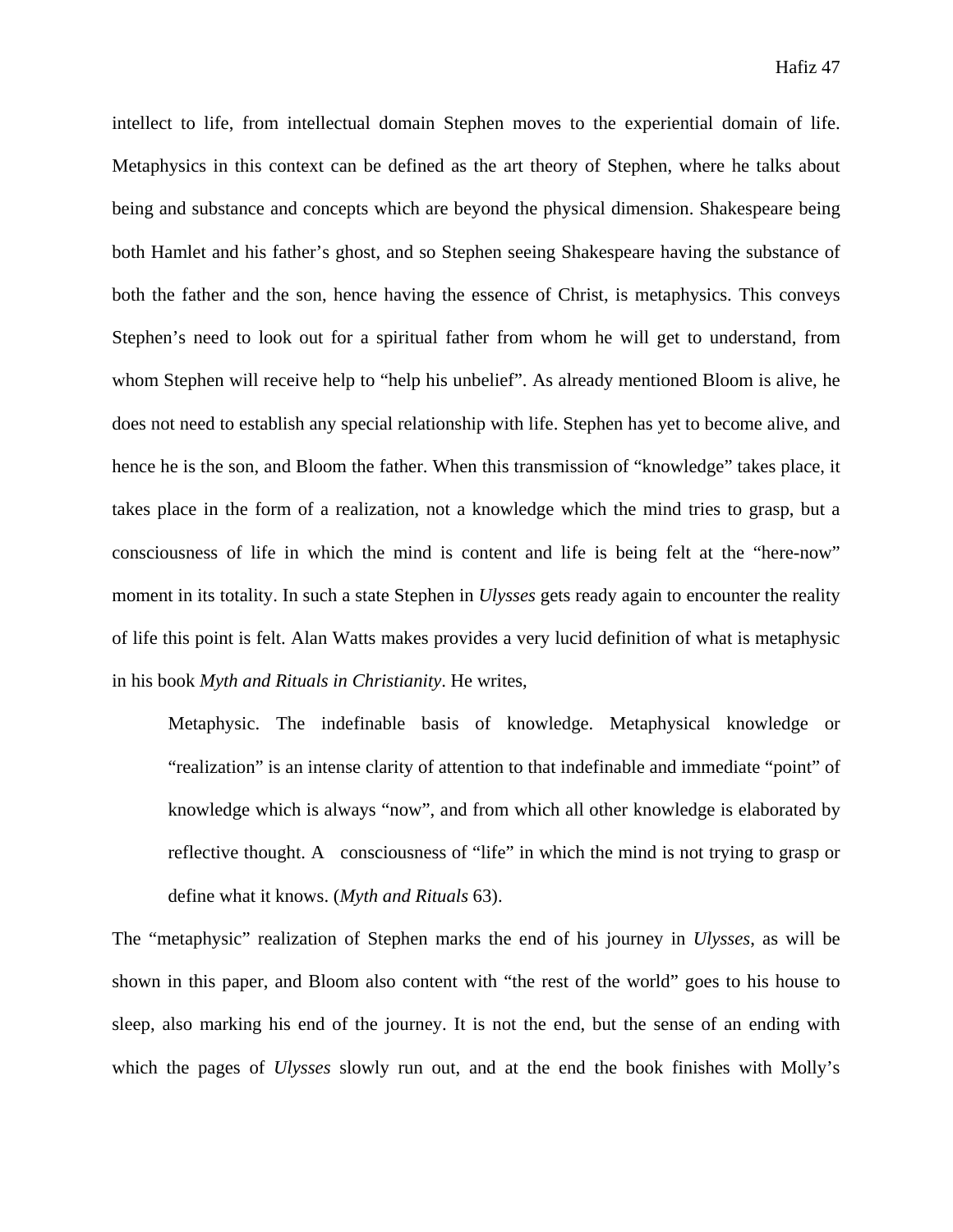affirmation, "Yes, Yes I will Yes" (Ulysses 800), which is perhaps the books most important message, that life should be affirmed in its totality. The living becomes the mythic journey, and the experience of being alive, which Bloom is and Stephen becomes, life itself, is transcended from the very angle of how it is commonly viewed and showed in a new light with more grace. It is not that Joyce is attempting to show anything which is separated from life, Joyce is very rooted in life and in the common everydayness of life, but the mythic journey and the mythic dimension exist precisely in the point where life moves from the point of "metaphysics" to "metaphysic", from being something which is abstract and filled with concepts to something which is lived and experienced, and in that living and experiencing the presence of  ${}^{8}$ grace can be discovered.

<sup>8</sup> One might here remember to the second chapter of *Ulysses* where Stephen while in a conversation with Mr. Deasy tells God exists with the children playing out in the ground, referring the sameness of immanence and transcendence. The word grace refers to the realization of a profound truth or resolution which can be discovered by participating with life totally. Stephen experiences grace twice, first in *Portrait* as he finds the resolution to leave Ireland, and in *Ulysses* when he leaves Bloom's house at dawn.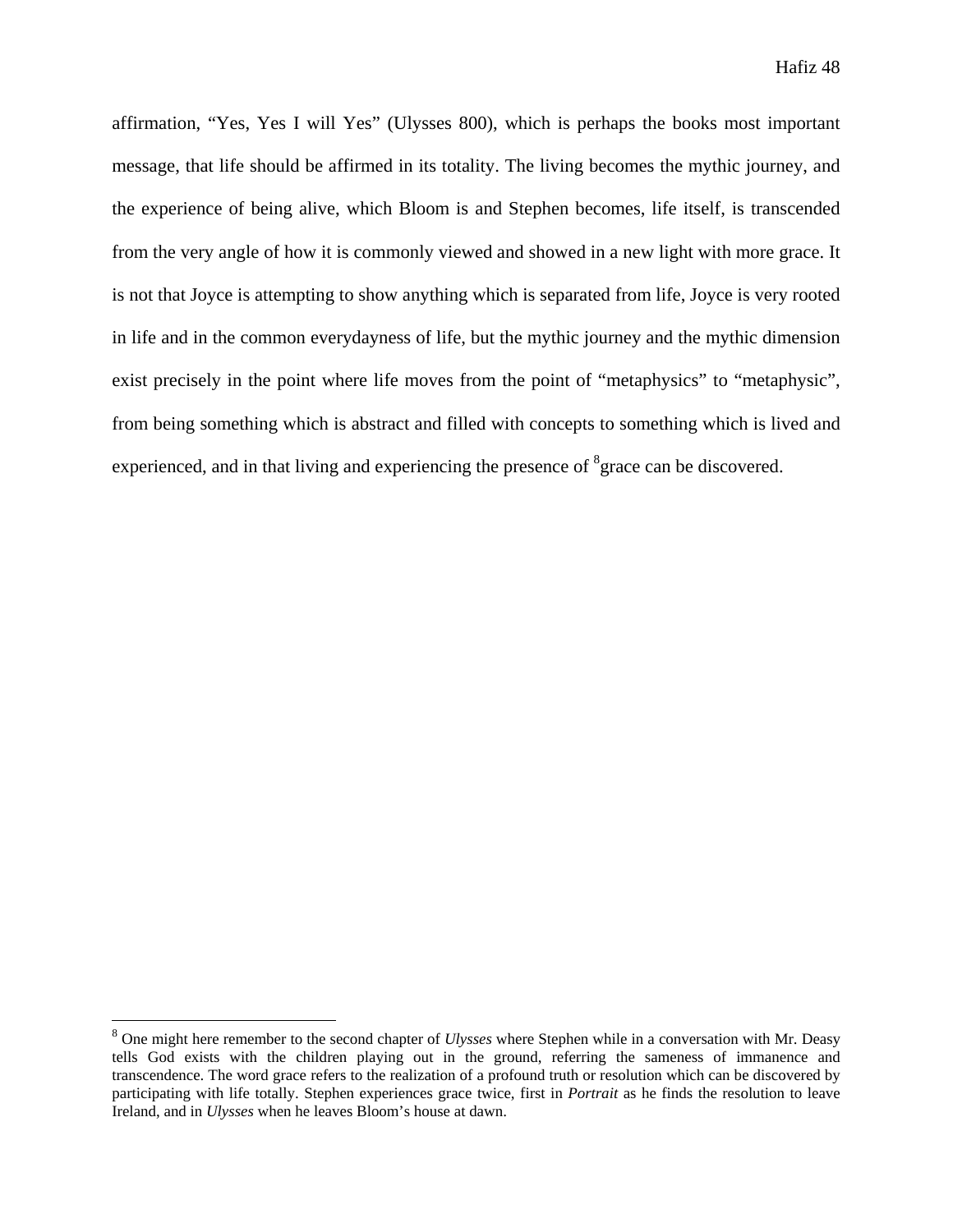#### **Chapter 5- The Mythic Dimension In** *Ulysses* **(Part 2)**

James Joyce's literary works as a whole can be summed up as a mythic journey. Excluding *Finnegan's Wake*, from *Portrait of the Artist to a Young Man* to *Ulysses* a clear journey can be seen, as Joseph Campbell writes,

…the process of total transmutation of the whole world of human experience from its earliest human stage…through the broadening and deepening, progressively clarified stages of a young male intellect in prime growth, until, in the episode of the first half of *Ulysses*, it has reached the impasse of one who "so loves his life" that he is in imminent danger of losing it. Whereupon a prodigious crack of thunder resounds:-"A black crack of noise in the street, here, alack, bawled, back. Loud on left Thor thundered: in anger awful the hammerhurler"- and an arrogant Stephen, who in spite of his flint-hard exterior is actually an interior jelly of phobias, sits frozen with unreasoned fear. "Came now the storm", we read, "that hist his heart". Immediately after which, the alchemical process commenced of *nigerdo* and *separatio* that was to culminate in the night scene of the brothel… (*Creative Mythology* 280-281).

This chapter begins with the analysis of Circe chapter of *Ulysses*. The mythic journey, the total transmutation of the human experience as it progresses, comes to a point which is the named as the Oxen of the Sun chapter of *Ulysses*, chapter number 14. In this chapter, at one point a loud sound of thunder is heard by Stephen, and his fear trodden being within becomes very afraid. Bloom observes this and tries to convince Stephen that the sound is just of a thunder, but to no avail as Stephen goes to the brothel, perhaps his only place of escape from his own fear, and the night town brothel of Dublin has been labeled by Joyce as Circe. Circe is a chapter in *Ulysses*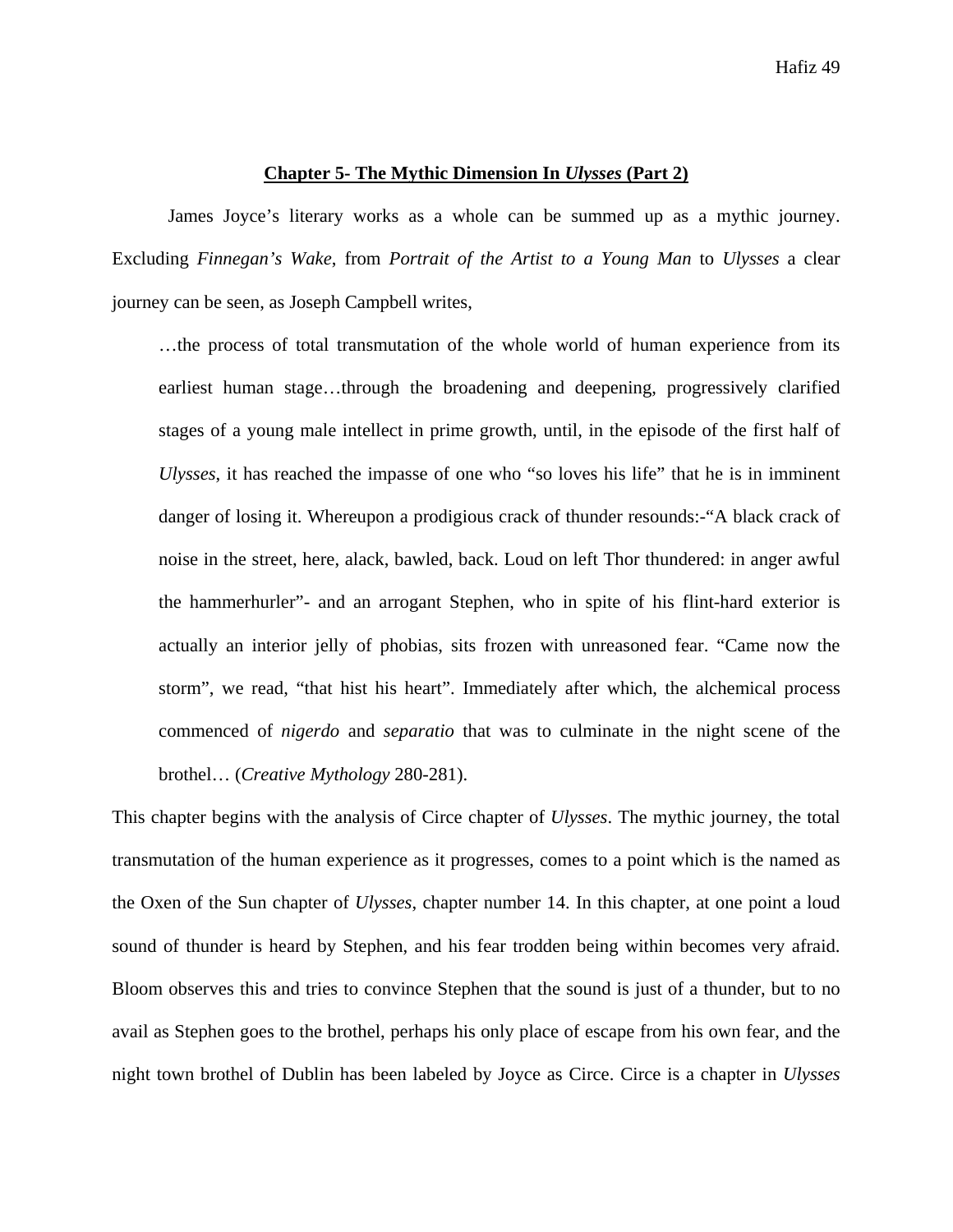which Daniel Ferrer in his essay, "Circe, Regret and Regression" writes, "…Circe is indeed a mirror, but a distorting mirror, one of those disquieting contraptions which introduce difference in the very place where one is seeking confirmation of one's own identity" (Ferrer 229). Bloom is seen to visit his childhood memories, and in retrospection goes through various evaluations about his own self in this chapter. In addition to that Bloom's fears are faced by him alone, and he overcomes them alone. In this chapter there is a constant shift from reality, as per the narration of the book goes, with the internal reality of the characters and there remains no dividing line. Bloom's main part in this novel is to prepare himself as a guardian for Stephen, and before becoming that Bloom needs to redeem himself from the burdens of the past. In his surrealistic masochistic fantasies with Bella Cohen, where Bloom becomes a passive woman being beaten and tortured, perhaps arising from the passivity of Bloom being impotent, Bloom converts his pain into a sort of <sup>9</sup>pleasure. However, a couple of scenes later when Stephen breaks the light with his ashplant, and Bella demands money for it; Bloom faces Bella and defends Stephen. It can be assumed that the reason behind Bloom thinking about these surrealistic fantasies is he is becoming ready to be Stephen's father.

In this chapter of *Ulysses* what happens with Stephen, and this is perhaps the most significant part, the culmination point of the mythic journey of *Ulysses*, is Stephen and his fear and ego, his long suppressed fear arising out of guilt from his mother's death dissolves completely, and this is what Campbell means by the term *nigerdo*, an alchemical language meaning "blackness" or that which remains after a matter totally disintegrates to the point where it is left with nothing. Here it can be related to that point where Stephen, in his vision, while he is dancing with the prostitutes, confronts his mother and as that moment reaches its total climax,

<sup>&</sup>lt;sup>9</sup> There is no particular evidence of it except for the fact that it is in Bloom's interior mental landscape where he becomes a passive woman and is tortured by Bella Cohen. Perhaps another interpretation of this is Bloom internally is harmonizing himself with the fact that he is impotent and cuckold.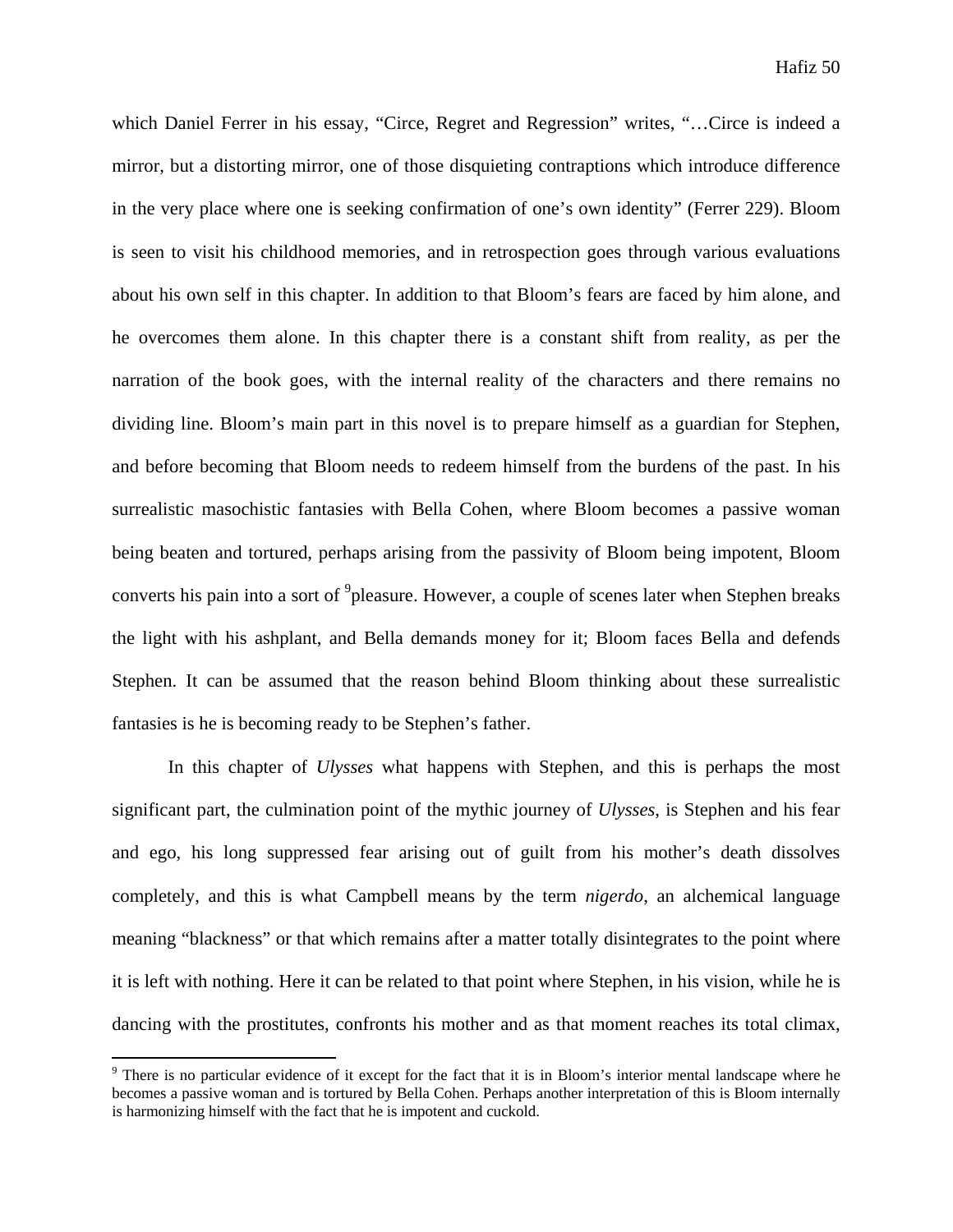where Stephen tells "*Non serviam*!", "I will not serve", and a couple of moments after this, "He [Stephen] lifts his ashplant high with both hands and smashes the chandelier Time's livid final flame leaps and, in the following darkness, ruin of allspace, shattered glass and toppling masonry" (*Ulysses* 583). This is the point where Stephen's disintegration is happening, his ego, fear and guilt are being challenged to the most extreme and Stephan, drunk, is fighting them internally. Stephen goes out of the brothel running and Bloom goes with him for his safety, and at this point another event has to be mentioned which is Stephen and Bloom's confrontation with two English police officer patrolling the night streets. A series of conversation occur between drunken Stephen and those police officers with a sober Bloom saving Stephen. At one point Stephen tells Bloom, "My center of gravity is displaced…Struggle of life is the law of existence…but in here it is I must kill the priest and the king" (*Ulysses* 588). It is within Stephen he must kill the priest and the king, Stephen is slowly moving towards the point of *nigerdo*, slowly disintegrating as he realizes within himself the problems which are halting his progress as an artist. Stephen was from the beginning of *Ulysses* seeking the solution of his problems, as is mentioned in the first part of this chapter, and hence he was separated from the "<sup>10</sup>substance", or the "11fundamental". At the end of the Circe episode Stephen faints while reciting lines from various poems. Stephen slowly lies down in sleep and Bloom holding his ashplant and hat looks down at him. At this point, Bloom sees his dead son Rudy appearing from a dark corner of the streets and Bloom sees him with astonishment. Bloom sees within Stephen Rudy, Bloom at this point totally accepts Stephen as his son, the son which died as a child but appeared again as Stephen Dedalus. This is the point of transubstantiation, of the meeting of Father and Son within Christ, of the meeting of Telemachus and Odysseus; Stephen surrendering to Bloom and Bloom

<sup>&</sup>lt;sup>10</sup> Substance is referring to Christ the Son and the Father becoming one; transubstantiation of Spirit  $11$  Stephen in Circe episode plays open fifth when Bloom enters in the whore-house of Stephen. The open fifth refers to the point where the fundamental (Bloom) and the dominant (Stephen) meets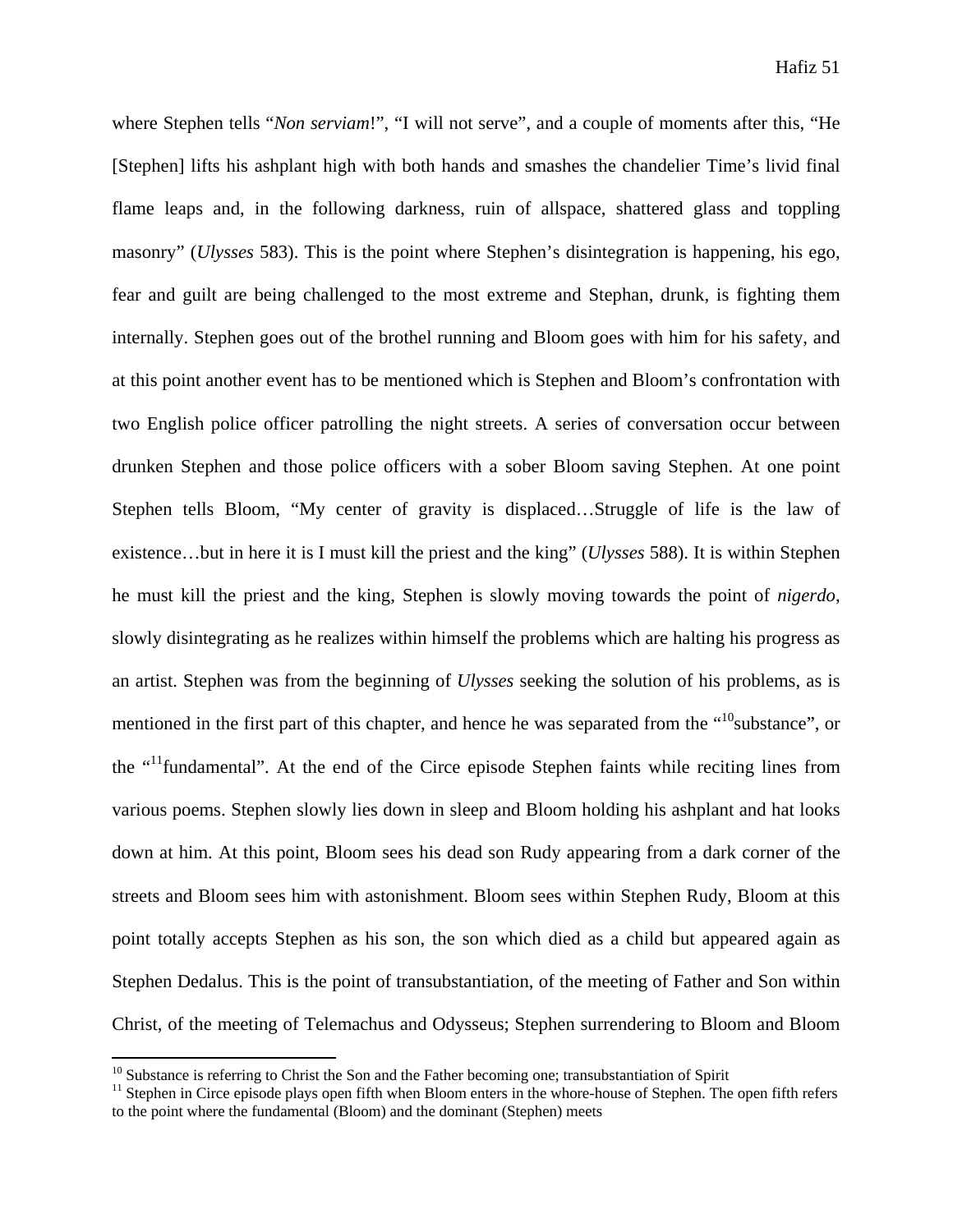accepting Stephen as his son. This is the culmination within the mythic journey, the interval as referred by the open fifth played by Stephen, a point where there is no way to go up, so the movement takes an interval and slowly begins to settle down. The crisis of Stephen is solved, although he gets aware of it later on. Bloom accepts Stephen as his son and the Circe chapter ends. In the next two chapters of *Ulysses* Stephen and Bloom interacts. In the first of the last three chapters of *Ulysses*, Eumaeus, Bloom takes Stephen to a cabman's coffee shop. The semi conscious Stephen slowly recognizes Bloom. In Homer's *Odysseus* Eumaeus is the part where Telemachus recognizes Odysseus as his father when Odysseus reveals himself to Telemachus. In *Ulysses* Bloom, throughout the conversation tells Stephen many things, to work and make plans for him to be a singer and be his manager. He also gives Stephen a photo of his wife Molly, and hopes that perhaps Molly will give up Boylan for Stephen. Although Bloom and Stephen's conversations are not in well tuned with each other, as Stephen has a theological and poetic mind, where as Bloom contains a scientific mind, however it is written, "Though they didn't see eye to eye in everything, a certain analogy there somehow was, as if both their minds were travelling, so to speak, in one train of thought." (*Ulysses* 652). And after some moment Bloom says to Stephen, "It will (the air) do you good, Bloom said, meaning also the walk, in a moment. The only thing is to walk then you'll feel a different man. It's not far. Lean on me" (*Ulysses* 657). In their conversation in this chapter, although there were no agreement of opinion and both of their mindset and views were different, but in some way a certain analogy made them move their thought in one direction. This line is a clear indication of the whole purpose of this paper. In one train of thought both their thoughts were moving, Stephen and Bloom are clearly now in a relationship as in their sense of direction there is oneness, and the certain analogy mentioned in the above quoted line is the presence of the mythic dimension in the regular life of Stephen and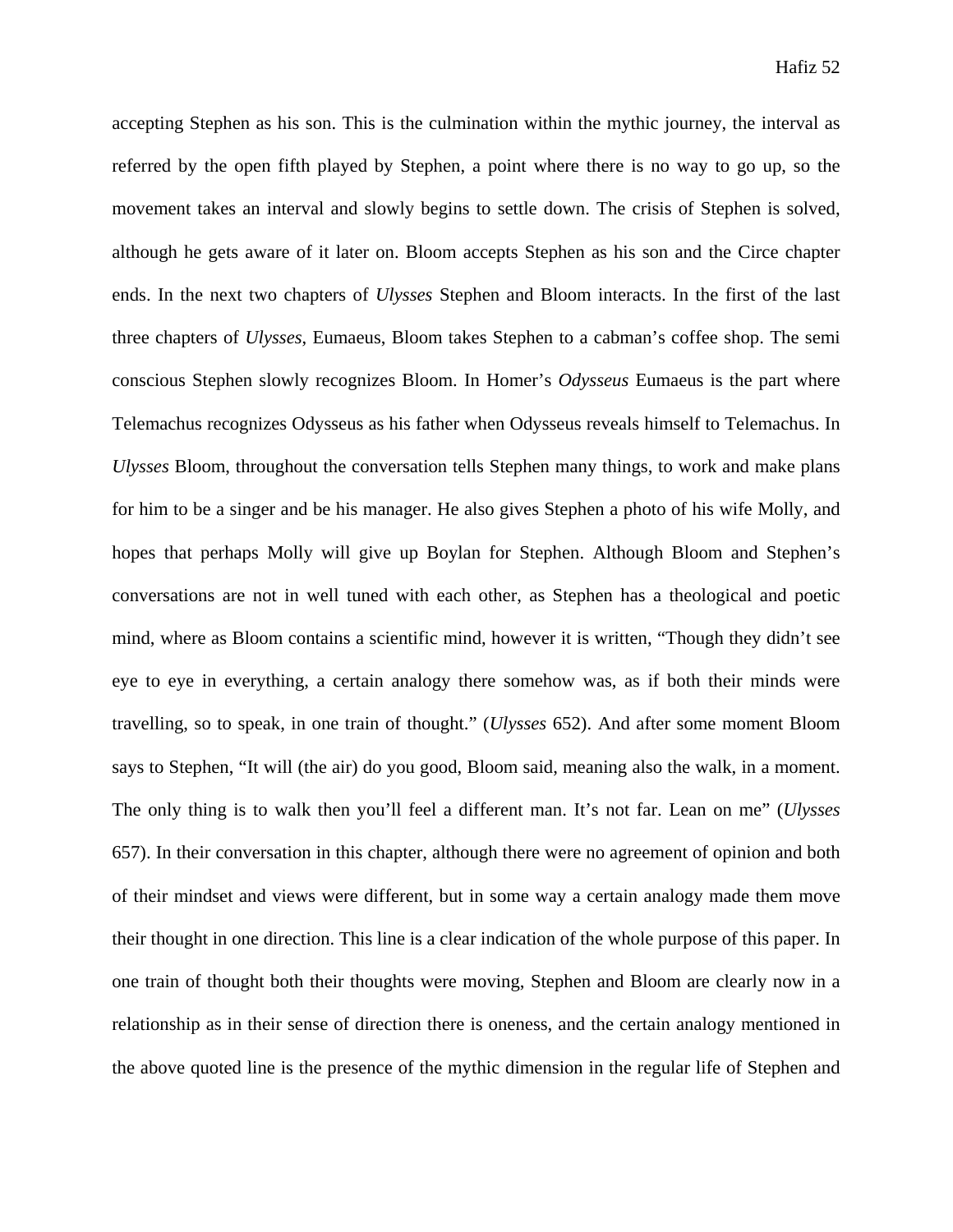Bloom. Bloom is the father who tells Stephen to lean on him, a father telling his young son to trust, and then they both walk towards Bloom's home, Ithaca. Bloom tells Stephen walking will make him a different man, rejuvenating him from his fatigue and drunkenness. As Bloom and Stephen starts to walk towards their house it are written, "The driver never said a word, good, bad or indifferent. He merely watched the tow figures, as he sat on his low-backed car, both black-one full, one lean, walk towards the railway bridge, *to be married by Father Maher*." (*Ulysses* 633). As a result, Bloom and Stephen are in a communion with each other, as both of them walk and talks about various issues, "sirens, enemies of man's reason, mingled with a number of other topics of the same category" (*Ulysses* 633). This is end of Ithaca, the point where Stephen and Bloom are in full recognition of the fact that there is a union between them. Beginning from the Oxen of the Sun, Stephen gets scared, and after facing an ultimate crisis Stephen surrenders and gets ready to accept Bloom, and after accepting Bloom Stephen recognizes between himself and Bloom a communion. Slowly Stephen is moving to that point where again, like when he was a young man, Stephen "goes to encounter for the millionth time the reality of experience" (Henceforth *Portrait* 169).

In the Ithaca chapter both Bloom and Stephen's journey finishes with not an ending, but as far as the novel is concerned with the sense of an ending. Their life will continue, but in *Ulysses* their mythic journey come to an end point, which is the starting point of another new beginning. After coming inside the house Bloom offers Stephen Cocoa with milk which was saved for Molly. Here, it again can be seen that Bloom is affirming his relationship to Stephen. After that Bloom and Stephen engage in various conversations, and many self reflections of both Bloom and Stephen occur through themselves and one another. In this episode, Bloom secures a future for Stephen, thinks how Stephen can be made into a financially successful writer, and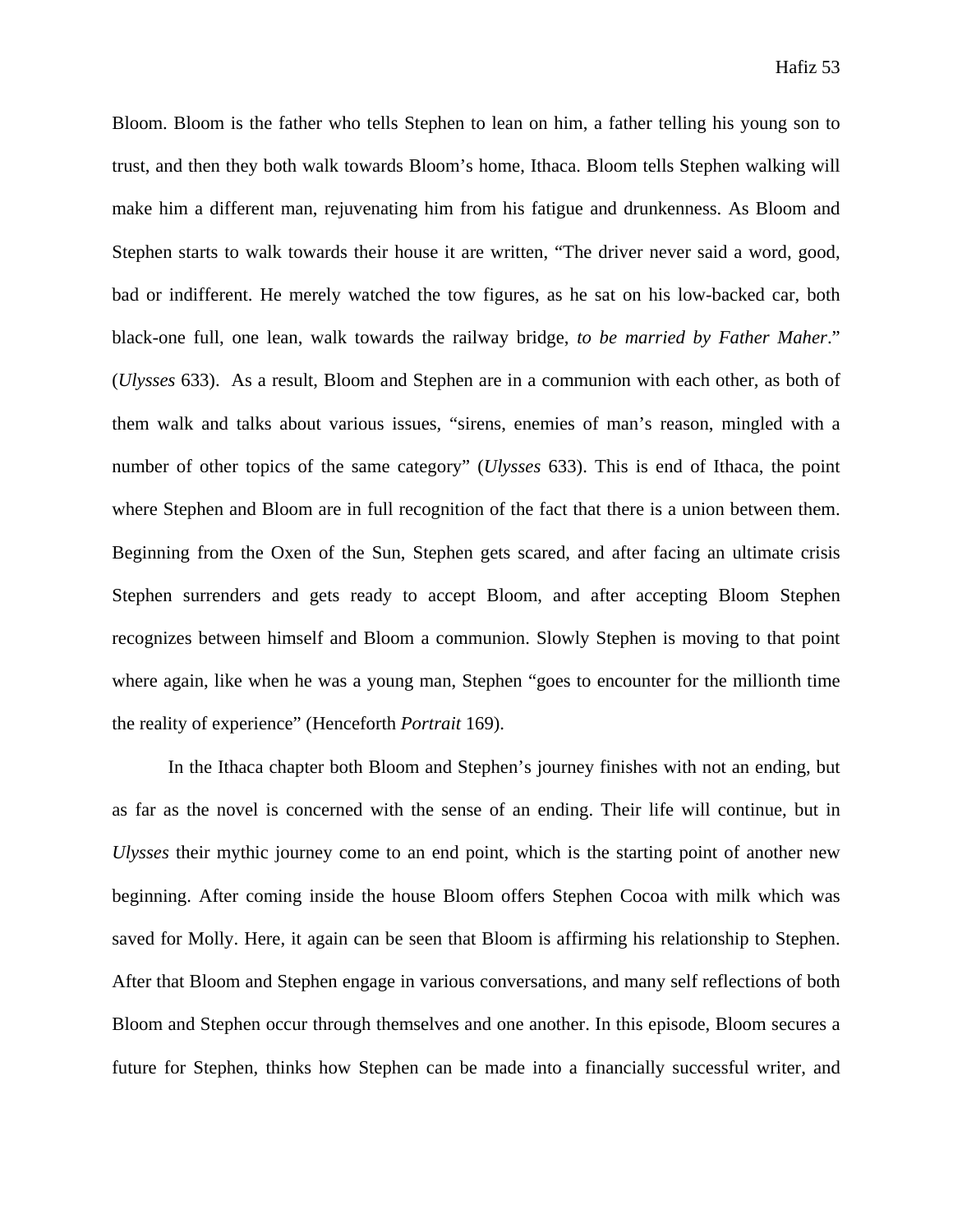makes Stephen Bloom's Italian teacher as well as Molly's singing partner. Bloom senses in Stephen "…a quick young male familiar form the predestination of a future" (*Ulysses* 691), and Stephen sees in Bloom, "…a profound ancient male unfamiliar melody the accumulation of the past" (*Ulysses* 690). Furthermore, Bloom and Stephen both are in their little world confronting a bigger world which is being expressed as "the incertitude of the void". Both Stephen and Bloom are uncertain of how life progresses, from existence to non existence how will the journey be, perhaps for the reason that life itself is a destination without any purpose, the incertitude of the void is from where life springs out and that is from where life will go to. The journey itself holds the significance, "…he [Stephen] had proceeded energetically from the unknown to the known through the incertitude of the void" (*Ulysses* 700), and Stephen has "known", which perhaps in a wider context also refers to being free from his inner fear guilt and uncertainties. It was Stephen's ego which made him unfamiliar, in experience, with the word which is known to all men, love, and Stephen, through achieving the ability to identify himself in another person, to accept the other, being a part of a father-son union, has finally. It is this point which Stephen thinks about as mentioned in the first chapter of thesis. The *Nacheinander* and the *Nebeneinander*, also can be referred to as Space and Time. In this chapter Stephen has transcended Time and Space, has become one again with the father who was lost in the "deep dark "**'**adiaphane**'**". Stephen's inability to love due to his ego is broken by Bloom by Bloom's acceptance of Stephen, Bloom's recognition of Stephen as a son he never could have. After this Stephen and Bloom see the light coming from Molly's room, which symbolically refers to Stephen's new realization of life, Stephen and Bloom, "Silent, each contemplating the other in both mirrors of the reciprocal flesh of theirhisnothis fellowfaces" (*Ulysses* 706). The recognition of father and son, Odysseus and Telemachus, as well as Stephen recognizing a new substance of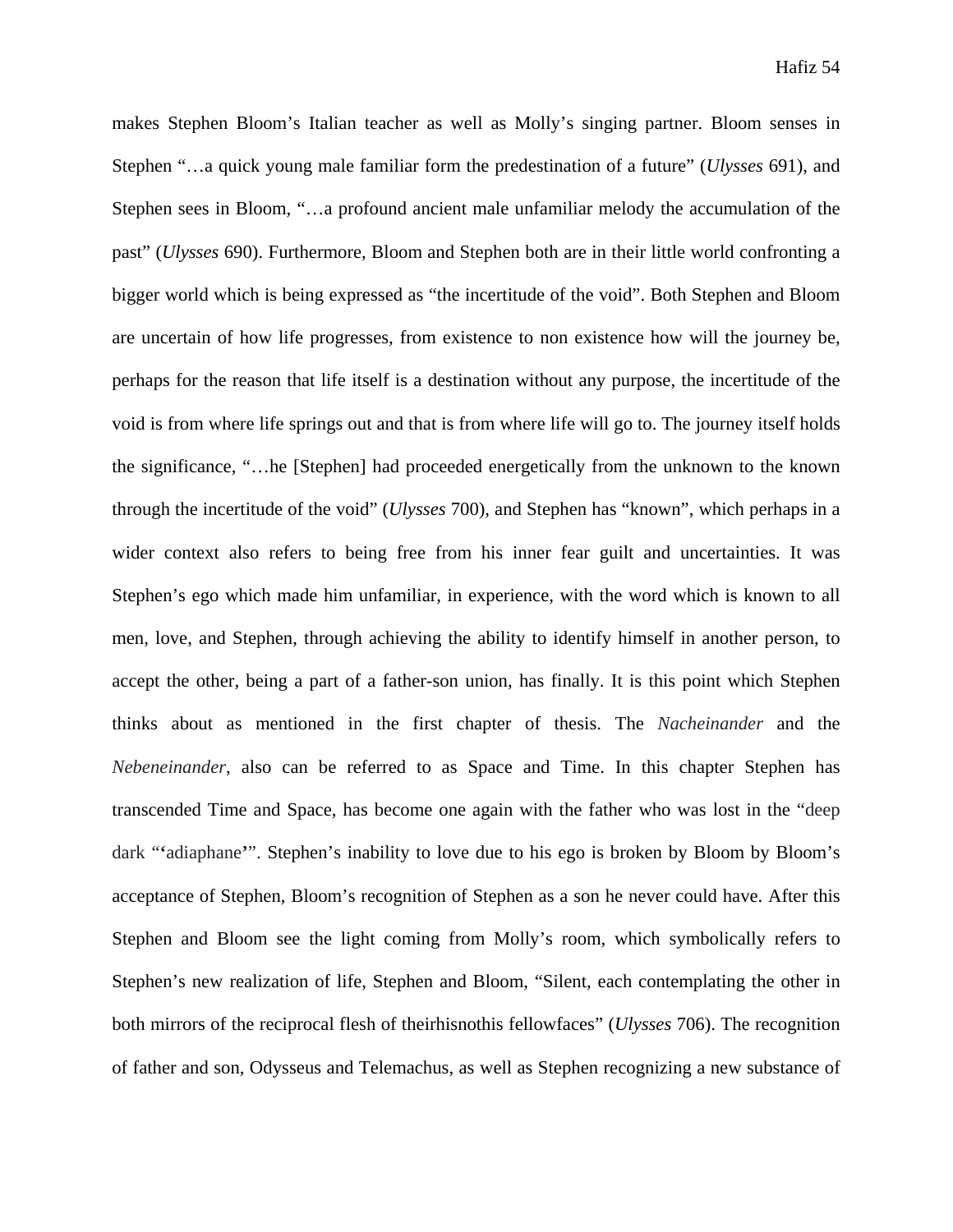life through the Father, referring to the Christ metaphor, all occur through Stephen and Bloom seeing each other through each other in the mirror. Hidden in the various exchange of words in this chapter Joyce subtly planted his substance, the meeting of two existences as one and the separating of one existence as two but with the realization of this oneness. Bloom's suggestiveness and eloquence is treated by Joyce in equal measures as Stephen's aesthetic imaginativeness. Both Bloom and Stephen are aspects of the same person, Bloom who has wandered around whole of Dublin at the end goes to sleep in his bed, like a child, and Stephen depart to face world. Here, it can be assumed that, using the analogous language of myth, Stephen has become Odysseus and Bloom Telemachus. Through this, Joyce has shown the oneness existing between Bloom and Stephen. However it has to be asked that why Stephen should deny the offer of Bloom to stay with him, and go off being a keyless citizen, a vagrant artist. The "centrifugal departer", Stephen, separates from the "centripetal remainer", Bloom, perhaps because an artist is created by the society in which he lives, but also never becomes a permanent part of it. Stephen now must express his realizations through his art, being a child reared by a father Stephen must now go to onto become a father. It can be noticed that there are many elements in *Ulysses* as well as in *Portrait of the Artist of a Young Man*, which upon appearance looks opposite but Joyce put them side by side. The reason is two things are opposite only in appearance; in essence both are the same. Joyce shows Stephen beginning his birth in *Portrait* as a body, but the novel ends with the birth of his soul. In *Ulysses* Bloom and Stephen, who are shown as two characters with two different mindsets, one scientific and practical, and another aesthetic and theological become one. In a broader context, and as is the thesis of this paper, Joyce designed his work upon the same principle. Bloom's journey and Stephen's journey all are a common man and an artist's journey, however within them is hidden the splendor and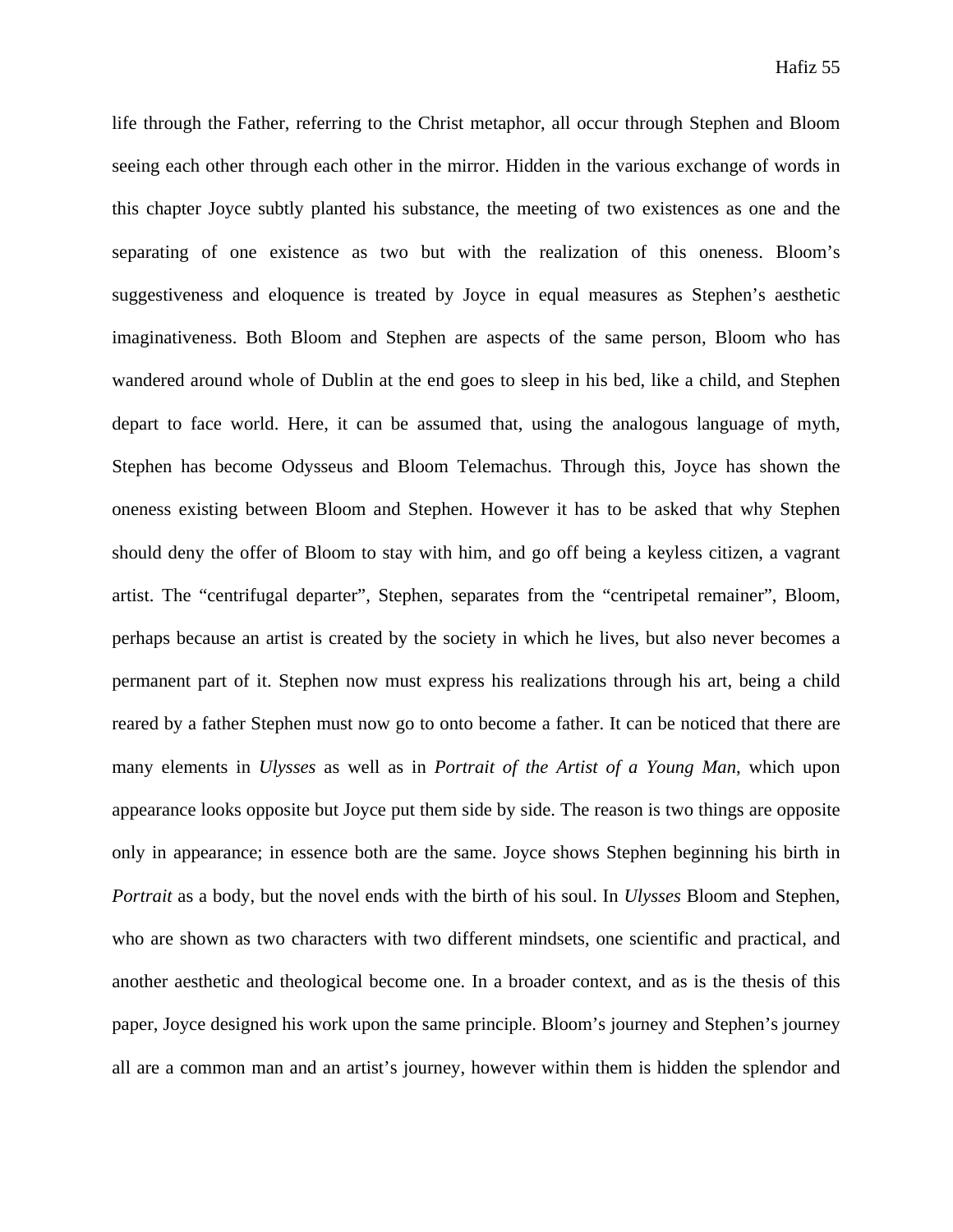significance that lies in grand journey written in epics, such as the journey of Odysseus. Stephen's journey ends with him leaving the house of Bloom to encounter for the "millionth and first time" to encounter reality, and to "forge the smithy of his soul" (Henceforth *Portrait* 169). It was mentioned in the last chapter of this paper about a distinction between metaphysics and metaphysic. What occurred with Stephen throughout *Ulysses* was that he attempted to theorize his aesthetics regarding his view of Shakespeare, which underneath revealed and reflected the problem of his life, as is discussed in the previous chapter. However, the moments in which Stephen gradually starts to be free from his internal problems are shown in *Ulysses* only as moments, where not the intellectual Stephen but the human Stephen was responding. In the Ithaca chapter, Joyce showed Stephen's revelation not through direct expression of what happens to Stephen and what lesson he attained, rather he showed, through the moment of here and now, which transcends Time, Space, and going back to the definition again "Metaphysical knowledge or "realization" is an intense clarity of attention to that indefinable and immediate "point" of knowledge which is always 'now' " (*Myth and Rituals* 63). Hence, what Stephen attains through this mythic journey and what Bloom gives to Stephen is not an intellectual understanding, but an experiential understanding occurring through Stephen's realization in that exact moment.

As the book progresses towards its end Bloom, now alone, goes to his bed to sleep, Odysseus now enters his home. After this a series of things are written about Bloom, from him listing of all the expenses of the day, all that happened with Bloom and finally going off to bed. At one point it is written about Bloom,

he would wander, selfcompelled, to the extreme limit of his cometary orbit, beyond the stars….disappearing from the constellations of the Northern Crown he would somehow reappear reborn above delta in the constellation of Cassiopeia and after incalculable eons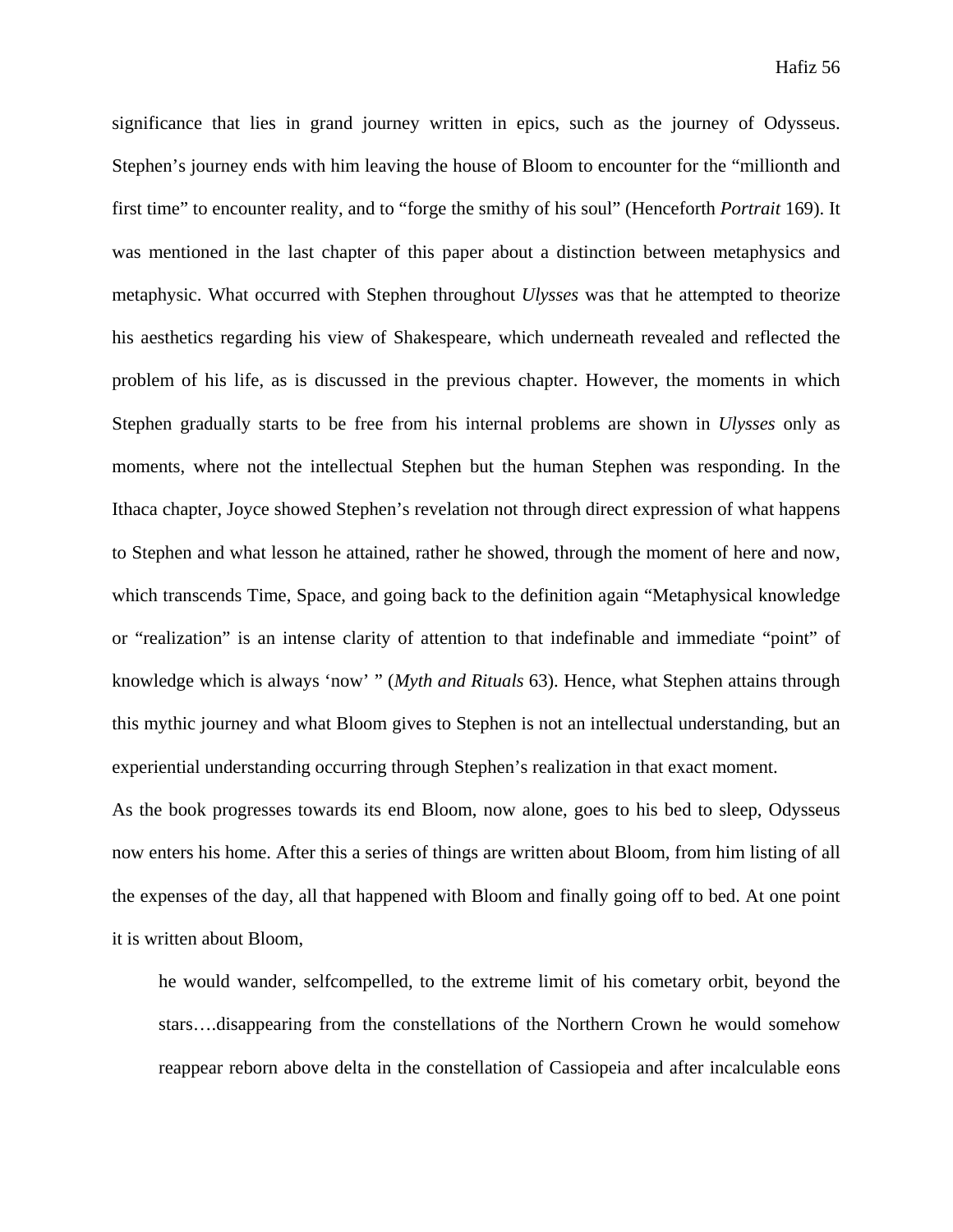of peregrination return an estranged avenger, a wreaker of justice on malefactors, a dark crusader, a sleeper awakened….(*Ulysses* 736)

Bloom thinks of him wandering far beyond the starts, reborn in the "constellation of Cassiopeia" and return as a victorious hero. The very next moment Bloom concludes such a return is impossible as space can be "reversible", one can come and go to one place, but time is "irreversible". Then, he says he will not wander the cosmos tonight because it is very late, and Bloom feels comfortable in his home on the bed with his wife. Bloom has come home, Odysseus/Bloom has already undertaken a journey and he thinks of other journeys but become content with the present moment. Stephen goes off to encounter the world, and Bloom feels no need of doing that, he wants to rest besides his wife and for now Odysseus's journey ends and he is to be in a state of stasis, non-movement, and rest in contrast to the ever moving state when one is in a journey. The final triumph of Bloom is when he remains in equanimity with the fact that his wife is sleeping with other men. He is not outraged by Molly's action, "the matrimonially violated had not been outraged by the adulterous violator of the adulterously violated" (*Ulysses* 744). Bloom then has a little conversation with his wife Molly before going to sleep. In Bloom's thinking it can be seen that there are references to various starts and constellations, faraway lands of "milk and honey". Stars are Bloom's metaphor, but this metaphor is less in correspondence with Newtonian views and more associated with a spiritual view. <sup>12</sup> Bloom's association of stars, the cosmos, and vast Earth outside all are within him. For example as a comet "he would wander, selfcompelled, to the extreme limit of his cometary orbit, beyond the stars…" (*Ulysses* 735), is something which Bloom already has undertaken, it is the mythic journey of Bloom where he

 $12$  This is similar to the idea of Griondano Bruno where he says all opposite are one and of the same essence, and therefore that which is the universe outside is Bloom inside. Bloom is not separate from the universe which he thinks about. It is through journeying this universe within him that Bloom attains peace and his mythic journey progresses towards its sense of reaching its final mark.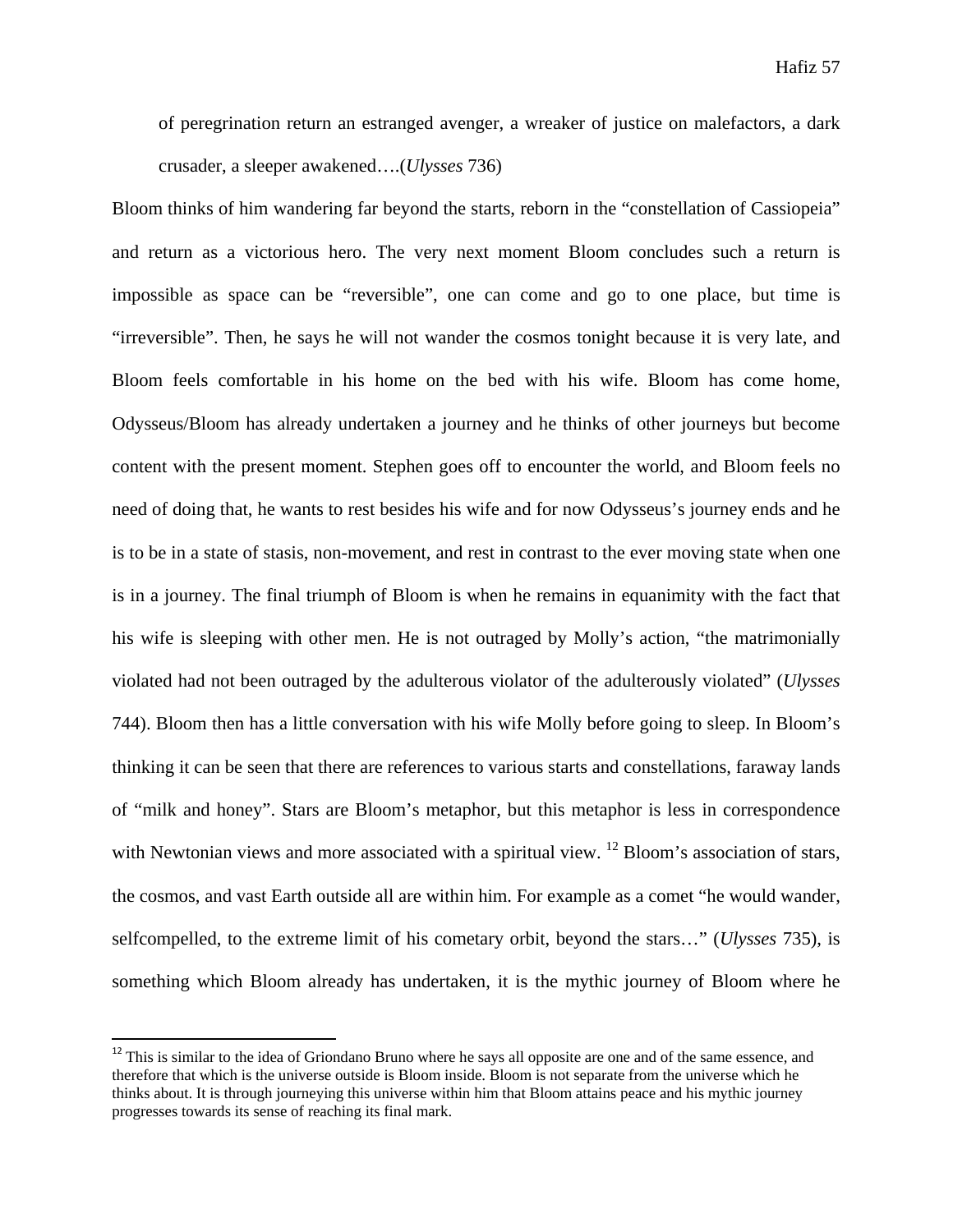goes off from his house, travels to various places from his house and after, "eons of peregrination return an estranged avenger, a wreaker of justice on malefactors, a dark crusader, a sleeper awakened…." (*Ulysses* 736), Bloom participating in communion with Stephen in a father son relationship, has returned home, Bloom/Odysseus has returned home, after orbiting the cosmos, to the "melon-bearing Molly", "the plump mellow yellow smellow melons" (*Ulysses* 743), and this represents the Earth for Bloom in the vast cosmos, Bloom's ever familiar promise land. Molly is the final destination of Bloom. Through this Bloom's mythic journey concludes for the day with a sense of an ending. Stephen has attained his realization, and Bloom has found his earth in the vast cosmos, his "home", his place of certainty in the "incertitude of the void". In one part of Ithaca an important moment comes when above Bloom and Molly, resting in bed, there is above them an "inconstant series of concentric circles". In Dante's *Divine Comedy* when he sees the beatific vision of the Trinity in God's haven, in the third part of the *Divine Comedy,* Paradiso, he also sees behind him three concentric circles. Joseph Campbell, in his lecture *Wings of Art* points this is the "Earthly" equivalent of the beatific vision of Dante, the earthly paradise of Joyce. Joyce presents not with the Trinity, but with a male and a female. Campbell also mentions that this is a presentation of the sacred relation of the male and the female, the androgynous being, which symbolically represents the union of Bloom and Molly. Therefore Bloom's arrival to Molly results in the beatific vision, the Earthly Paradise. After this Bloom goes off to sleep and the final mark of Bloom's journey for the day has been reached.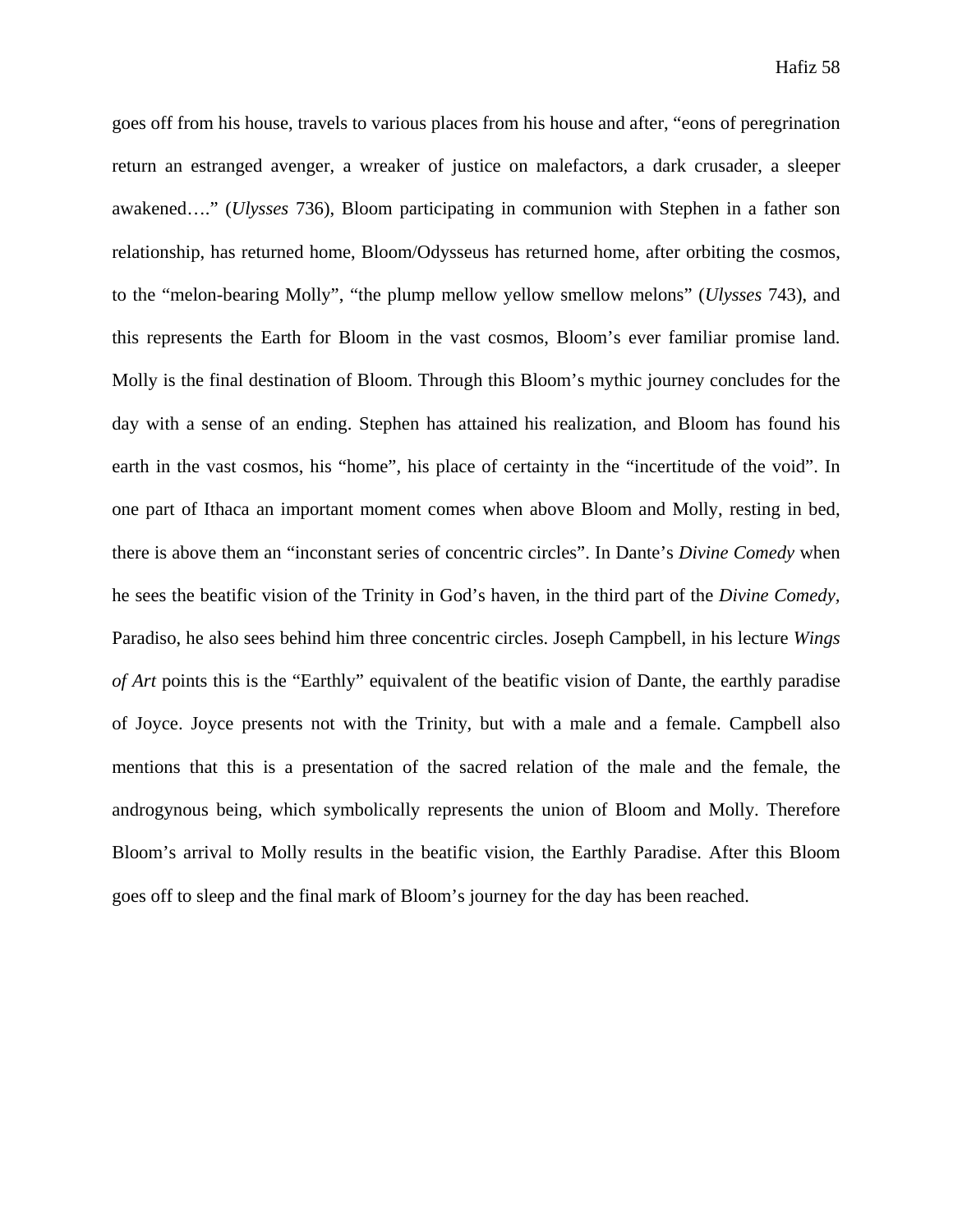### **Chapter 6- Conclusion**

In both *Portrait of the Artist as a Young Man* and *Ulysses,* a journey is present, and Joyce to an extent made it apparent that this journey is in a union of an individual with something which is large and grand but not separate from life. The journey, which Joyce's characters make, is not a journey of will; Joyce's characters do not deliberately undertake the journey. The journey is spontaneous, as spontaneous as the everyday passing of life; and it can be noticed that Joyce's characters undertake a "journey" which is a part of their everyday living. For Joyce life itself becomes a journey, life is a becoming with the gradual realization of its significance, and the significance remains not in any destination but in the journey itself. The significance of life can only be realized by living life with a total intensity. Stephen in *Portrait of the Artist as a Young Man* goes through an epiphany; however, this epiphany does not give him any knowledge. The epiphany only provides Stephen with wisdom, and a resolution to move on further with his life to become an artist. Bloom in *Ulysses* creates a space and an offering where Stephen can rediscover himself through recognizing love. Bloom does not give Stephen any knowledge, but only a wisdom through which Stephen again becomes resolute to move on with life as an artist. Bloom himself is shown to be a great learner from life, and after establishing his relation with Stephen, goes off to sleep being content. Myth provides light to the significance of life, to the hidden splendor of life. It can be assumed that the very purpose of Joyce behind using the mythic method is to provide an expression to the hidden splendor of life, for life in its essence cannot be verbalized, it cannot be articulated directly. Stephen's relationship with Bloom represents an individual's direct relationship with life, for Stephen rediscovers himself through Bloom as Bloom makes Stephen recognize love and therefore open up a space where two human beings can participate in a communion and recognize themselves in one another. Hence, Joyce's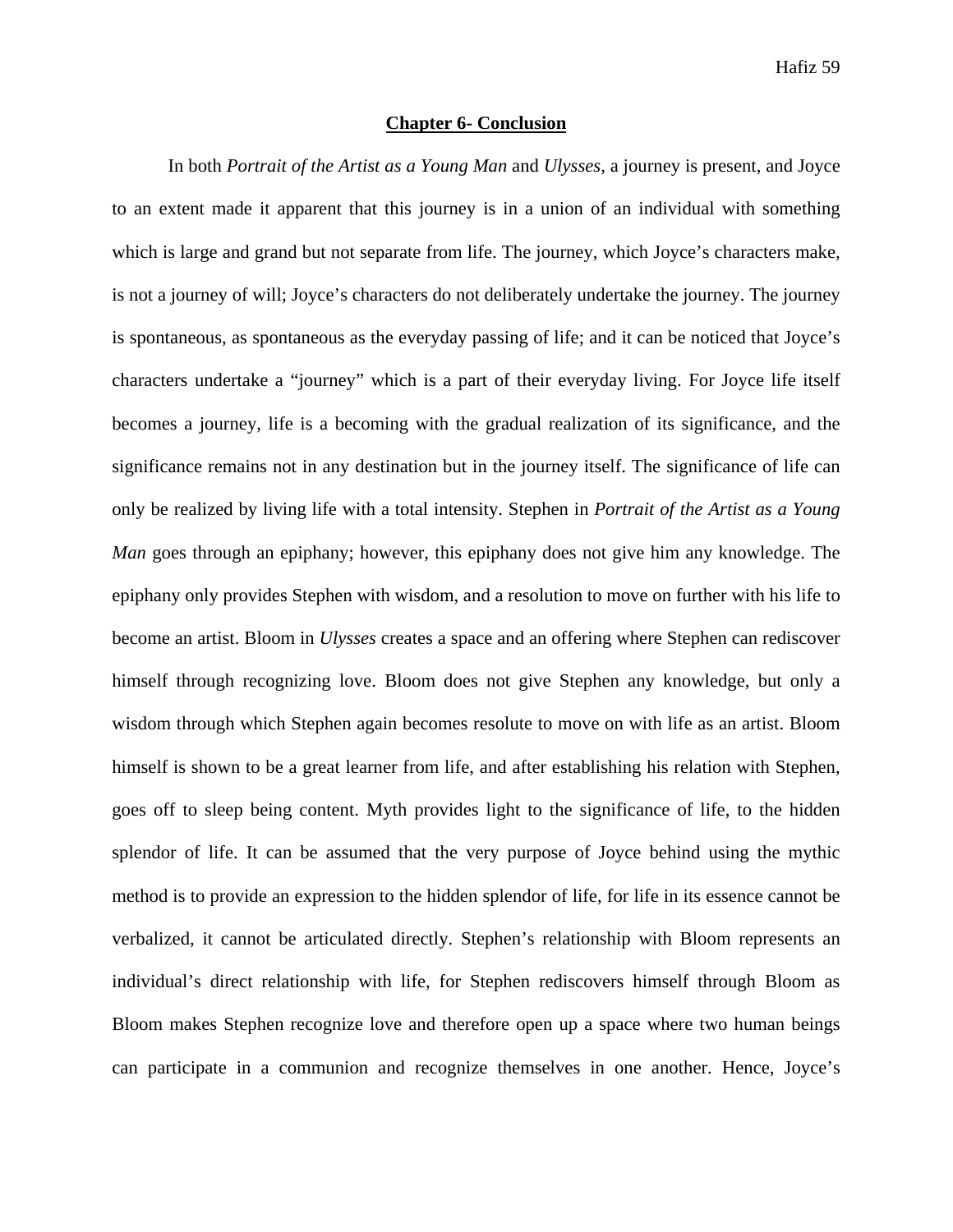characters are very much rooted in life. The view through which an individual perceives life, the mental construction of an individual about what he calls life, is very much separated from how life actually is. However, what life itself is cannot be comprehended by the intellect, because every answer provided by the intellect of what life is would be an answer separate from life. It can be said that an individual can know what life is if he/she directly lives it, there is no other way. Both the spheres of objectivity and subjectivity needs to be transcended so that "man may wake up to the world which is concrete and actual, as distinct from that which is purely abstract and conceptual" (*Myth and Rituals* 15). Therefore, in *Ulysses* the protagonist is Leopold Bloom, who is Christ, Elijah and Odysseus, and Bloom is the protagonist because he is not aware or concerned with his own individualism as Stephen is, and because he has no particular relationship with life because "he is alive", as S L Goldberg states. Bloom's journey is that of living, whereas Stephen's journey is about attaining a new realization of life. As stated in previous chapters of this study, the mythic journey is not separate from the journey of life, it is an intricate part of the human journey and the purpose of the mythic journey, as this paper aimed to show, is to highlight the vivacity and radiance of life. The journey is a never ending journey, the journey is life itself and both of Joyce's novels concern themselves with some moments of life as individuals become more aware, more alive to realize what life is. Bloom becomes content with life as his journey slowly finishes for the night, and Stephen goes off to encounter reality again, but not being the same Stephen that was noticed in the beginning of the book, another Stephen who is more aware of his self in relation to life. Stephen goes of being "alive" like Bloom, he wakes up from his ego, from the world which is abstract and conceptual. This journey of recognizing oneself is the mythic journey.13Recognition of oneself and through that the

<sup>&</sup>lt;sup>13</sup> Bloom recognizes himself as a human being, and that is why he sees the human being in Stephen whereas all other characters see Stephen as only an artist, like Mulligan.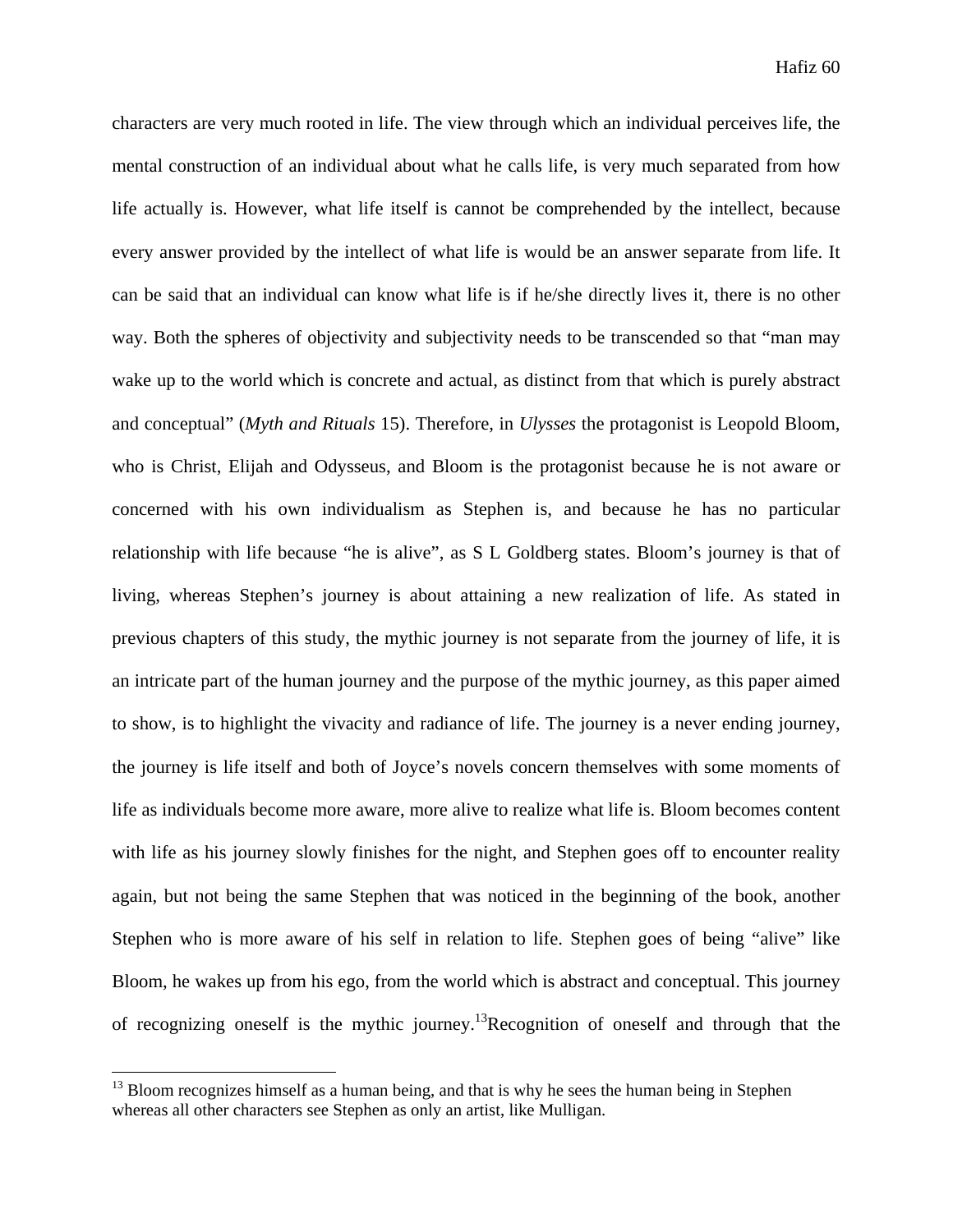recognition of life can be said to be the primary purpose of *Ulysses*. Myth reveals the deepest truths of life, for within myth there exists no time and each moment becomes no moment at all but eternity, 24 hours of Bloom or 20 years of Odysseus, all become a part of eternity. Myth provides human beings with the realization that human beings are not a separate part of life, human beings are themselves life and this "truth in question is not an idea but a reality-ofexperience so fundamental and alive that we cannot "pin it down" and know "about it" in exact terms." (*Myth and Rituals* 19), and that is why the mythic journey of Bloom and Stephen is a journey very much rooted in the day-to-day living life. Mythic journey is precisely the inner realization of individuals, the realization of the inner reaches of a human being, which is beyond his conscious control, as it reveals to him life as a living truth. Both *Portrait of the Artist as a Young Man* and *Ulysses* provide an understanding of this through Joyce's own aesthetic dimension of mythology.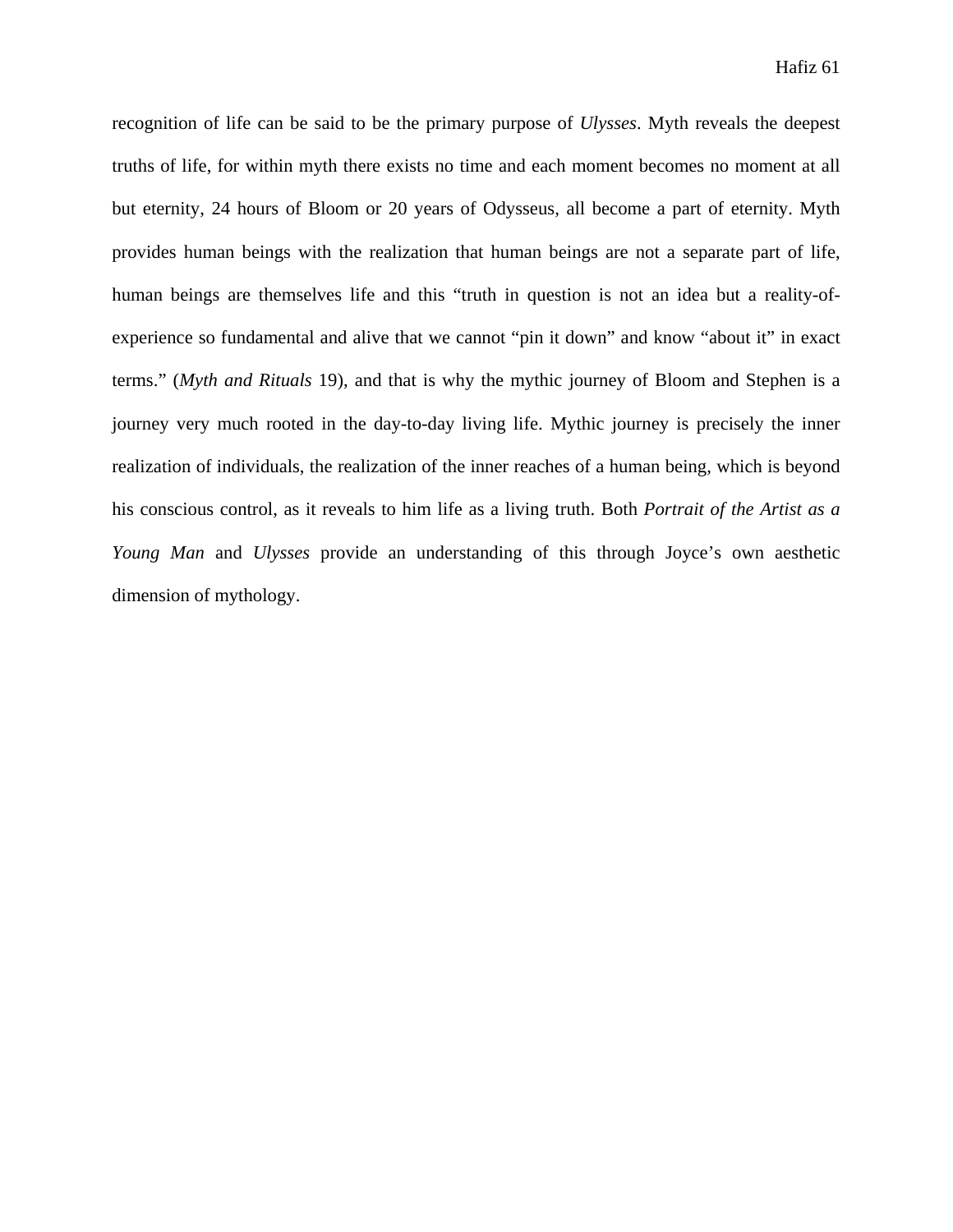### **Works Cited**

- Blake, William. Blake's Poetry and Designs. Ed. Mary Lynn Johnson and John E. Grant. New York: W.W. Norton, 2008. Print.
- Campbell, Joseph. *The Inner Reaches of Outer Space: Metaphor as Myth and as Religion*. Novato, CA: New World Library, 1986. Print.
- Campbell, Joseph. *The Masks of God: Creative Mythology.* New York: Penguin, 1991. Print.
- Campbell, Joseph. "Wings of Art: Joseph Campbell on James Joyce." 2 Dec. 2016. Lecture.
- Ellmann, Richard. "Bloom Unbound". *Modern Critical Views: James Joyce*. Edited by Harold Bloom. New York: Chelsea House, 1986. 39-44. Print.
- Ferrer, Daniel. " "Circe," Regret and Regression". *Modern Critical Views: James Joyce*. Edited by Harold Bloom. New York: Chelsea House, 1986. 227-244. Print.
- Goldberg, S. L. "Art and Freedom: The Aesthetic of Ulysses." ELH 24.1 (1957): 44-64. JSTOR. Web. 21 Mar. 2017.
- Goldberg, S. L. Homer and the Nightmare of History. *Modern Critical Views: James Joyce*. Edited by Harold Bloom. New York: Chelsea House, 1986. 21-37. Print.

Homer. *The Odyssey*. Translated by Geroge Chapman. New Delhi: Rupa, 2013. Print.

Introduction. *World Mythology*. Ed. Roy Willis. London: Duncan Baird, 2006. 10-16. Print.

*Joseph Campbell and the power of myth*. Interview with Bill Moyers . PBS, 1988.

- Joyce, James. *A Portrait of the Artist as a Young Man*. Hertfordshire: Wordsworth Classics, `2001. Print.
- Joyce, James. *Ulysses*. New Delhi: Rupa, 2004. Print.